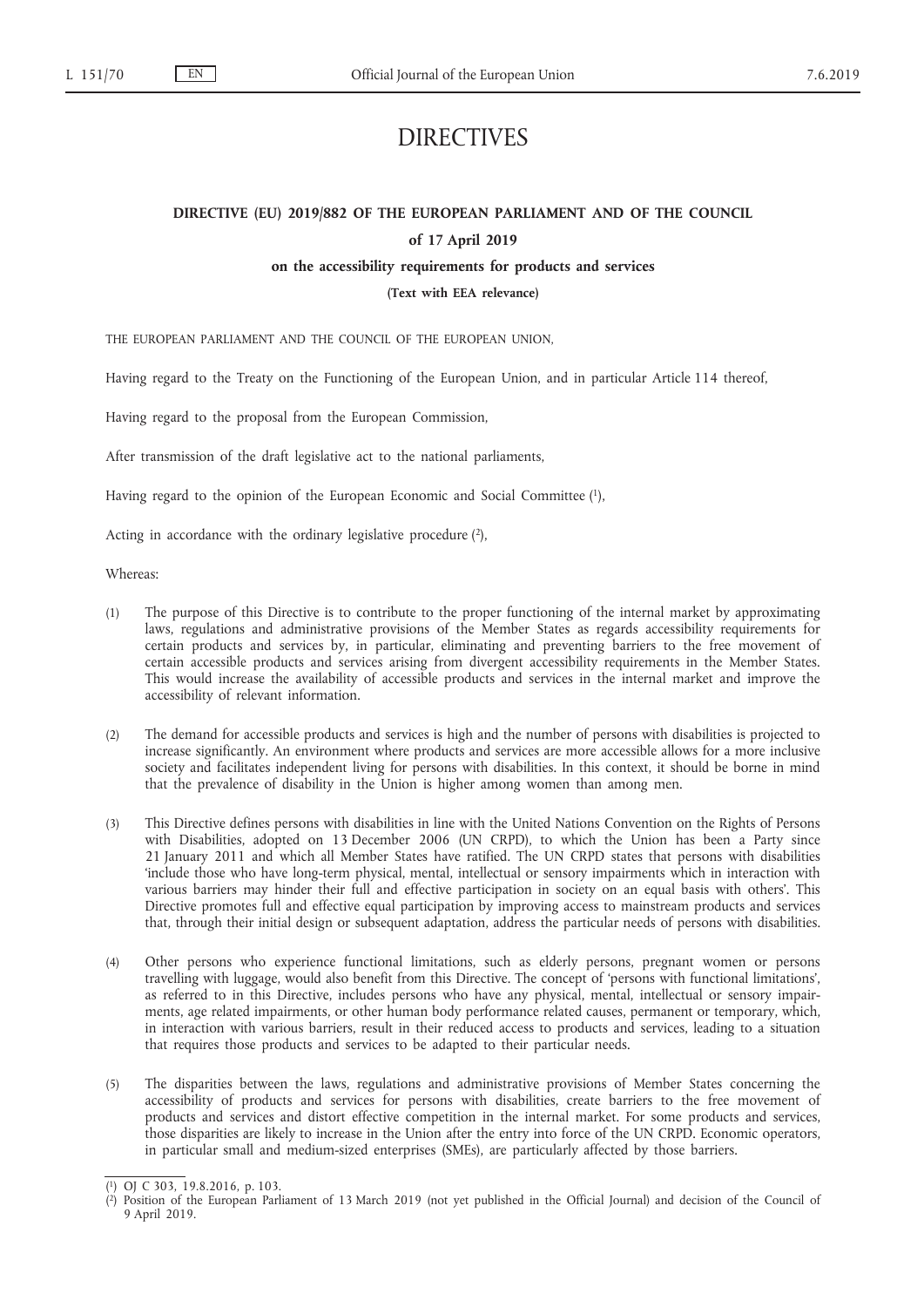- (6) Due to the differences in national accessibility requirements, individual professionals, SMEs and microenterprises in particular are discouraged from entering into business ventures outside their own domestic markets. The national, or even regional or local, accessibility requirements that Member States have put in place currently differ as regards both coverage and level of detail. Those differences negatively affect competitiveness and growth, due to the additional costs incurred in the development and marketing of accessible products and services for each national market.
- (7) Consumers of accessible products and services and of assistive technologies, are faced with high prices due to limited competition among suppliers. Fragmentation among national regulations reduces potential benefits derived from sharing with national and international peers experiences concerning responding to societal and technological developments.
- (8) The approximation of national measures at Union level is therefore necessary for the proper functioning of the internal market in order to put an end to fragmentation in the market of accessible products and services, to create economies of scale, to facilitate cross-border trade and mobility, as well as to help economic operators to concentrate resources on innovation instead of using those resources to cover expenses arising from fragmented legislation across the Union.
- (9) The benefits of harmonising accessibility requirements for the internal market have been demonstrated by the application of Directive 2014/33/EU of the European Parliament and of the Council (3) regarding lifts and Regulation (EC) No 661/2009 of the European Parliament and of the Council (4) in the area of transport.
- (10) In Declaration No 22, regarding persons with a disability, annexed to the Treaty of Amsterdam, the Conference of the Representatives of the Governments of the Member States agreed that, in drawing up measures under Article 114 of the Treaty on the Functioning of the European Union (TFEU), the institutions of the Union are to take account of the needs of persons with disabilities.
- (11) The overall aim of the communication of the Commission of 6 May 2015 'A Digital Single Market Strategy for Europe', is to deliver sustainable economic and social benefits from a connected digital single market, thereby facilitating trade and promoting employment within the Union. Union consumers still do not enjoy the full benefits of prices and choice that the single market can offer, because cross-border online transactions are still very limited. Fragmentation also limits demand for cross-border e-commerce transactions. There is also a need for concerted action to ensure that electronic content, electronic communications services and access to audiovisual media services are fully available to persons with disabilities. It is therefore necessary to harmonise accessibility requirements across the digital single market and to ensure that all Union citizens, regardless of their abilities, can enjoy its benefits.
- (12) Since the Union became a Party to the UN CRPD, its provisions have become an integral part of the Union legal order and are binding upon the institutions of the Union and on its Member States.
- (13) The UN CRPD requires its Parties to take appropriate measures to ensure that persons with disabilities have access, on an equal basis with others, to the physical environment, to transportation, to information and communications, including information and communications technologies and systems, and to other facilities and services open or provided to the public, both in urban and in rural areas. The United Nations Committee on the Rights of Persons with Disabilities has identified the need to create a legislative framework with concrete, enforceable and timebound benchmarks for monitoring the gradual implementation of accessibility.
- (14) The UN CRPD calls on its Parties to undertake or promote research and development of, and to promote the availability and use of, new technologies, including information and communications technologies, mobility aids, devices and assistive technologies, suitable for persons with disabilities. The UN CRPD also calls for priority to be given to affordable technologies.

<sup>(</sup> 3) Directive 2014/33/EU of the European Parliament and of the Council of 26 February 2014 on the harmonisation of the laws of the Member States relating to lifts and safety components for lifts (OJ L 96, 29.3.2014, p. 251).

<sup>(</sup> Regulation (EC) No 661/2009 of the European Parliament and of the Council of 13 July 2009 concerning type-approval requirements for the general safety of motor vehicles, their trailers and systems, components and separate technical units intended therefor (OJ L 200, 31.7.2009, p. 1).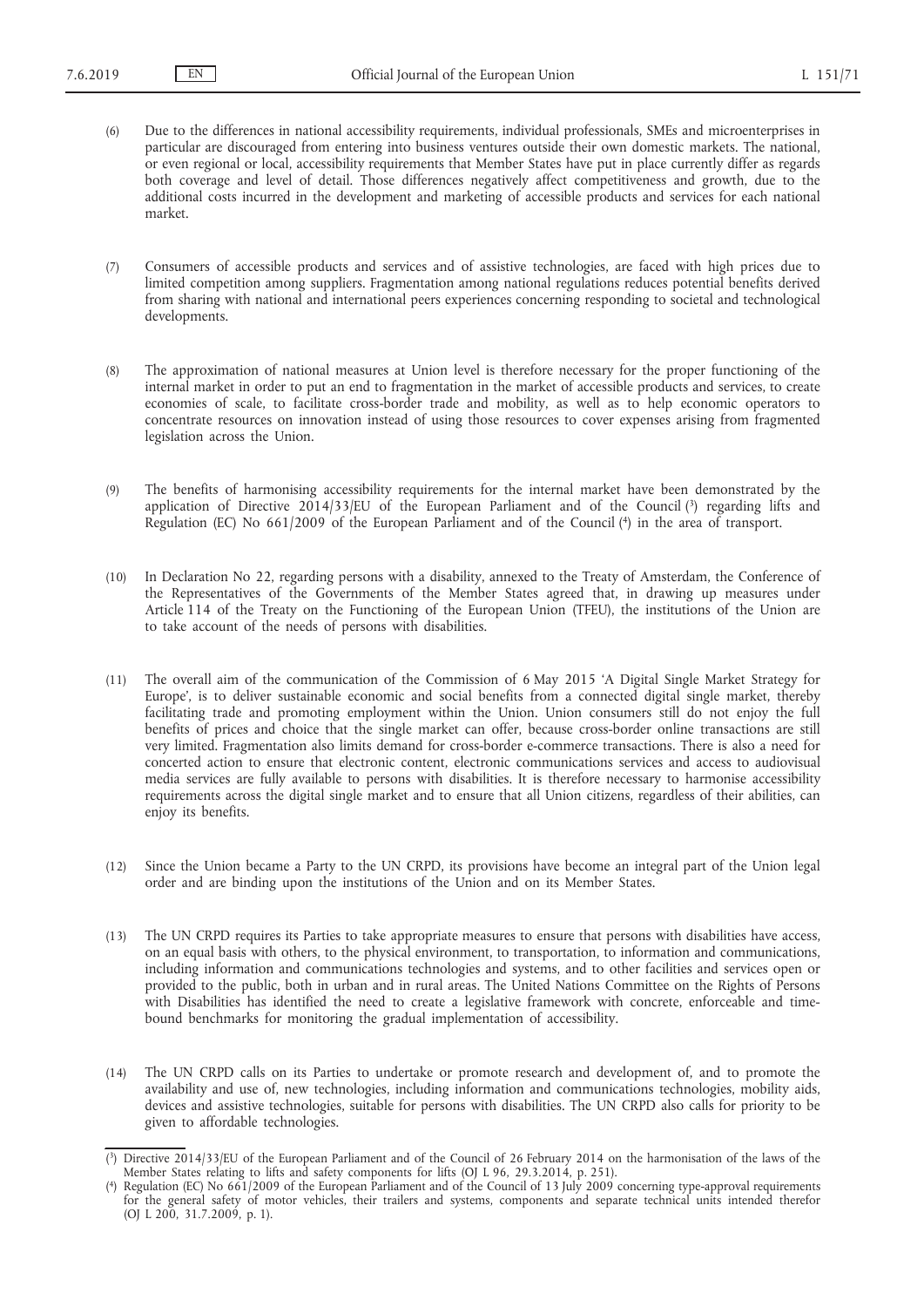- (15) The entry into force of the UN CRPD in the Member States' legal orders entails the need to adopt additional national provisions on accessibility of products and services. Without Union action, those provisions would further increase disparities between the laws, regulations and administrative provisions of the Member States.
- (16) It is therefore necessary to facilitate the implementation in the Union of the UN CRPD by providing common Union rules. This Directive also supports Member States in their efforts to fulfil their national commitments, as well as their obligations under the UN CRPD regarding accessibility in a harmonised manner.
- (17) The communication of the Commission of 15 November 2010 'European Disability Strategy 2010-2020 A Renewed Commitment to a Barrier-Free Europe' – in line with the UN CRPD, identifies accessibility as one of the eight areas of action, indicates that it is a basic precondition for participation in society, and aims to ensure the accessibility of products and services.
- (18) The determination of the products and services falling within the scope of this Directive is based on a screening exercise which was carried out during the preparation of the Impact Assessment that identified relevant products and services for persons with disabilities, and for which Member States have adopted or are likely to adopt diverging national accessibility requirements disruptive to the functioning of the internal market.
- (19) In order to ensure the accessibility of the services falling within the scope of this Directive, products used in the provision of those services with which the consumer interacts should also be required to comply with the applicable accessibility requirements of this Directive.
- (20) Even if a service, or part of a service, is subcontracted to a third party, the accessibility of that service should not be compromised and the service providers should comply with the obligations of this Directive. Service providers should also ensure proper and continuous training of their personnel in order to ensure that they are knowledgeable about how to use accessible products and services. That training should cover issues such as information provision, advice and advertising.
- (21) Accessibility requirements should be introduced in the manner that is least burdensome for the economic operators and the Member States.
- (22) It is necessary to specify accessibility requirements for the placing on the market of products and services which fall within the scope of this Directive, in order to ensure their free movement in the internal market.
- (23) This Directive should make functional accessibility requirements compulsory and they should be formulated in terms of general objectives. Those requirements should be precise enough to create legally binding obligations and sufficiently detailed so as to make it possible to assess conformity in order to ensure the good functioning of the internal market for the products and services covered by this Directive, as well as leave a certain degree of flexibility in order to allow for innovation.
- (24) This Directive contains a number of functional performance criteria related to modes of operations of products and services. Those criteria are not meant as a general alternative to the accessibility requirements of this Directive but should be used in very specific circumstances only. Those criteria should apply to specific functions or features of the products or services, to make them accessible, when the accessibility requirements of this Directive do not address one or more of those specific functions or features. In addition, in the event that an accessibility requirement contains specific technical requirements, and an alternative technical solution for those technical requirements is provided in the product or service, this alternative technical solution should still comply with the related accessibility requirements, and should result in equivalent or increased accessibility, by applying the relevant functional performance criteria.
- (25) This Directive should cover consumer general purpose computer hardware systems. For those systems to perform in an accessible manner, their operating systems should also be accessible. Such computer hardware systems are characterised by their multipurpose nature and their ability to perform, with the appropriate software, the most common computing tasks requested by consumers and are intended to be operated by consumers. Personal computers, including desktops, notebooks, smartphones and tablets are examples of such computer hardware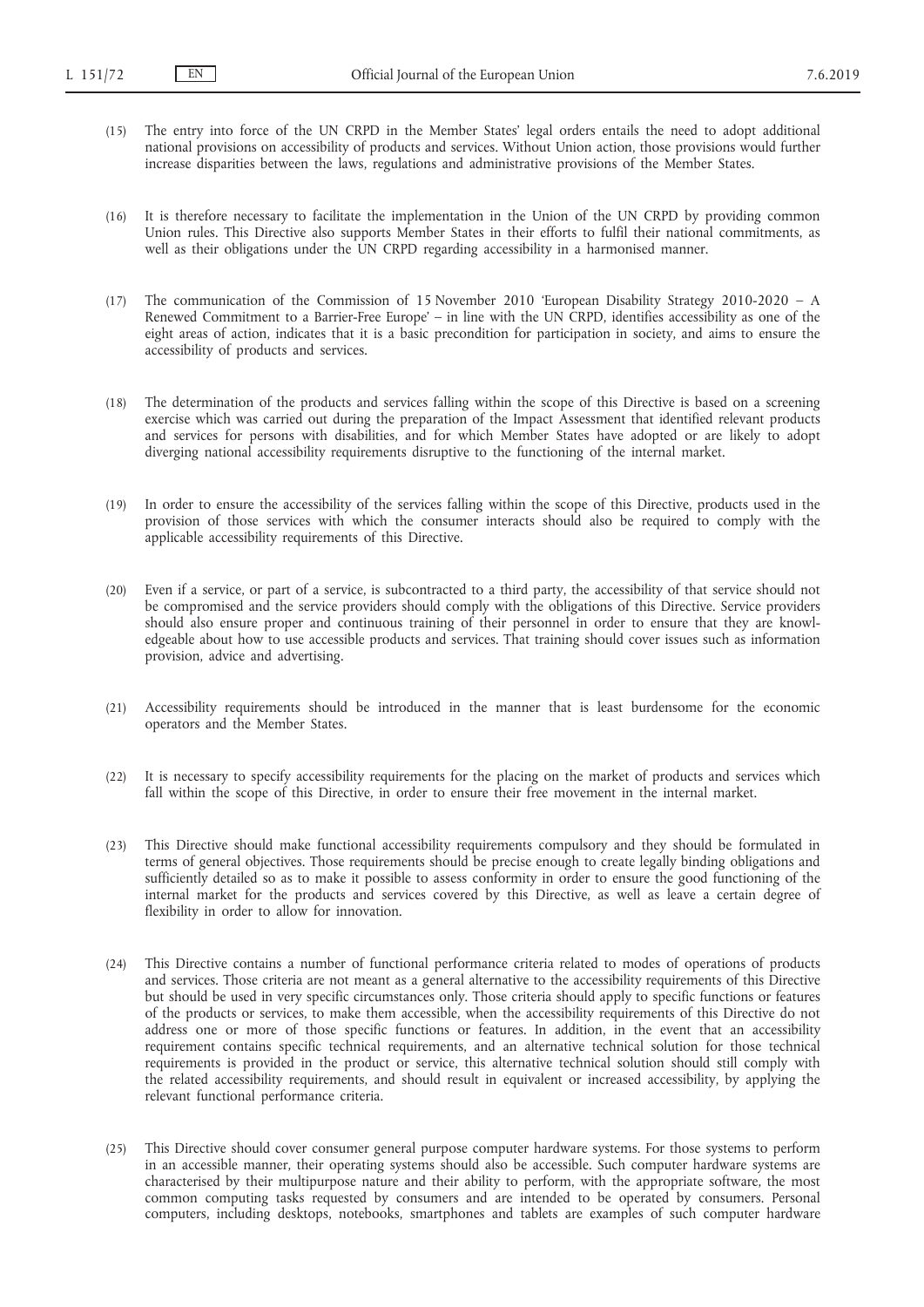systems. Specialised computers embedded in consumer electronics products do not constitute consumer general purpose computer hardware systems. This Directive should not cover, on an individual basis, single components with specific functions, such as a mainboard or a memory chip, that are used or that might be used in such a system.

- (26) This Directive should also cover payment terminals, including both their hardware and software, and certain interactive self-service terminals, including both their hardware and software, dedicated to be used for the provision of services covered by this Directive: for example automated teller machines; ticketing machines issuing physical tickets granting access to services such as travel ticket dispensers; bank office queuing ticket machines; check-in machines; and interactive self-service terminals providing information, including interactive information screens.
- (27) However, certain interactive self-service terminals providing information installed as integrated parts of vehicles, aircrafts, ships or rolling stock should be excluded from the scope of this Directive, since these form part of those vehicles, aircrafts, ships or rolling stock which are not covered by this Directive.
- (28) This Directive should also cover electronic communications services including emergency communications as defined in Directive (EU) 2018/1972 of the European Parliament and of the Council (5). At present, the measures taken by Member States to provide access to persons with disabilities are divergent and are not harmonised throughout the internal market. Ensuring that the same accessibility requirements apply throughout the Union will lead to economies of scale for economic operators active in more than one Member State and facilitate the effective access for persons with disabilities, both in their own Member State and when travelling between Member States. For electronic communications services including emergency communications to be accessible, providers should, in addition to voice, provide real time text, and total conversation services where video is provided by them, ensuring the synchronisation of all those communication means. Member States should, in addition to the requirements of this Directive, in accordance with Directive (EU) 2018/1972, be able to determine a relay service provider that could be used by persons with disabilities.
- (29) This Directive harmonises accessibility requirements for electronic communications services and related products and complements Directive (EU) 2018/1972 which sets requirements on equivalent access and choice for end-users with disabilities. Directive (EU) 2018/1972 also sets requirements under universal service obligations on the affordability of internet access and voice communications and on the affordability and availability of related terminal equipment, specific equipment and services for consumers with disabilities.
- (30) This Directive should also cover consumer terminal equipment with interactive computing capability foreseeably to be primarily used to access electronic communications services. For the purposes of this Directive that equipment should be deemed to include equipment used as part of the setup in accessing electronic communications services such as a router or a modem.
- (31) For the purposes of this Directive, access to audiovisual media services should mean that the access to audiovisual content is accessible, as well as mechanisms that allow users with disabilities to use their assistive technologies. Services providing access to audiovisual media services could include websites, online applications, set-top boxbased applications, downloadable applications, mobile device-based services including mobile applications and related media players as well as connected television services. Accessibility of audiovisual media services is regulated in Directive 2010/13/EU of the European Parliament and of the Council (6), with the exception of the accessibility of electronic programme guides (EPGs) which are included in the definition of services providing access to audiovisual media services to which this Directive applies.
- (32) In the context of air, bus, rail and waterborne passenger transport services this Directive should cover, inter alia, the delivery of transport service information including real-time travel information through websites, mobile device-based services, interactive information screens and interactive self-service terminals, required by passengers

<sup>(</sup> 5) Directive (EU) 2018/1972 of the European Parliament and of the Council of 11 December 2018 establishing the European Electronic Communications Code (OJ L 321, 17.12.2018, p. 36).

<sup>(</sup> Directive 2010/13/EU of the European Parliament and of the Council of 10 March 2010 on the coordination of certain provisions laid down by law, regulation or administrative action in Member States concerning the provision of audiovisual media services (OJ L 95, 15.4.2010, p. 1).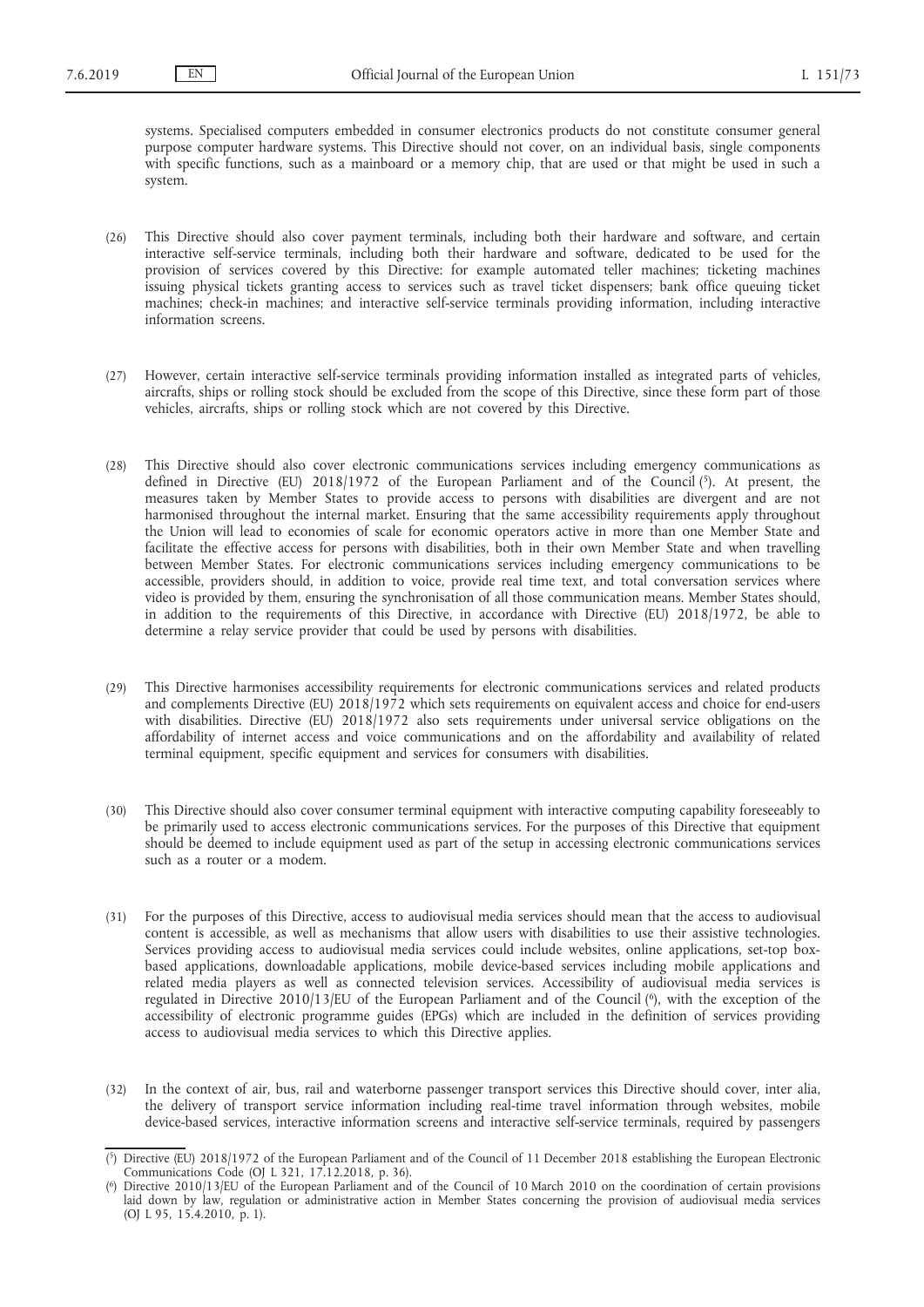with disabilities in order to travel. This could include information about the service provider's passenger transport products and services, pre-journey information, information during the journey and information provided when a service is cancelled or its departure is delayed. Other elements of information could also include information on prices and promotions.

- (33) This Directive should also cover websites, mobile device-based services including mobile applications developed or made available by operators of passenger transport services within the scope of this Directive or on their behalf, electronic ticketing services, electronic tickets and interactive self-service terminals.
- (34) The determination of the scope of this Directive with regard to air, bus, rail and waterborne passenger transport services should be based on the existing sectorial legislation relating to passenger rights. Where this Directive does not apply to certain types of transport services, Member States should encourage service providers to apply the relevant accessibility requirements of this Directive.
- (35) Directive (EU) 2016/2102 of the European Parliament and of the Council (7) already lays down obligations for public sector bodies providing transport services, including urban and suburban transport services and regional transport services, to make their websites accessible. This Directive contains exemptions for microenterprises providing services, including urban and suburban transport services and regional transport services. In addition, this Directive includes obligations to ensure that e-commerce websites are accessible. Since this Directive contains obligations for the large majority of private transport service providers to make their websites accessible, when selling tickets online, it is not necessary to introduce in this Directive further requirements for the websites of urban and suburban transport service providers and regional transport service providers.
- (36) Certain elements of the accessibility requirements, in particular in relation to the provision of information as set out in this Directive, are already covered by existing Union law in the field of passenger transport. This includes elements of Regulation (EC) No 261/2004 of the European Parliament and of the Council (8), Regulation (EC) No 1107/2006 of the European Parliament and of the Council (9), Regulation (EC) No 1371/2007 of the European Parliament and of the Council (<sup>10</sup>), Regulation (EU) No 1177/2010 of the European Parliament and of the Council (11) and Regulation (EU) No 181/2011 of the European Parliament and of the Council (12). This includes also relevant acts adopted on the basis of Directive 2008/57/EC of the European Parliament and of the Council (13). To ensure regulatory consistency, the accessibility requirements set out in those Regulations and those acts should continue to apply as before. However, additional requirements of this Directive would supplement the existing requirements, improving the functioning of the internal market in the area of transport and benefiting persons with disabilities.
- (37) Certain elements of transport services should not be covered by this Directive when provided outside the territory of the Member States even where the service has been directed towards the Union market. With regard to those elements, a passenger transport service operator should only be obliged to ensure that the requirements of this Directive are met with regard to the part of the service offered within the territory of the Union. However, in the case of air transport, Union air carriers should ensure that the applicable requirements of this Directive are also satisfied on flights departing from an airport situated in a third country and flying to an airport situated within the

<sup>(</sup> 7) Directive (EU) 2016/2102 of the European Parliament and of the Council of 26 October 2016 on the accessibility of the websites and mobile applications of public sector bodies (OJ L 327, 2.12.2016, p. 1).

<sup>(</sup> 8) Regulation (EC) No 261/2004 of the European Parliament and of the Council of 11 February 2004 establishing common rules on compensation and assistance to passengers in the event of denied boarding and of cancellation or long delay of flights, and repealing Regulation (EEC) No 295/91 (OJ L 46, 17.2.2004, p. 1).

<sup>(</sup> 9) Regulation (EC) No 1107/2006 of the European Parliament and of the Council of 5 July 2006 concerning the rights of disabled persons and persons with reduced mobility when travelling by air (OJ L 204, 26.7.2006, p. 1).

<sup>(</sup> 10) Regulation (EC) No 1371/2007 of the European Parliament and of the Council of 23 October 2007 on rail passengers' rights and obligations (OJ L 315, 3.12.2007, p. 14).

<sup>(</sup> 11) Regulation (EU) No 1177/2010 of the European Parliament and of the Council of 24 November 2010 concerning the rights of passengers when travelling by sea and inland waterway and amending Regulation (EC) No 2006/2004 (OJ L 334, 17.12.2010, p. 1).

<sup>(</sup> 12) Regulation (EU) No 181/2011 of the European Parliament and of the Council of 16 February 2011 concerning the rights of passengers in bus and coach transport and amending Regulation (EC) No 2006/2004 (OJ L 55, 28.2.2011, p. 1).

<sup>(</sup> 13) Directive 2008/57/EC of the European Parliament and of the Council of 17 June 2008 on the interoperability of the rail system within the Community (OJ L 191, 18.7.2008, p. 1).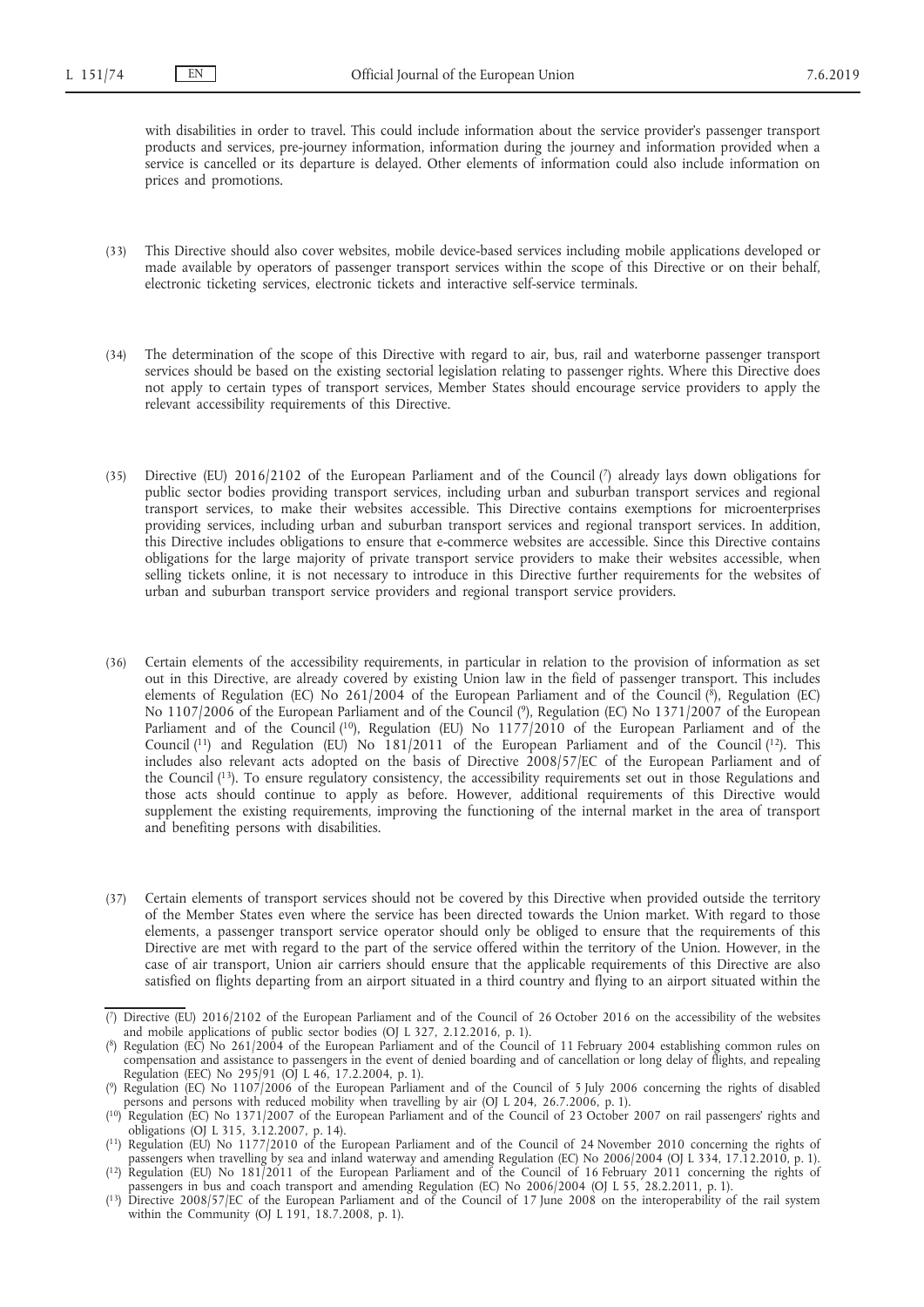territory of a Member State. Furthermore, all air carriers, including those which are not licenced in the Union, should ensure that the applicable requirements of this Directive are satisfied in cases where the flights depart from a Union territory to a third country territory.

- (38) Urban authorities should be encouraged to integrate barrier-free accessibility to urban transport services in their Sustainable Urban Mobility Plans (SUMPs), as well as to regularly publish lists of best practices regarding barrierfree accessibility to urban public transport and mobility.
- (39) Union law on banking and financial services aims to protect and provide information to consumers of those services across the Union but does not include accessibility requirements. With a view to enabling persons with disabilities to use those services throughout the Union, including where provided through websites and mobile device-based services including mobile applications, to make well-informed decisions, and to feel confident that they are adequately protected on an equal basis with other consumers, as well as ensure a level playing field for service providers, this Directive should establish common accessibility requirements for certain banking and financial services provided to consumers.
- (40) The appropriate accessibility requirements should also apply to identification methods, electronic signature and payment services, since they are necessary for concluding consumer banking transactions.
- (41) E-book files are based on a electronic computer coding that enables the circulation and consultation of a mostly textual and graphical intellectual work. The degree of precision of this coding determines the accessibility of e-book files, in particular regarding the qualification of the different constitutive elements of the work and the standardised description of its structure. The interoperability in terms of accessibility should optimise the compatibility of those files with the user agents and with current and future assistive technologies. Specific features of special volumes like comics, children's books and art books should be considered in the light of all applicable accessibility requirements. Divergent accessibility requirements in Member States would make it difficult for publishers and other economic operators to benefit from the advantages of the internal market, could create interoperability problems with e-readers and would limit the access for consumers with disabilities. In the context of e-books, the concept of a service provider could include publishers and other economic operators involved in their distribution.

It is recognised that persons with disabilities continue to face barriers to accessing content which is protected by copyright and related rights, and that certain measures have already been taken to address this situation for example through the adoption of Directive (EU) 2017/1564 of the European Parliament and of the Council (14) and Regulation (EU) 2017/1563 of the European Parliament and of the Council (15), and that further Union measures could be taken in this respect in the future.

(42) This Directive defines e-commerce services as a service provided at a distance, through websites and mobile devicebased services, by electronic means and at the individual request of a consumer, with a view to concluding a consumer contract. For the purposes of that definition 'at a distance' means that the service is provided without the parties being simultaneously present; 'by electronic means' means that the service is initially sent and received at its destination by means of electronic equipment for the processing (including digital compression) and storage of data, and transmitted, conveyed and received in its entirety by wire, by radio, by optical means or by other electromagnetic means; 'at the individual request of a consumer' means that the service is provided on individual request. Given the increased relevance of e-commerce services and their high technological nature, it is important to have harmonised requirements for their accessibility.

<sup>(</sup> 14) Directive (EU) 2017/1564 of the European Parliament and of the Council of 13 September 2017 on certain permitted uses of certain works and other subject matter protected by copyright and related rights for the benefit of persons who are blind, visually impaired or otherwise print-disabled and amending Directive 2001/29/EC on the harmonisation of certain aspects of copyright and related rights in the information society (OJ L 242, 20.9.2017, p. 6).

<sup>(</sup> 15) Regulation (EU) 2017/1563 of the European Parliament and of the Council of 13 September 2017 on the cross-border exchange between the Union and third countries of accessible format copies of certain works and other subject matter protected by copyright and related rights for the benefit of persons who are blind, visually impaired or otherwise print-disabled (OJ L 242, 20.9.2017, p. 1).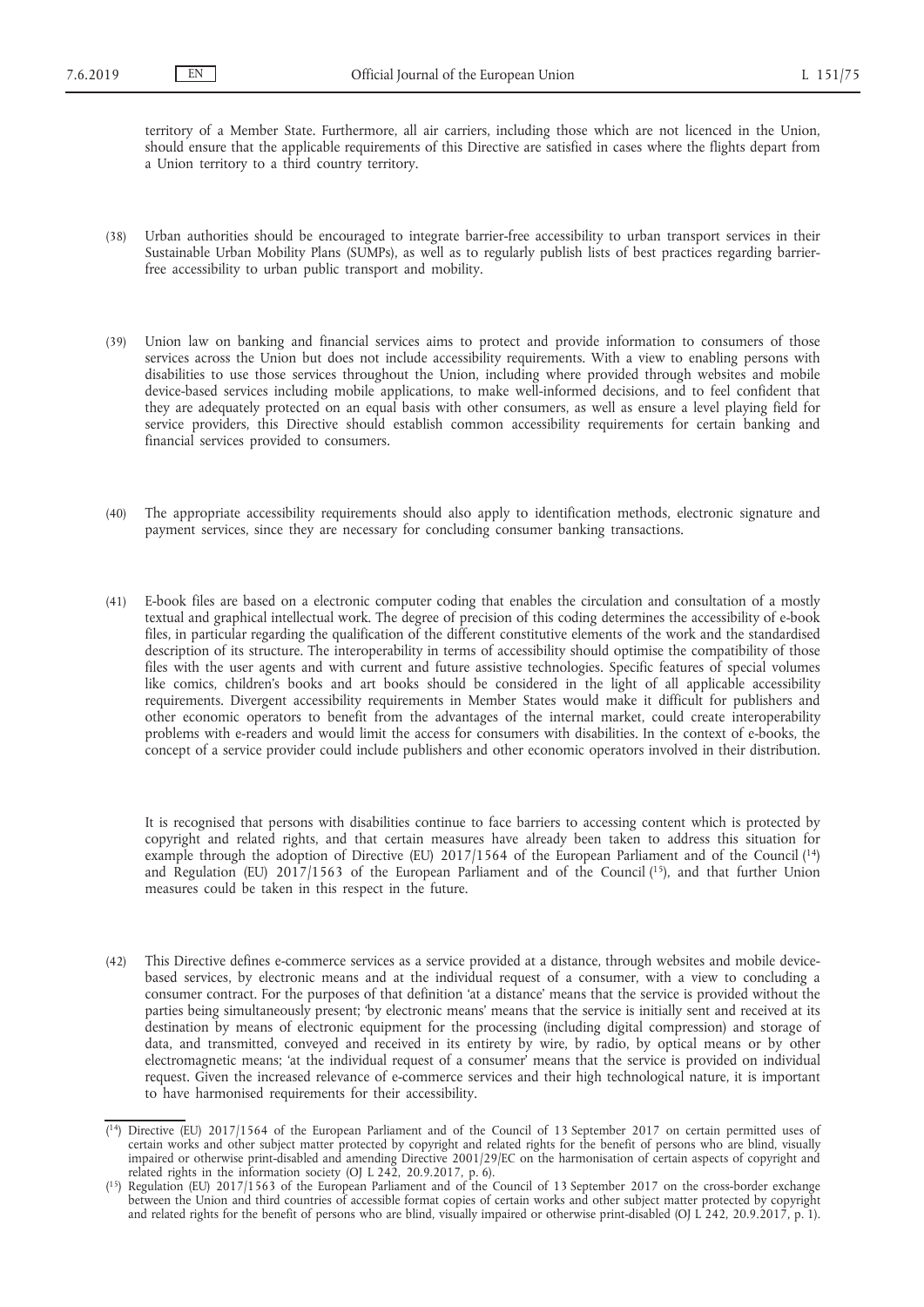- (43) The e-commerce services accessibility obligations of this Directive should apply to the online sale of any product or service and should therefore also apply to the sale of a product or service covered in its own right under this Directive.
- (44) The measures related to the accessibility of the answering of emergency communications should be adopted without prejudice to, and should have no impact on, the organisation of emergency services, which remains in the exclusive competence of Member States.
- (45) In accordance with Directive (EU) 2018/1972, Member States are to ensure that access for end-users with disabilities to emergency services is available through emergency communications and is equivalent to that enjoyed by other end-users, in accordance with Union law harmonising accessibility requirements for products and services. The Commission and the national regulatory or other competent authorities are to take appropriate measures to ensure that, whilst travelling in another Member State, end-users with disabilities can access emergency services on an equivalent basis with other end-users, where feasible without any pre-registration. Those measures seek to ensure interoperability across Member States and are to be based, to the greatest extent possible, on European standards or specifications laid down in accordance with Article 39 of Directive (EU) 2018/1972. Such measures do not prevent Member States from adopting additional requirements in order to pursue the objectives set out in that Directive. As an alternative to fulfilling the accessibility requirements with regard to the answering of emergency communications for users with disabilities set out in this Directive, Member States should be able to determine a third party relay service provider to be used by persons with disabilities to communicate with the public safety answering point, until those public safety answering points are capable of using electronic communications services through internet protocols for ensuring accessibility of answering the emergency communications. In any case, obligations of this Directive should not be understood to restrict or lower any obligations for the benefit of end-users with disabilities, including equivalent access to electronic communications services and emergency services as well as accessibility obligations as set out in Directive (EU) 2018/1972.
- (46) Directive (EU) 2016/2102 defines accessibility requirements for websites and mobile applications of public sector bodies and other related aspects, in particular requirements relating to the compliance of the relevant websites and mobile applications. However, that Directive contains a specific list of exceptions. Similar exceptions are relevant for this Directive. Some activities that take place via websites and mobile applications of public sector bodies, such as passenger transport services or e-commerce services, which fall within the scope of this Directive, should in addition comply with the applicable accessibility requirements of this Directive in order to ensure that the online sale of products and services is accessible for persons with disabilities irrespective whether the seller is a public or private economic operator. The accessibility requirements of this Directive should be aligned to the requirements of Directive (EU) 2016/2102, despite differences, for example, in monitoring, reporting and enforcement.
- (47) The four principles of accessibility of websites and mobile applications, as used in Directive (EU) 2016/2102, are: perceivability, meaning that information and user interface components must be presentable to users in ways they can perceive; operability, meaning that user interface components and navigation must be operable; understandability, meaning that information and the operation of the user interface must be understandable; and robustness, meaning that content must be robust enough to be interpreted reliably by a wide variety of user agents, including assistive technologies. Those principles are also relevant for this Directive.
- (48) Member States should take all appropriate measures to ensure that, where the products and services covered by this Directive comply with the applicable accessibility requirements, their free movement within the Union is not impeded for reasons related to accessibility requirements.
- (49) In some situations, common accessibility requirements of the built environment would facilitate the free movement of the related services and of persons with disabilities. Therefore, this Directive should enable Member States to include the built environment used in the provision of the services under the scope of this Directive, ensuring compliance with the accessibility requirements set out in Annex III.
- (50) Accessibility should be achieved by the systematic removal and prevention of barriers, preferably through a universal design or 'design for all' approach, which contributes to ensuring access for persons with disabilities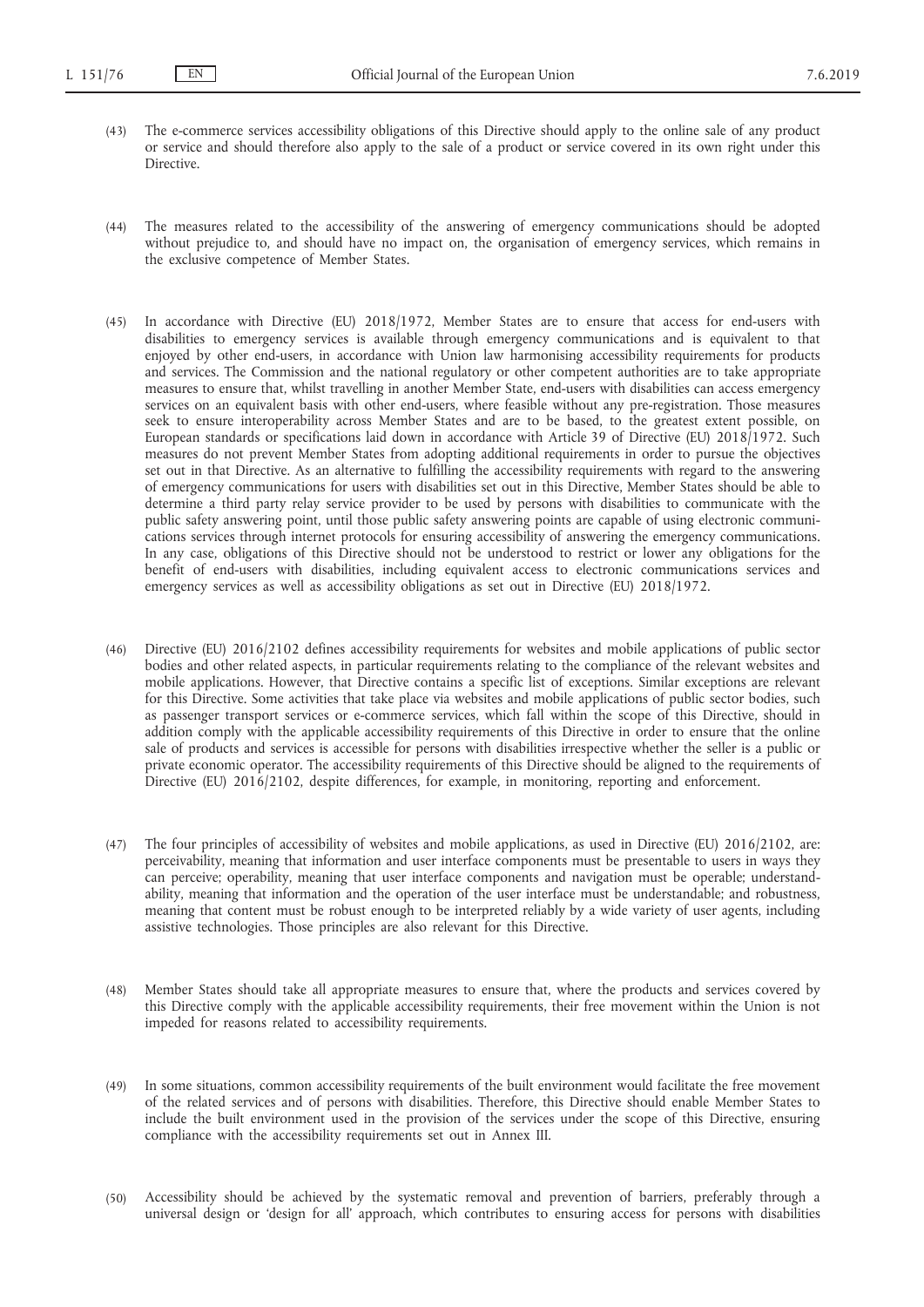on an equal basis with others. According to the UN CRPD, that approach 'means the design of products, environments, programmes and services to be usable by all people, to the greatest extent possible, without the need for adaptation or specialized design'. In line with the UN CRPD, ''universal design' shall not exclude assistive devices for particular groups of persons with disabilities where this is needed'. Furthermore, accessibility should not exclude the provision of reasonable accommodation when required by Union law or national law. Accessibility and universal design should be interpreted in line with General Comment No 2(2014) – Article 9: Accessibility as written by the Committee on the Rights of Persons with Disabilities.

- (51) Products and services falling within the scope of this Directive do not automatically fall within the scope of Council Directive 93/42/EEC (16). However, some assistive technologies which are medical devices, might fall within the scope of that Directive.
- (52) Most jobs in the Union are provided by SMEs and microenterprises. They have a crucial importance for future growth, but very often face hurdles and obstacles in developing their products or services, in particular in the cross-border context. It is therefore necessary to facilitate the work of the SMEs and microenterprises by harmonising the national provisions on accessibility while maintaining the necessary safeguards.
- (53) For microenterprises and SMEs to benefit from this Directive they must genuinely fulfil the requirements of Commission Recommendation 2003/361/EC (17), and the relevant case law, aimed at preventing the circumvention of its rules.
- (54) In order to ensure the consistency of Union law, this Directive should be based on Decision No 768/2008/EC of the European Parliament and of the Council (18), since it concerns products already subject to other Union acts, while recognising the specific features of the accessibility requirements of this Directive.
- (55) All economic operators falling within the scope of this Directive and intervening in the supply and distribution chain should ensure that they make available on the market only products which are in conformity with this Directive. The same should apply to economic operators providing services. It is necessary to provide for a clear and proportionate distribution of obligations which correspond to the role of each economic operator in the supply and distribution process.
- (56) Economic operators should be responsible for the compliance of products and services, in relation to their respective roles in the supply chain, so as to ensure a high level of protection of accessibility and to guarantee fair competition on the Union market.
- (57) The obligations of this Directive should apply equally to economic operators from the public and private sectors.
- (58) The manufacturer having detailed knowledge of the design and production process is best placed to carry out the complete conformity assessment. While the responsibility for the conformity of products rests with the manufacturer, market surveillance authorities should play a crucial role in checking whether products made available in the Union are manufactured in accordance with Union law.
- (59) Importers and distributors and should be involved in market surveillance tasks carried out by national authorities, and should participate actively, providing the competent authorities with all necessary information relating to the product concerned.
- (60) Importers should ensure that products from third countries entering the Union market comply with this Directive and in particular that appropriate conformity assessment procedures have been carried out by manufacturers with regard to those products.
- (61) When placing a product on the market, importers should indicate, on the product, their name, registered trade name or registered trade mark and the address at which they can be contacted.

 $(16)$  Council Directive 93/42/EEC of 14 June 1993 concerning medical devices (OJ L 169, 12.7.1993, p. 1).

<sup>(</sup> 17) Commission Recommendation 2003/361/EC of 6 May 2003 concerning the definition of micro, small and medium-sized enterprises (OJ L 124, 20.5.2003, p. 36).

<sup>(</sup> 18) Decision No 768/2008/EC of the European Parliament and of the Council of 9 July 2008 on a common framework for the marketing of products, and repealing Council Decision 93/465/EEC (OJ L 218, 13.8.2008, p. 82).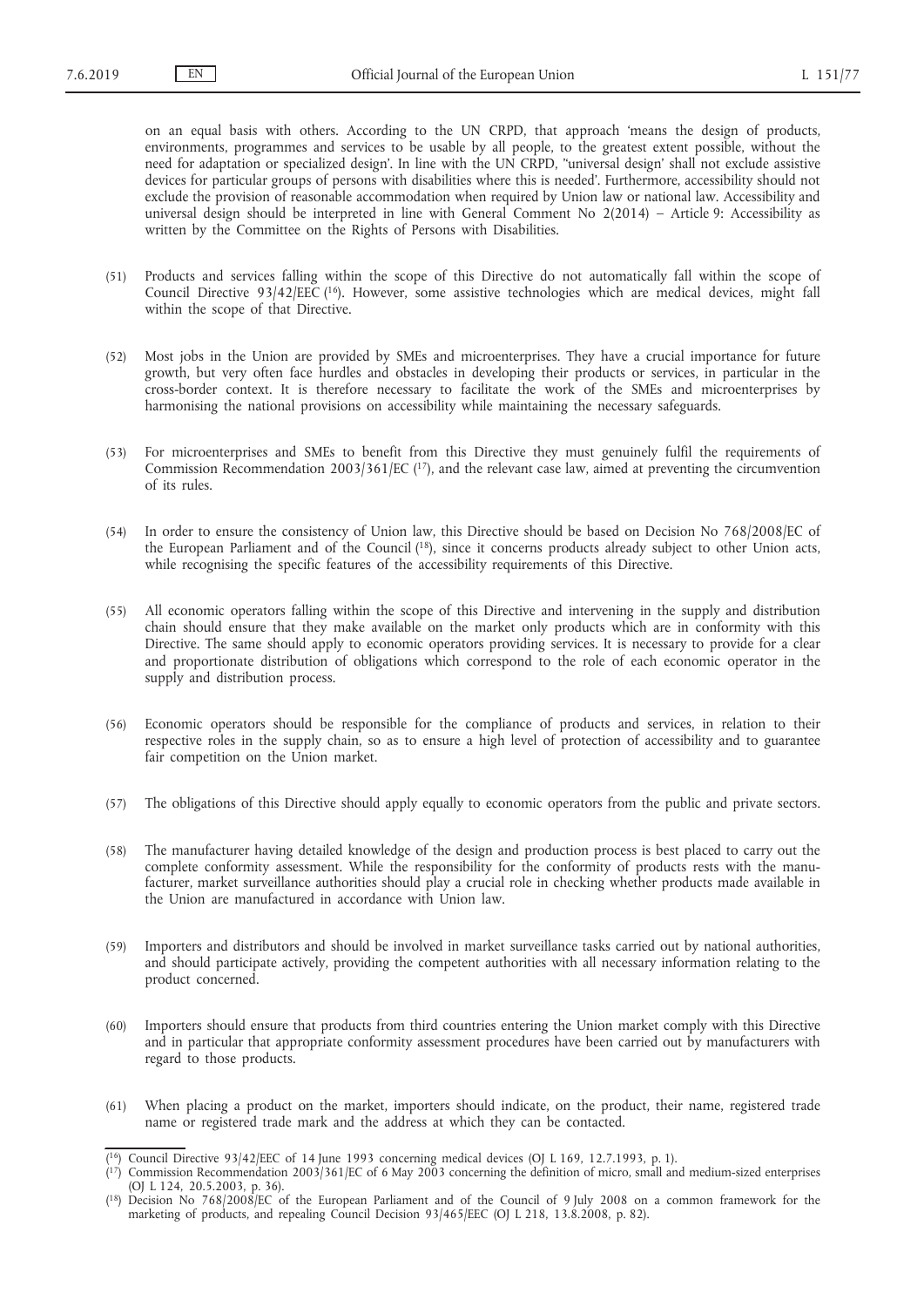- (62) Distributors should ensure that their handling of the product does not adversely affect the compliance of the product with the accessibility requirements of this Directive.
- (63) Any economic operator that either places a product on the market under its name or trademark or modifies a product already placed on the market in such a way that compliance with applicable requirements might be affected should be considered to be the manufacturer and should assume the obligations of the manufacturer.
- (64) For reasons of proportionality, accessibility requirements should only apply to the extent that they do not impose a disproportionate burden on the economic operator concerned, or to the extent that they do not require a significant change in the products and services which would result in their fundamental alteration in the light of this Directive. Control mechanisms should nevertheless be in place in order to verify entitlement to exceptions to the applicability of accessibility requirements.
- (65) This Directive should follow the principle of 'think small first' and should take account of the administrative burdens that SMEs are faced with. It should set light rules in terms of conformity assessment and should establish safeguard clauses for economic operators, rather than providing for general exceptions and derogations for those enterprises. Consequently, when setting up the rules for the selection and implementation of the most appropriate conformity assessment procedures, the situation of SMEs should be taken into account and the obligations to assess conformity of accessibility requirements should be limited to the extent that they do not impose a disproportionate burden on SMEs. In addition, market surveillance authorities should operate in a proportionate manner in relation to the size of undertakings and to the small serial or non-serial nature of the production concerned, without creating unnecessary obstacles for SMEs and without compromising the protection of public interest.
- (66) In exceptional cases, where the compliance with accessibility requirements of this Directive would impose a disproportionate burden on economic operators, economic operators should only be required to comply with those requirements to the extent that they do not impose a disproportionate burden. In such duly justified cases, it would not be reasonably possible for an economic operator to fully apply one or more of the accessibility requirements of this Directive. However, the economic operator should make a service or a product that falls within the scope of this Directive as accessible as possible by applying those requirements to the extent that they do not impose a disproportionate burden. Those accessibility requirements which were not considered by the economic operator to impose a disproportionate burden should apply fully. Exceptions to compliance with one or more accessibility requirements due to the disproportionate burden that they impose should not go beyond what is strictly necessary in order to limit that burden with respect to the particular product or service concerned in each individual case. Measures that would impose a disproportionate burden should be understood as measures that would impose an additional excessive organisational or financial burden on the economic operator, while taking into account the likely resulting benefit for persons with disabilities in line with the criteria set out in this Directive. Criteria based on these considerations should be defined in order to enable both economic operators and relevant authorities to compare different situations and to assess in a systematic way whether a disproportionate burden exists. Only legitimate reasons should be taken into account in any assessment of the extent to which the accessibility requirements cannot be met because they would impose a disproportionate burden. Lack of priority, time or knowledge should not be considered to be legitimate reasons.
- (67) The overall assessment of a disproportionate burden should be done using the criteria set out in Annex VI. The assessment of disproportionate burden should be documented by the economic operator taking into account the relevant criteria. Service providers should renew their assessment of a disproportionate burden at least every five years.
- (68) The economic operator should inform the relevant authorities that it has relied on the provisions of this Directive related to fundamental alteration and/or disproportionate burden. Only upon a request from the relevant authorities should the economic operator provide a copy of the assessment explaining why its product or service is not fully accessible and providing evidence of the disproportionate burden or fundamental alteration, or both.
- (69) If on the basis of the required assessment, a service provider concludes that it would constitute a disproportionate burden to require that all self-service terminals, used in the provision of services covered by this Directive, comply with the accessibility requirements of this Directive, the service provider should still apply those requirements to the extent that those requirements do not impose such a disproportionate burden on it. Consequently, the service providers should assess the extent to which a limited level of accessibility in all self-service terminals or a limited number of fully accessible self-service terminals would enable them to avoid a disproportionate burden that would otherwise be imposed on them, and should be required to comply with the accessibility requirements of this Directive only to that extent.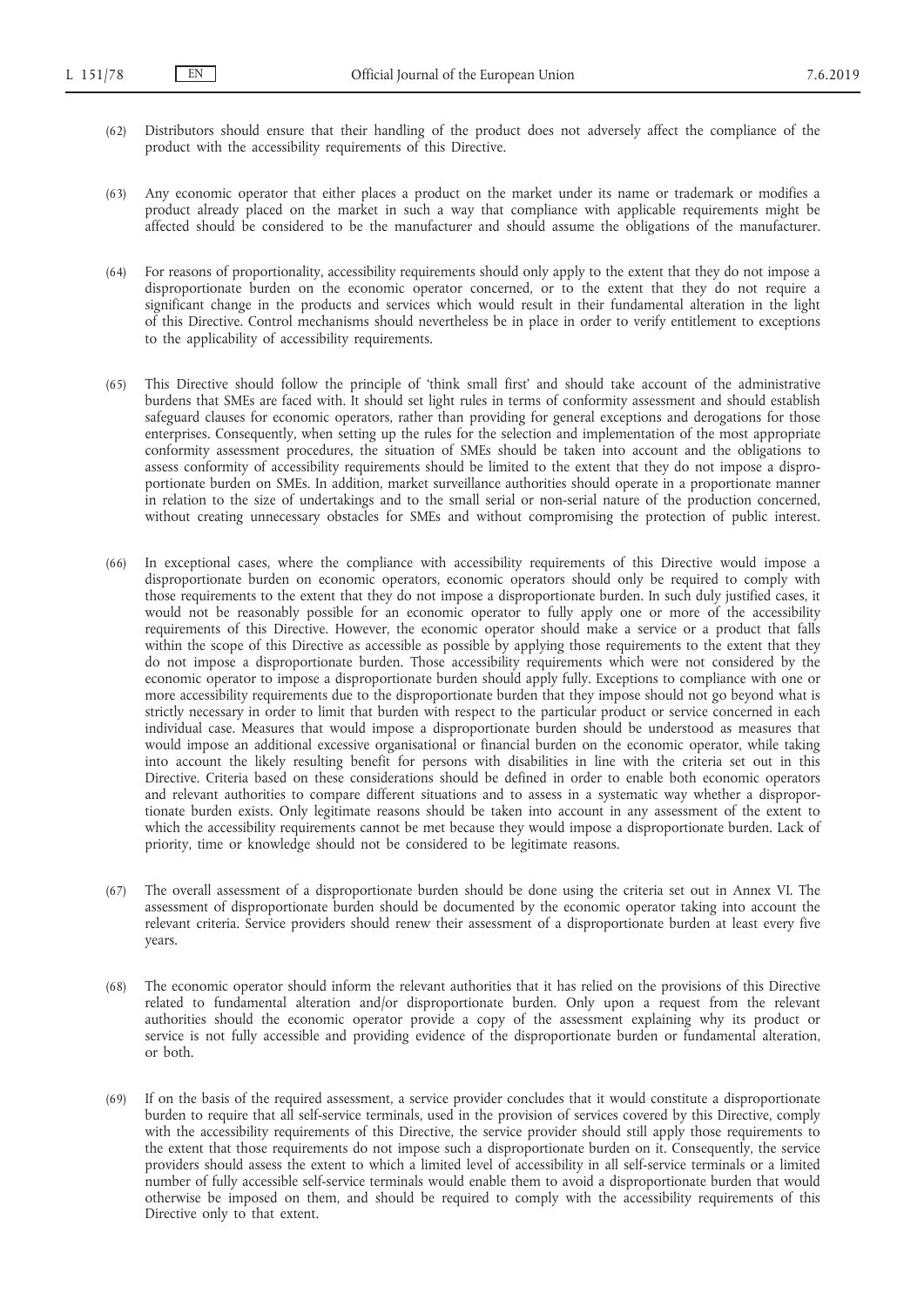- (70) Microenterprises are distinguished from all other undertakings by their limited human resources, annual turnover or annual balance sheet. The burden of complying with the accessibility requirements for microenterprises therefore, in general, takes a greater share of their financial and human resources than for other undertakings and is more likely to represent a disproportionate share of the costs. A significant proportion of cost for microenterprises comes from completing or keeping paperwork and records to demonstrate compliance with the different requirements set out in Union law. While all economic operators covered by this Directive should be able to assess the proportionality of complying with the accessibility requirements of this Directive and should only comply with them to the extent they are not disproportionate, demanding such an assessment from microenterprises providing services would in itself constitute a disproportionate burden. The requirements and obligations of this Directive should therefore not apply to microenterprises providing services within the scope of this Directive.
- (71) For microenterprises dealing with products falling within the scope of this Directive the requirements and obligations of this Directive should be lighter in order to reduce the administrative burden.
- (72) While some microenterprises are exempted from the obligations of this Directive, all microenterprises should be encouraged to manufacture, import or distribute products and to provide services that comply with the accessibility requirements of this Directive, in order to increase their competitiveness as well as their growth potential in the internal market. Member States should, therefore, provide guidelines and tools to microenterprises to facilitate the application of national measures transposing this Directive.
- (73) All economic operators should act responsibly and in full accordance with the legal requirements applicable when placing or making products available on the market or providing services on the market.
- (74) In order to facilitate the assessment of conformity with the applicable accessibility requirements it is necessary to provide for a presumption of conformity for products and services which are in conformity with voluntary harmonised standards that are adopted in accordance with Regulation (EU) No 1025/2012 of the European Parliament and of the Council (19) for the purpose of drawing up detailed technical specifications of those requirements. The Commission has already issued a number of standardisation requests to the European standardisation organisations on accessibility, such as standardisation mandates M/376, M/473 and M/420, which would be relevant for the preparation of harmonised standards.
- (75) Regulation (EU) No 1025/2012 provides for a procedure for formal objections to harmonised standards that are considered not to comply with the requirements of this Directive.
- (76) European standards should be market-driven, take into account the public interest, as well as the policy objectives clearly stated in the Commission's request to one or more European standardisation organisations to draft harmonised standards, and be based on consensus. In the absence of harmonised standards and where needed for internal market harmonisation purposes, the Commission should be able to adopt in certain cases implementing acts establishing technical specifications for the accessibility requirements of this Directive. Recourse to technical specifications should be limited to such cases. The Commission should be able to adopt technical specifications for instance when the standardisation process is blocked due to a lack of consensus between stakeholders or there are undue delays in the establishment of a harmonised standard, for example because the required quality is not reached. The Commission should leave enough time between the adoption of a request to one or more European standardisation organisations to draft harmonised standards and the adoption of a technical specification related to the same accessibility requirement. The Commission should not be allowed to adopt a technical specification if it has not previously tried to have the accessibility requirements covered through the European standardisation system, except where the Commission can demonstrate that the technical specifications respect the requirements laid down in Annex II of Regulation (EU) No 1025/2012.
- (77) With a view to establishing, in the most efficient way, harmonised standards and technical specifications that meet the accessibility requirements of this Directive for products and services, the Commission should, where this is feasible, involve European umbrella organisations of persons with disabilities and all other relevant stakeholders in the process.

<sup>(</sup> 19) Regulation (EU) No 1025/2012 of 25 October 2012 of the European Parliament and of the Council on European standardisation, amending Council Directives 89/686/EEC and 93/15/EEC and Directives 94/9/EC, 94/25/EC, 95/16/EC, 97/23/EC, 98/34/EC, 2004/22/EC, 2007/23/EC, 2009/23/EC and 2009/105/EC of the European Parliament and of the Council and repealing Council Decision 87/95/EEC and Decision No 1673/2006/EC of the European Parliament and of the Council (OJ L 316, 14.11.2012, p. 12).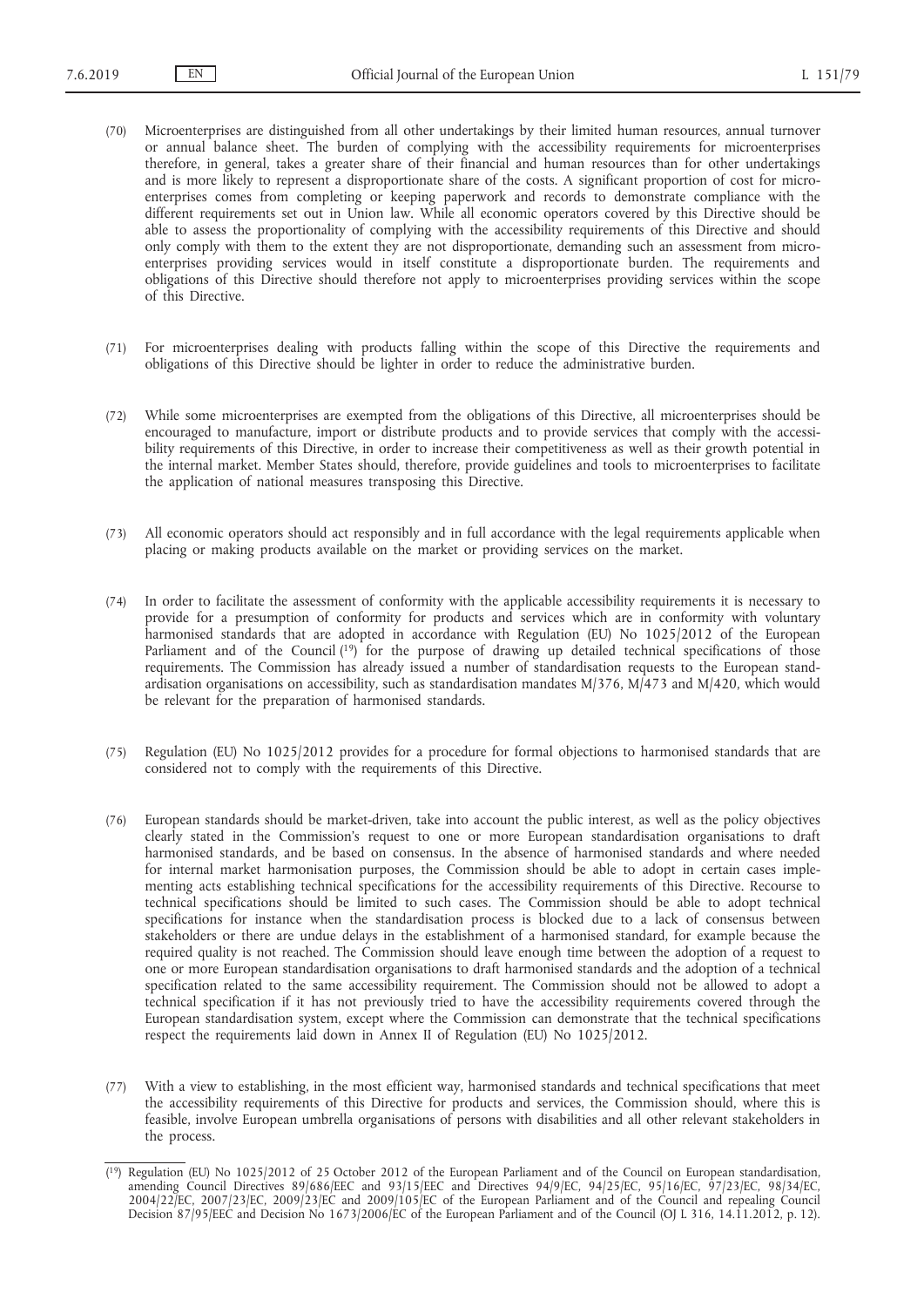- (78) To ensure effective access to information for market surveillance purposes, the information required to declare compliance with all applicable Union acts should be made available in a single EU declaration of conformity. In order to reduce the administrative burden on economic operators, they should be able to include in the single EU declaration of conformity all relevant individual declarations of conformity.
- (79) For conformity assessment of products, this Directive should use the Internal production control of 'Module A', set out in Annex II to Decision No 768/2008/EC, as it enables economic operators to demonstrate, and the competent authorities to ensure, that products made available on the market conform to the accessibility requirements while not imposing an undue burden.
- (80) When carrying out market surveillance of products and checking compliance of services, authorities should also check the conformity assessments, including whether the relevant assessment of fundamental alteration or disproportionate burden was properly carried out. When carrying out their duties authorities should also do so in cooperation with persons with disabilities and the organisations that represent them and their interests.
- (81) For services, the information necessary to assess conformity with the accessibility requirements of this Directive should be provided in the general terms and conditions, or in an equivalent document, without prejudice to Directive  $2011/83/EU$  of the European Parliament and of the Council  $(^{20}$ ).
- (82) The CE marking, indicating the conformity of a product with the accessibility requirements of this Directive, is the visible consequence of a whole process comprising conformity assessment in a broad sense. This Directive should follow the general principles governing the CE marking of Regulation (EC) No 765/2008 of the European Parliament and of the Council (21) setting out the requirements for accreditation and market surveillance relating to the marketing of products. In addition to making the EU declaration of conformity, the manufacturer should inform consumers in a cost-effective manner about the accessibility of their products.
- (83) In accordance with Regulation (EC) No 765/2008, by affixing the CE marking to a product, the manufacturer declares that the product is in conformity with all applicable accessibility requirements and that the manufacturer takes full responsibility therefor.
- (84) In accordance with Decision No 768/2008/EC, Member States are responsible for ensuring strong and efficient market surveillance of products in their territories and should allocate sufficient powers and resources to their market surveillance authorities.
- (85) Member States should check the compliance of services with the obligations of this Directive and should follow up complaints or reports related to non-compliance in order to ensure that corrective action has been taken.
- (86) Where appropriate the Commission, in consultation with stakeholders, could adopt non-binding guidelines to support coordination among market surveillance authorities and authorities responsible for checking compliance of services. The Commission and Member States should be able to set up initiatives for the purpose of sharing the resources and expertise of authorities.
- (87) Member States should ensure that market surveillance authorities and authorities responsible for checking compliance of services check the compliance of the economic operators with the criteria set out in Annex VI in accordance with Chapters VIII and IX. Member States should be able to designate a specialised body for carrying out the obligations of market surveillance authorities or authorities responsible for checking compliance of services under this Directive. Member States should be able to decide that the competences of such a specialised body should be limited to the scope of this Directive or certain parts thereof, without prejudice to the Member States' obligations under Regulation (EC) No 765/2008.

<sup>(</sup> 20) Directive 2011/83/EU of the European Parliament and of the Council of 25 October 2011 on consumer rights, amending Council Directive 93/13/EEC and Directive 1999/44/EC of the European Parliament and of the Council and repealing Council Directive 85/577/EEC and Directive 97/7/EC of the European Parliament and of the Council (OJ L 304, 22.11.2011, p. 64).

<sup>(</sup> 21) Regulation (EC) No 765/2008 of the European Parliament and of the Council of 9 July 2008 setting out the requirements for accreditation and market surveillance relating to the marketing of products and repealing Regulation (EEC) No 339/93 (OJ L 218, 13.8.2008, p. 30).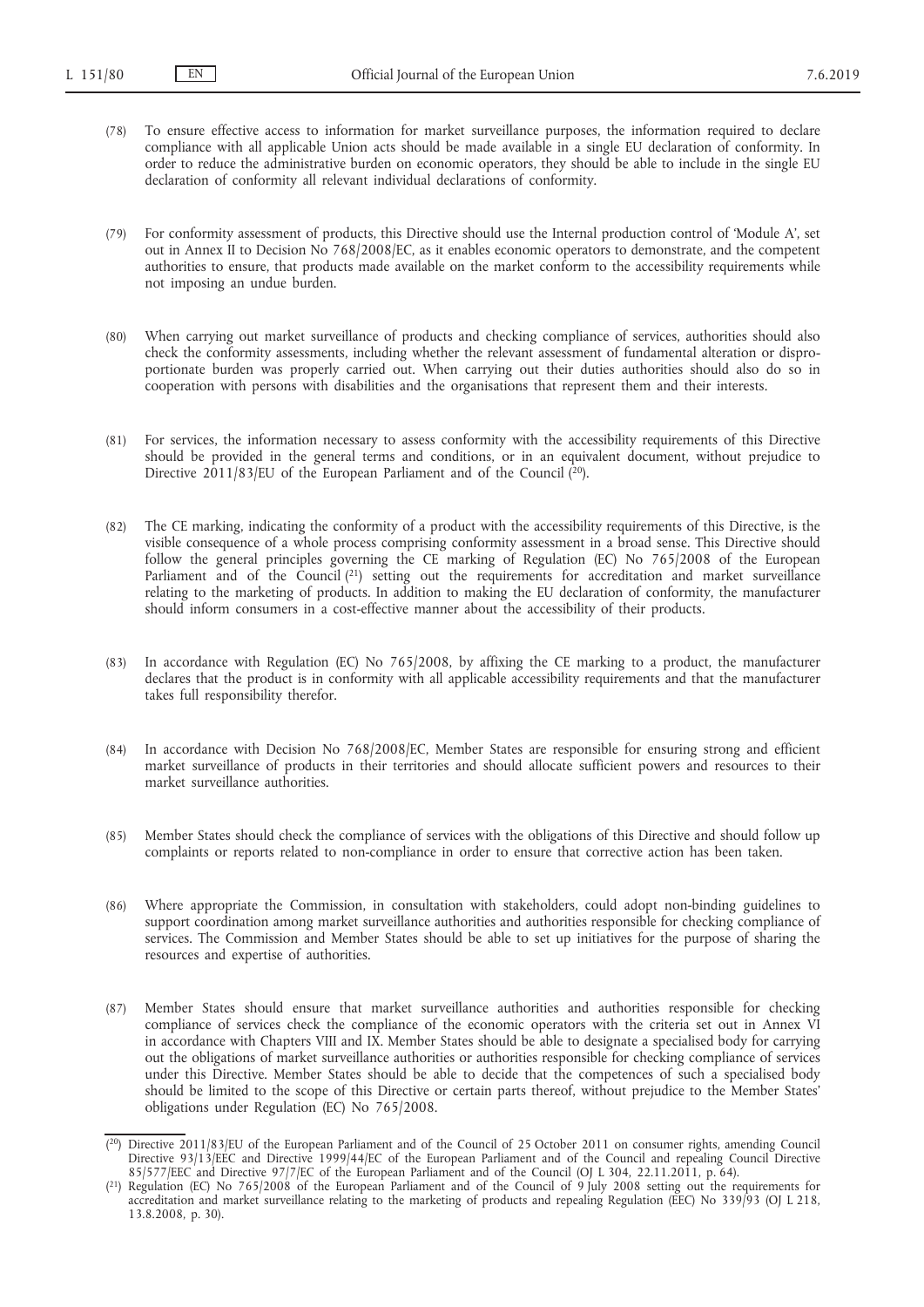- (88) A safeguard procedure should be set up to apply in the event of disagreement between Member States over measures taken by a Member State under which interested parties are informed of measures intended to be taken with regard to products not complying with the accessibility requirements of this Directive. The safeguard procedure should allow market surveillance authorities, in cooperation with the relevant economic operators, to act at an earlier stage in respect of such products.
- (89) Where the Member States and the Commission agree that a measure taken by a Member State is justified, no further involvement of the Commission should be required, except where non-compliance can be attributed to shortcomings in the harmonised standards or in the technical specifications.
- (90) Directives 2014/24/EU (22) and 2014/25/EU (23) of the European Parliament and of the Council on public procurement, defining procedures for the procurement of public contracts and design contests for certain supplies (products), services and works, establish that, for all procurement which is intended for use by natural persons, whether general public or staff of the contracting authority or entity, the technical specifications are, except in duly justified cases, to be drawn up so as to take into account accessibility criteria for persons with disabilities or design for all users. Furthermore, those Directives require that, where mandatory accessibility requirements are adopted by a legal act of the Union, technical specifications are, as far as accessibility for persons with disabilities or design for all users are concerned, to be established by reference thereto. This Directive should establish mandatory accessibility requirements for products and services covered by it. For products and services not falling under the scope of this Directive, the accessibility requirements of this Directive are not binding. However, the use of those accessibility requirements to fulfil the relevant obligations set out in Union acts other than this Directive would facilitate the implementation of accessibility and contribute to the legal certainty and to the approximation of accessibility requirements across the Union. Authorities should not be prevented from establishing accessibility requirements that go beyond the accessibility requirements set out in Annex I to this Directive.
- (91) This Directive should not change the compulsory or voluntary nature of the provisions related to accessibility in other Union acts.
- (92) This Directive should only apply to procurement procedures for which the call for competition has been sent or, in cases where a call for competition is not foreseen, where the contracting authority or contracting entity has commenced the procurement procedure after the date of application of this Directive.
- (93) In order to ensure the proper application of this Directive, the power to adopt acts in accordance with Article 290 TFEU should be delegated to the Commission in respect of: further specifying the accessibility requirements that, by their very nature, cannot produce their intended effect unless they are further specified in binding legal acts of the Union; changing the period during which economic operators are to be able to identify any other economic operator who has supplied them with a product or to whom they have supplied a product; and further specifying the relevant criteria that are to be taken into account by the economic operator for the assessment of whether compliance with the accessibility requirements would impose a disproportionate burden. It is of particular importance that the Commission carry out appropriate consultations during its preparatory work, including at expert level, and that those consultations be conducted in accordance with the principles laid down in the Interinstitutional Agreement of 13 April 2016 on Better Law-Making (24). In particular, to ensure equal participation in the preparation of delegated acts, the European Parliament and the Council receive all documents at the same time as Member States' experts, and their experts systematically have access to meetings of Commission expert groups dealing with the preparation of delegated acts.
- (94) In order to ensure uniform conditions for the implementation of this Directive, implementing powers should be conferred on the Commission with regard to the technical specifications. Those powers should be exercised in accordance with Regulation (EU) No  $182/2011$  of the European Parliament and of the Council  $(^{25})$ .

 $(2^2)$  Directive 2014/24/EU of the European Parliament and of the Council of 26 February 2014 on public procurement and repealing Directive 2004/18/EC (OJ L 94, 28.3.2014, p. 65).

 $(2^3)$  Directive 2014/25/EU of the European Parliament and of the Council of 26 February 2014 on procurement by entities operating in the water, energy, transport and postal services sectors and repealing Directive 2004/17/EC (OJ L 94, 28.3.2014, p. 243). ( 24) OJ L 123, 12.5.2016, p. 1.

<sup>(</sup> 25) Regulation (EU) No 182/2011 of the European Parliament and of the Council of 16 February 2011 laying down the rules and general principles concerning mechanisms for control by the Member States of the Commission's exercise of implementing powers  $[O]$  L 55, 28.2.2011, p. 13).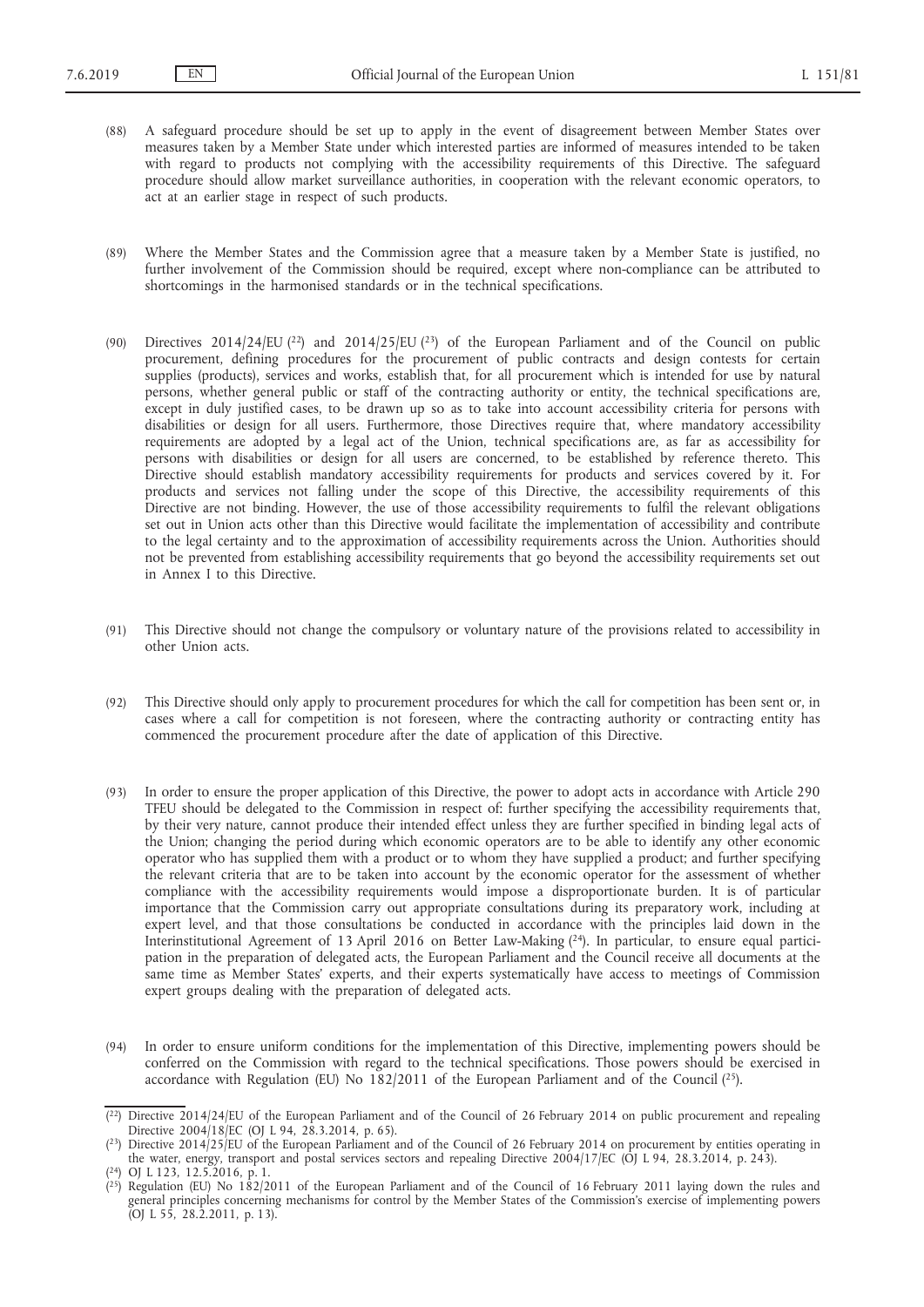- (95) Member States should ensure that adequate and effective means exist to ensure compliance with this Directive and should therefore establish appropriate control mechanisms, such as a posteriori control by the market surveillance authorities, in order to verify that the exemption from the accessibility requirements application is justified. When dealing with complaints related to accessibility, Member States should comply with the general principle of good administration, and in particular with the obligation of officials to ensure that a decision on each complaint is taken within a reasonable time-limit.
- (96) In order to facilitate the uniform implementation of this Directive, the Commission should establish a working group consisting of relevant authorities and stakeholders to facilitate exchange of information and of best practices and to provide advice. Cooperation should be fostered between authorities and relevant stakeholders, including persons with disabilities and organisations that represent them, inter alia, to improve coherence in the application of provisions of this Directive concerning accessibility requirements and to monitor implementation of its provisions on fundamental alteration and disproportionate burden.
- (97) Given the existing legal framework concerning remedies in the areas covered by Directives 2014/24/EU and 2014/25/EU, the provisions of this Directive relating to enforcement and penalties should not be applicable to the procurement procedures subject to the obligations imposed by this Directive. Such exclusion is without prejudice to the obligations of Member States under the Treaties to take all measures necessary to guarantee the application and effectiveness of Union law.
- (98) Penalties should be adequate in relation to the character of the infringements and to the circumstances so as not to serve as an alternative to the fulfilment by economic operators of their obligations to make their products or services accessible.
- (99) Member States should ensure that, in accordance with existing Union law, alternative dispute resolutions mechanisms are in place that allow the resolution of any alleged non-compliance with this Directive prior to an action being brought before courts or competent administrative bodies.
- (100) In accordance with the Joint Political Declaration of 28 September 2011 of Member States and the Commission on explanatory documents (26), Member States have undertaken to accompany, in justified cases, the notification of their transposition measures with one or more documents explaining the relationship between the components of a Directive and the corresponding parts of national transposition instruments. With regard to this Directive, the legislator considers the transmission of such documents to be justified.
- (101) In order to allow service providers sufficient time to adapt to the requirements of this Directive, it is necessary to provide for a transitional period of five years after the date of application of this Directive, during which products used for the provision of a service which were placed on the market before that date do not need to comply with the accessibility requirements of this Directive unless they are replaced by the service providers during the transitional period. Given the cost and long life-cycle of self-service terminals, it is appropriate to provide that, when such terminals are used in the provision of services, they may continue to be used until the end of their economic life, as long as they are not replaced during that period, but not for longer than 20 years.
- (102) The accessibility requirements of this Directive should apply to products placed on the market and services provided after the date of application of the national measures transposing this Directive, including used and second-hand products imported from a third country and placed on the market after that date.
- (103) This Directive respects the fundamental rights and observes the principles recognised in particular by the Charter of Fundamental Rights of the European Union ('the Charter'). In particular, this Directive seeks to ensure full respect for the rights of persons with disabilities to benefit from measures designed to ensure their independence, social and occupational integration and participation in the life of the community and to promote the application of Articles 21, 25 and 26 of the Charter.
- (104) Since the objective of this Directive, namely, the elimination of barriers to the free movement of certain accessible products and services, in order to contribute to the proper functioning of the internal market, cannot be sufficiently achieved by the Member States because it requires the harmonisation of different rules currently existing in their respective legal systems, but can rather, by defining common accessibility requirements and rules for the functioning of the internal market, be better achieved at Union level, the Union may adopt measures, in accordance with the principle of subsidiarity as set out in Article 5 of the Treaty on European Union. In accordance with the principle of proportionality, as set out in that Article, this Directive does not go beyond what is necessary in order to achieve that objective,

<sup>(</sup> 26) OJ C 369, 17.12.2011, p. 14.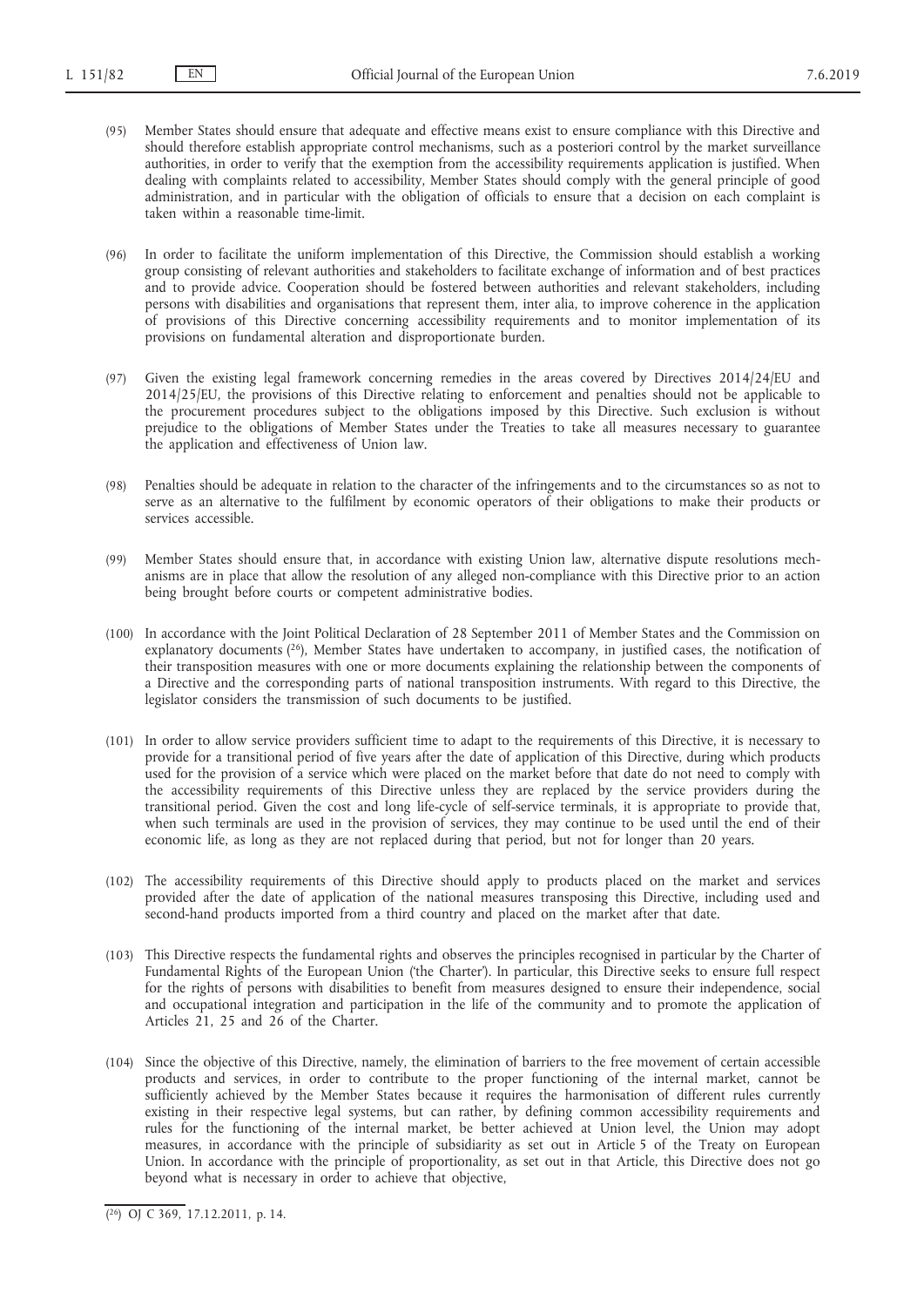HAVE ADOPTED THIS DIRECTIVE:

#### *CHAPTER I*

#### *General provisions*

#### *Article 1*

### **Subject matter**

The purpose of this Directive is to contribute to the proper functioning of the internal market by approximating the laws, regulations and administrative provisions of the Member States as regards accessibility requirements for certain products and services by, in particular, eliminating and preventing barriers to the free movement of products and services covered by this Directive arising from divergent accessibility requirements in the Member States.

#### *Article 2*

#### **Scope**

- 1. This Directive applies to the following products placed on the market after 28 June 2025:
- (a) consumer general purpose computer hardware systems and operating systems for those hardware systems;
- (b) the following self-service terminals:
	- (i) payment terminals;
	- (ii) the following self-service terminals dedicated to the provision of services covered by this Directive:
		- automated teller machines;
		- ticketing machines;
		- check-in machines;
		- interactive self-service terminals providing information, excluding terminals installed as integrated parts of vehicles, aircrafts, ships or rolling stock;
- (c) consumer terminal equipment with interactive computing capability, used for electronic communications services;
- (d) consumer terminal equipment with interactive computing capability, used for accessing audiovisual media services; and
- (e) e-readers.

2. Without prejudice to Article 32, this Directive applies to the following services provided to consumers after 28 June 2025:

- (a) electronic communications services with the exception of transmission services used for the provision of machine-tomachine services;
- (b) services providing access to audiovisual media services;
- (c) the following elements of air, bus, rail and waterborne passenger transport services, except for urban, suburban and regional transport services for which only the elements under point (v) apply:
	- (i) websites;
	- (ii) mobile device-based services including mobile applications;
	- (iii) electronic tickets and electronic ticketing services;
	- (iv) delivery of transport service information, including real-time travel information; this shall, with regard to information screens, be limited to interactive screens located within the territory of the Union; and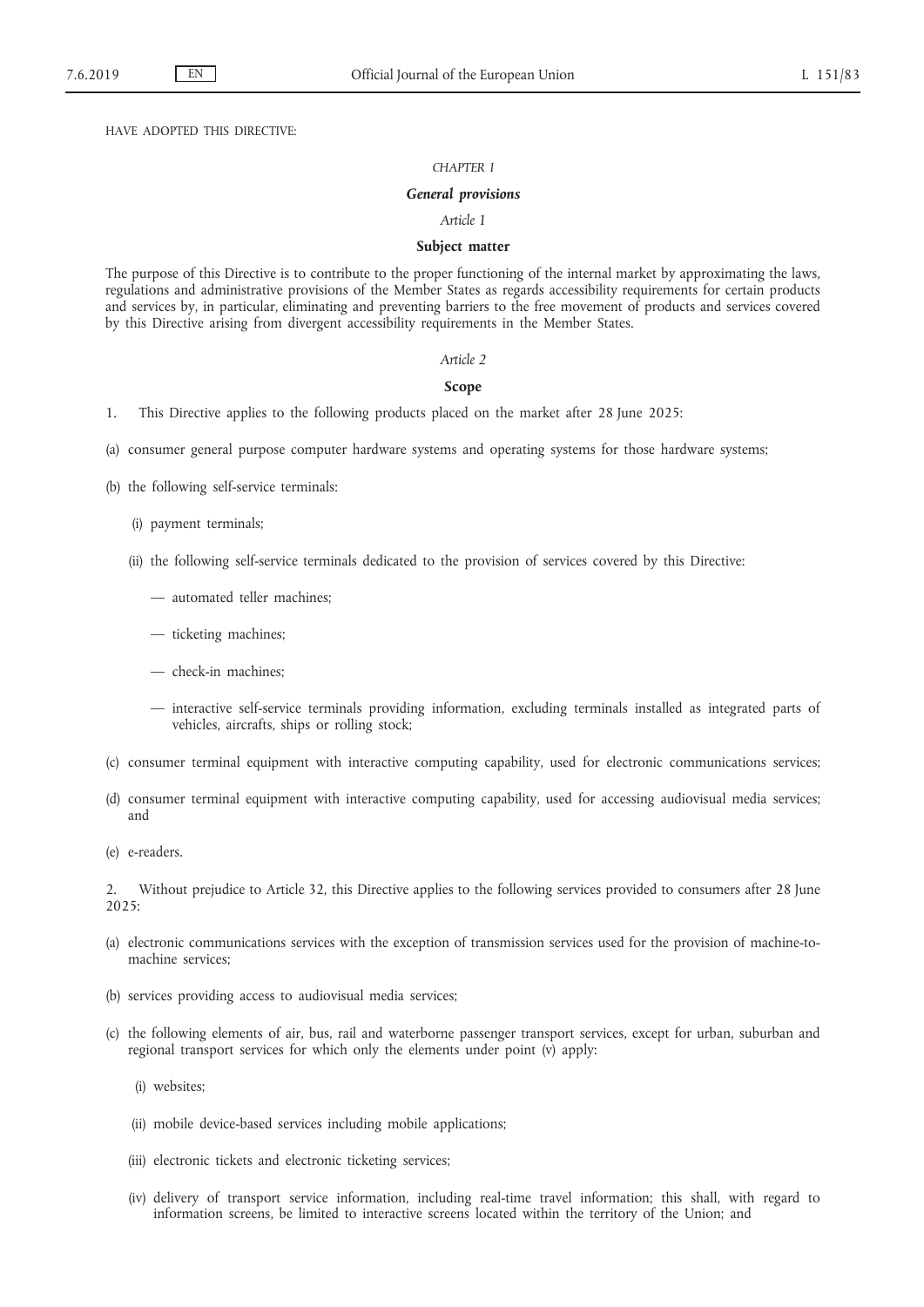- (v) interactive self-service terminals located within the territory of the Union, except those installed as integrated parts of vehicles, aircrafts, ships and rolling stock used in the provision of any part of such passenger transport services;
- (d) consumer banking services;
- (e) e-books and dedicated software; and
- (f) e-commerce services.
- 3. This Directive applies to answering emergency communications to the single European emergency number '112'.
- 4. This Directive does not apply to the following content of websites and mobile applications:
- (a) pre-recorded time-based media published before 28 June 2025;
- (b) office file formats published before 28 June 2025;
- (c) online maps and mapping services, if essential information is provided in an accessible digital manner for maps intended for navigational use;
- (d) third-party content that is neither funded, developed by, or under the control of, the economic operator concerned;
- (e) content of websites and mobile applications qualifying as archives, meaning that they only contain content that is not updated or edited after 28 June 2025.
- 5. This Directive shall be without prejudice to Directive (EU) 2017/1564 and Regulation (EU) 2017/1563.

## *Article 3*

#### **Definitions**

For the purposes of this Directive, the following definitions apply:

- (1) 'persons with disabilities' means persons who have long-term physical, mental, intellectual or sensory impairments which in interaction with various barriers may hinder their full and effective participation in society on an equal basis with others;
- (2) 'product' means a substance, preparation, or good produced through a manufacturing process, other than food, feed, living plants and animals, products of human origin and products of plants and animals relating directly to their future reproduction;
- (3) 'service' means a service as defined in point 1 of Article 4 of Directive 2006/123/EC of the European Parliament and of the Council (27);
- (4) 'service provider' means any natural or legal person who provides a service on the Union market or makes offers to provide such a service to consumers in the Union;
- (5) 'audiovisual media services' means services as defined in point (a) of Article 1(1) of Directive 2010/13/EU;
- (6) 'services providing access to audiovisual media services' means services transmitted by electronic communications networks which are used to identify, select, receive information on, and view audiovisual media services and any provided features, such as subtitles for the deaf and hard of hearing, audio description, spoken subtitles and sign language interpretation, which result from the implementation of measures to make services accessible as referred to in Article 7 of Directive 2010/13/EU; and includes electronic programme guides (EPGs);
- (7) 'consumer terminal equipment with interactive computing capability, used for accessing audiovisual media services' means any equipment the main purpose of which is to provide access to audiovisual media services;

<sup>(</sup> 27) Directive 2006/123/EC of the European Parliament and of the Council of 12 December 2006 on services in the internal market (OJ L 376, 27.12.2006, p. 36).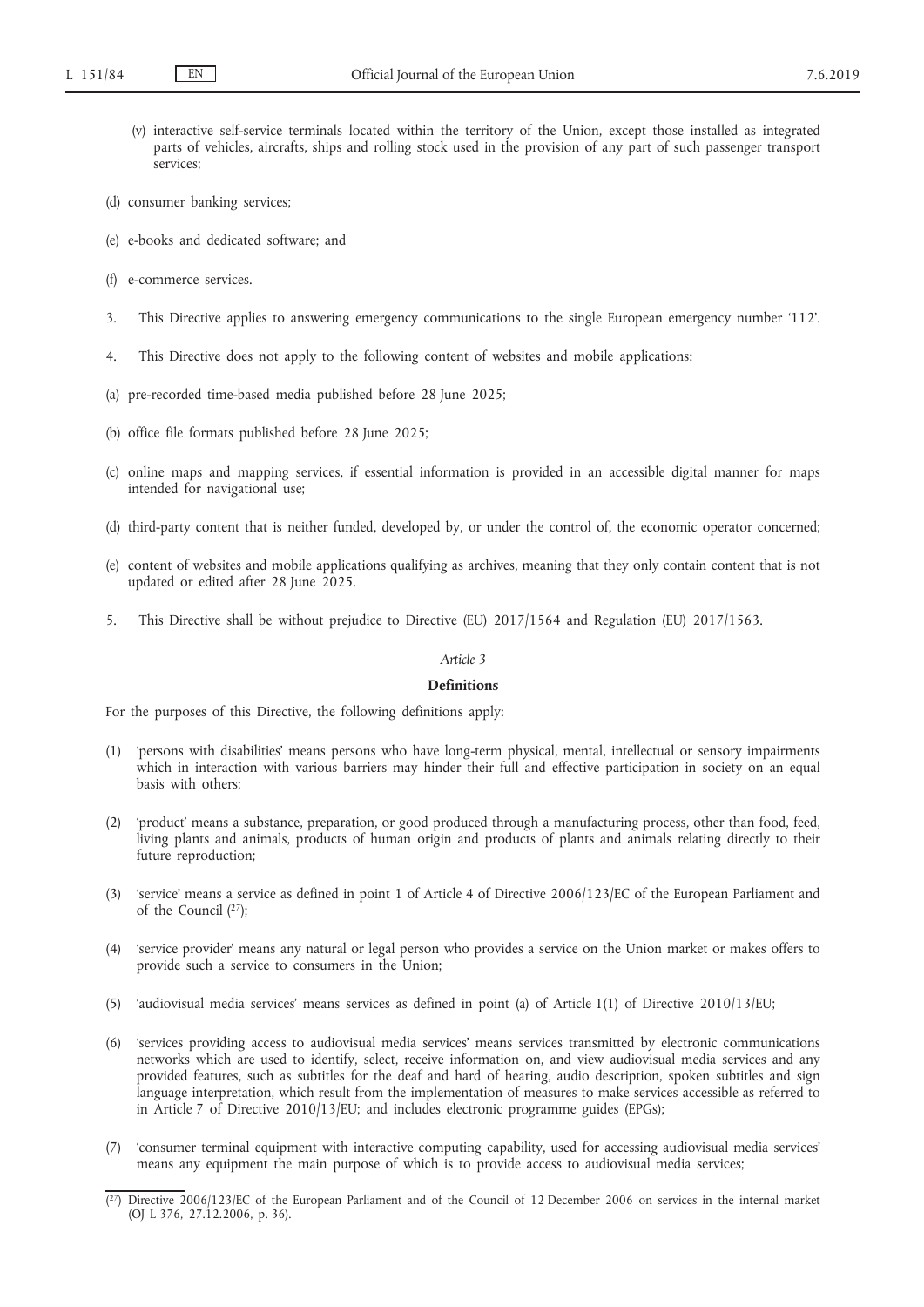- (8) 'electronic communications service' means electronic communications service as defined in point 4 of Article 2 of Directive (EU) 2018/1972;
- (9) 'total conversation service' means total conversation service as defined in point 35 of Article 2 of Directive (EU) 2018/1972;
- (10) 'public safety answering point' or 'PSAP' means public safety answering point or PSAP as defined in point 36 of Article 2 of Directive (EU) 2018/1972;
- (11) 'most appropriate PSAP' means most appropriate PSAP as defined in point 37 of Article 2 of Directive (EU) 2018/1972;
- (12) 'emergency communication' means emergency communication as defined in point 38 of Article 2 of Directive (EU) 2018/1972;
- (13) 'emergency service' means emergency service as defined in point 39 of Article 2 of Directive (EU) 2018/1972;
- (14) 'real time text' means a form of text conversation in point to point situations or in multipoint conferencing where the text being entered is sent in such a way that the communication is perceived by the user as being continuous on a character-by-character basis;
- (15) 'making available on the market' means any supply of a product for distribution, consumption or use on the Union market in the course of a commercial activity, whether in return for payment or free of charge;
- (16) 'placing on the market' means the first making available of a product on the Union market;
- (17) 'manufacturer' means any natural or legal person who manufactures a product or has a product designed or manufactured, and markets that product under its name or trademark;
- (18) 'authorised representative' means any natural or legal person established within the Union who has received a written mandate from a manufacturer to act on its behalf in relation to specified tasks;
- (19) 'importer' means any natural or legal person established within the Union who places a product from a third country on the Union market;
- (20) 'distributor' means any natural or legal person in the supply chain, other than the manufacturer or the importer, who makes a product available on the market;
- (21) 'economic operator' means the manufacturer, the authorised representative, the importer, the distributor or the service provider;
- (22) 'consumer' means any natural person who purchases the relevant product or is a recipient of the relevant service for purposes which are outside his trade, business, craft or profession;
- (23) 'microenterprise' means an enterprise which employs fewer than 10 persons and which has an annual turnover not exceeding EUR 2 million or an annual balance sheet total not exceeding EUR 2 million;
- (24) 'small and medium-sized enterprises' or 'SMEs' means enterprises which employ fewer than 250 persons and which have an annual turnover not exceeding EUR 50 million, or an annual balance sheet total not exceeding EUR 43 million, but excludes microenterprises;
- (25) 'harmonised standard' means a harmonised standard as defined in point 1(c) of Article 2 of Regulation (EU) No 1025/2012;
- (26) 'technical specification' means a technical specification as defined in point 4 of Article 2 of Regulation (EU) No 1025/2012 that provides a means to comply with the accessibility requirements applicable to a product or service;
- (27) 'withdrawal' means any measure aimed at preventing a product in the supply chain from being made available on the market;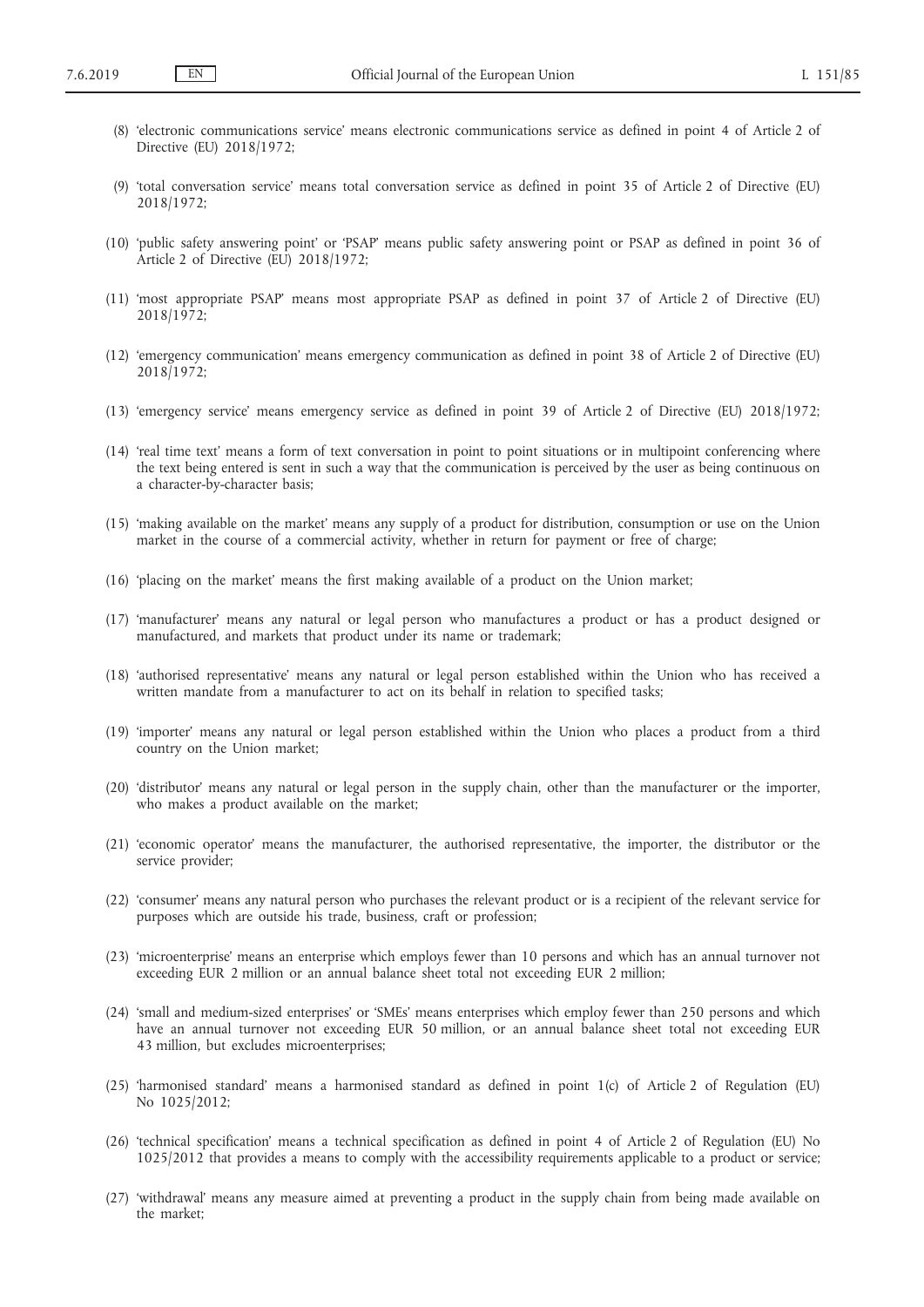- (28) 'consumer banking services' means the provision to consumers of the following banking and financial services:
	- (a) credit agreements covered by Directive 2008/48/EC of the European Parliament and of the Council (28) or Directive 2014/17/EU of the European Parliament and of the Council (29);
	- (b) services as defined in points 1, 2, 4 and 5 in Section A and points 1, 2, 4 and 5 in Section B of Annex I to Directive 2014/65/EU of the European Parliament and of the Council  $(30)$ ;
	- (c) payment services as defined in point 3 of Article 4 of Directive (EU) 2015/2366 of the European Parliament and of the Council  $(^{31})$ :
	- (d) services linked to the payment account as defined in point 6 of Article 2 of Directive 2014/92/EU of the European Parliament and of the Council (32); and
	- (e) electronic money as defined in point 2 of Article 2 of Directive 2009/110/EC of the European Parliament and of the Council  $(^{33})$ ;
- (29) 'payment terminal' means a device the main purpose of which is to allow payments to be made by using payment instruments as defined in point 14 of Article 4 of Directive (EU) 2015/2366 at a physical point of sale but not in a virtual environment;
- (30) 'e-commerce services' means services provided at a distance, through websites and mobile device-based services by electronic means and at the individual request of a consumer with a view to concluding a consumer contract;
- (31) 'air passenger transport services' means commercial passenger air services, as defined in point (l) of Article 2 of Regulation (EC) No 1107/2006, on departure from, on transit through, or on arrival at an airport, when the airport is situated in the territory of a Member State, including flights departing from an airport situated in a third country to an airport situated in the territory of a Member State where the services are operated by Union air carriers;
- (32) 'bus passenger transport services' means services covered by Article 2(1) and (2) of Regulation (EU) No 181/2011;
- (33) 'rail passenger transport services' means all rail passenger services as referred to in Article 2(1) of Regulation (EC) No 1371/2007, with the exception of services referred to in Article 2(2) thereof;
- (34) 'waterborne passenger transport services' means passenger services covered by Article 2(1) of Regulation (EU) No 1177/2010, with the exception of services referred to in Article 2(2) of that Regulation;
- (35) 'urban and suburban transport services' means urban and suburban services as defined in point 6 of Article 3 of Directive 2012/34/EU of the European Parliament and of the Council (34); but for the purposes of this Directive, it includes only the following modes of transport: rail, bus and coach, metro, tram and trolley bus;

<sup>(</sup> 28) Directive 2008/48/EC of the European Parliament and of the Council of 23 April 2008 on credit agreements for consumers and repealing Council Directive 87/102/EEC (OJ L 133, 22.5.2008, p. 66).

<sup>(</sup> 29) Directive 2014/17/EU of the European Parliament and of the Council of 4 February 2014 on credit agreements for consumers relating to residential immovable property and amending Directives 2008/48/EC and 2013/36/EU and Regulation (EU) No  $1093/2010$  (OJ L 60, 28.2.2014, p. 34).

<sup>(30)</sup> Directive 2014/65/EU of the European Parliament and of the Council of 15 May 2014 on markets in financial instruments and amending Directive 2002/92/EC and Directive 2011/61/EU (OJ L 173, 12.6.2014, p. 349).

 $(31)$  Directive (EU) 2015/2366 of the European Parliament and of the Council of 25 November 2015 on payment services in the internal market, amending Directives 2002/65/EC, 2009/110/EC and 2013/36/EU and Regulation (EU) No 1093/2010, and repealing Directive 2007/64/EC (OJ L 337, 23.12.2015, p. 35).

 $(32)$  Directive 2014/92/EU of the European Parliament and of the Council of 23 July 2014 on the comparability of fees related to payment accounts, payment account switching and access to payment accounts with basic features (OJ L 257, 28.8.2014, p. 214).

<sup>(</sup> 33) Directive 2009/110/EC of the European Parliament and of the Council of 16 September 2009 on the taking up, pursuit and prudential supervision of the business of electronic money institutions amending Directives 2005/60/EC and 2006/48/EC and repealing Directive 2000/46/EC (OJ L 267, 10.10.2009, p. 7).

<sup>(</sup> 34) Directive 2012/34/EU of the European Parliament and of the Council of 21 November 2012 establishing a single European railway area (OJ L 343, 14.12.2012, p. 32).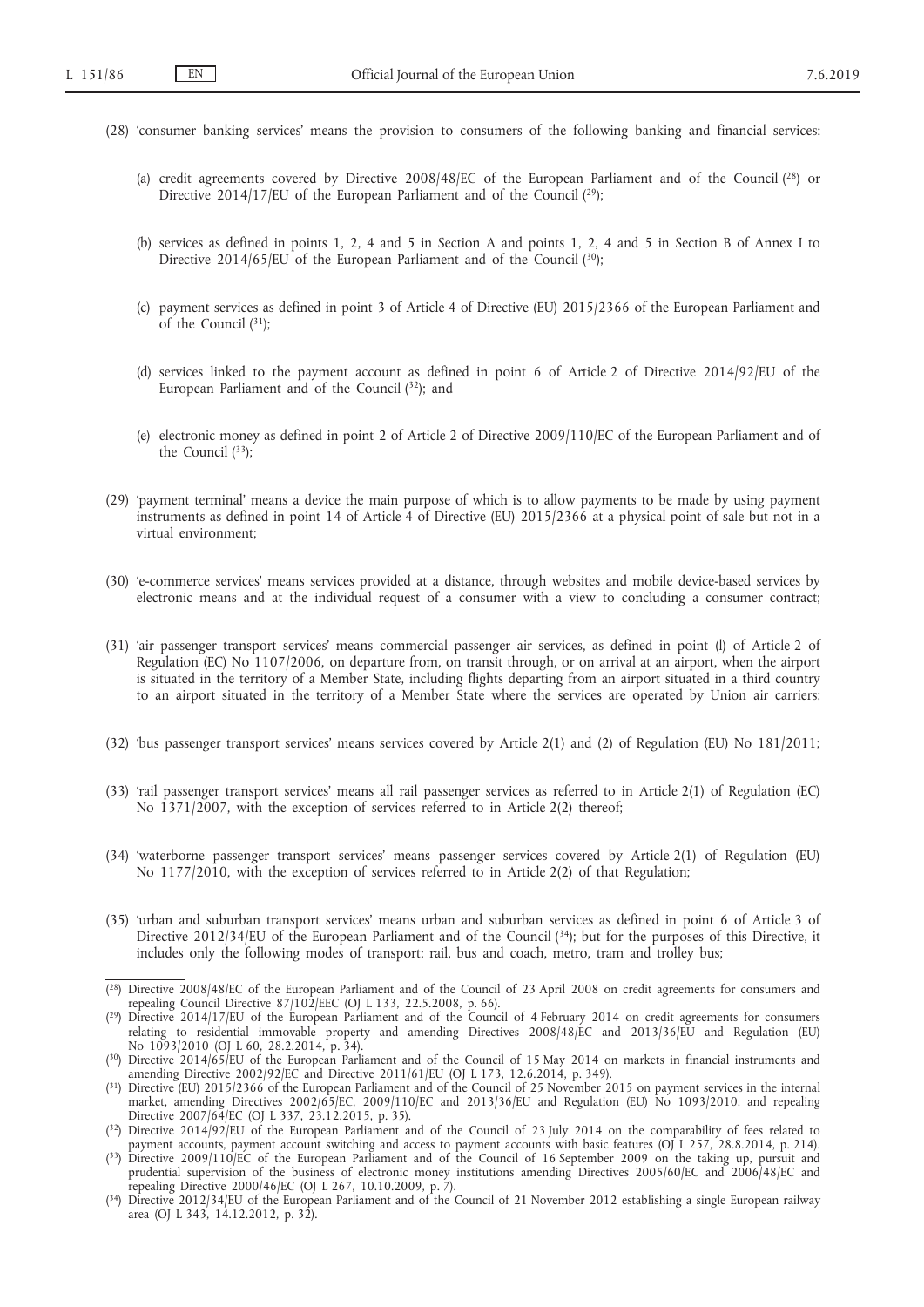- (36) 'regional transport services' means regional services as defined in point 7 of Article 3 of Directive 2012/34/EU; but for the purposes of this Directive, it includes only the following modes of transport: rail, bus and coach, metro, tram and trolley bus;
- (37) 'assistive technology' means any item, piece of equipment, service or product system including software that is used to increase, maintain, substitute or improve functional capabilities of persons with disabilities or for, alleviation and compensation of impairments, activity limitations or participation restrictions;
- (38) 'operating system' means software, which, inter alia, handles the interface to peripheral hardware, schedules tasks, allocates storage, and presents a default interface to the user when no application program is running including a graphical user interface, regardless of whether such software is an integral part of consumer general purpose computer hardware, or constitutes free-standing software intended to be run on consumer general purpose computer hardware, but excluding an operating system loader, basic input/output system, or other firmware required at boot time or when installing the operating system;
- (39) 'consumer general purpose computer hardware system' means the combination of hardware which forms a complete computer, characterised by its multipurpose nature, its ability to perform, with the appropriate software, most common computing tasks requested by consumers and intended to be operated by consumers, including personal computers, in particular desktops, notebooks, smartphones and tablets;
- (40) 'interactive computing capability' means functionality supporting human-device interaction allowing for processing and transmission of data, voice or video or any combination thereof;
- (41) 'e-book and dedicated software' means a service, consisting of the provision of digital files that convey an electronic version of a book, that can be accessed, navigated, read and used and the software including mobile device-based services including mobile applications dedicated to the accessing, navigation, reading and use of those digital files, and it excludes software covered under the definition in point (42);
- (42) 'e-reader' means dedicated equipment, including both hardware and software, used to access, navigate, read and use e-book files;
- (43) 'electronic tickets' means any system in which an entitlement to travel, in the form of single or multiple travel tickets, travel subscriptions or travel credit, is stored electronically on a physical transport pass or other device, instead of being printed on a paper ticket;
- (44) 'electronic ticketing services' means any system in which passenger transport tickets are purchased including online using a device with interactive computing capability, and delivered to the purchaser in electronic form, to enable them to be printed in paper form or displayed using a mobile device with interactive computing capability when travelling.

### *CHAPTER II*

#### *Accessibility requirements and free movement*

#### *Article 4*

## **Accessibility requirements**

1. Member States shall ensure, in accordance with paragraphs 2, 3 and 5 of this Article and subject to Article 14, that economic operators only place on the market products and only provide services that comply with the accessibility requirements set out in Annex I.

2. All products shall comply with the accessibility requirements set out in Section I of Annex I.

All products, except for self-service terminals, shall comply with the accessibility requirements set out in Section II of Annex I.

3. Without prejudice to paragraph 5 of this Article, all services, except for urban and suburban transport services and regional transport services, shall comply with the accessibility requirements set out in Section III of Annex I.

Without prejudice to paragraph 5 of this Article, all services shall comply with the accessibility requirements set out in Section IV of Annex I.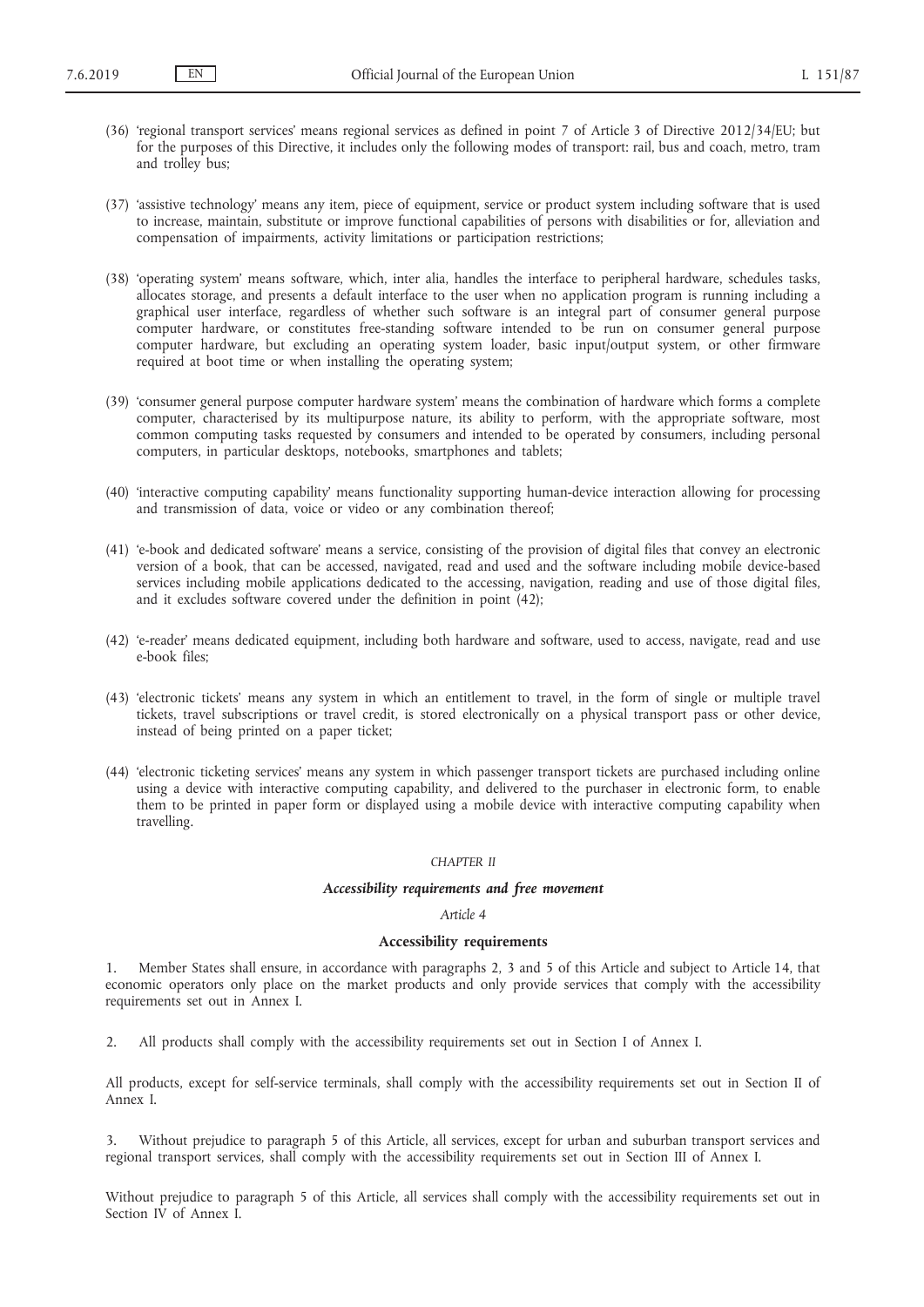Member States may decide, in the light of national conditions, that the built environment used by clients of services covered by this Directive shall comply with the accessibility requirements set out in Annex III, in order to maximise their use by persons with disabilities.

5. Microenterprises providing services shall be exempt from complying with the accessibility requirements referred to in paragraph 3 of this Article and any obligations relating to the compliance with those requirements.

6. Member States shall provide guidelines and tools to microenterprises to facilitate the application of the national measures transposing this Directive. Member States shall develop those tools in consultation with relevant stakeholders.

7. Member States may inform economic operators of the indicative examples, contained in Annex II, of possible solutions that contribute to meeting the accessibility requirements in Annex I.

8. Member States shall ensure that the answering of emergency communications to the single European emergency number '112' by the most appropriate PSAP, shall comply with the specific accessibility requirements set out in Section V of Annex I in the manner best suited to the national organisation of emergency systems.

9. The Commission is empowered to adopt delegated acts in accordance with Article 26 to supplement Annex I by further specifying the accessibility requirements that, by their very nature, cannot produce their intended effect unless they are further specified in binding legal acts of the Union, such as requirements related to interoperability.

## *Article 5*

## **Existing Union law in the field of passenger transport**

Services complying with the requirements on the provision of accessible information and of information on accessibility laid down in Regulations (EC) No 261/2004, (EC) No 1107/2006, (EC) No 1371/2007, (EU) No 1177/2010, and (EU) No 181/2011 and relevant acts adopted on the basis of Directive 2008/57/EC shall be deemed to comply with the corresponding requirements of this Directive. Where this Directive provides for requirements additional to those provided in those Regulations and those acts, the additional requirements shall apply in full.

### *Article 6*

#### **Free movement**

Member States shall not impede, for reasons related to accessibility requirements, the making available on the market in their territory of products or the provision of services in their territory that comply with this Directive.

## *CHAPTER III*

## *Obligations of economic operators dealing with products*

### *Article 7*

## **Obligations of manufacturers**

1. When placing their products on the market, manufacturers shall ensure that the products have been designed and manufactured in accordance with the applicable accessibility requirements of this Directive.

2. Manufacturers shall draw up the technical documentation in accordance with Annex IV and carry out the conformity assessment procedure set out in that Annex or have it carried out.

Where compliance of a product with the applicable accessibility requirements has been demonstrated by that procedure, manufacturers shall draw up an EU declaration of conformity and affix the CE marking.

3. Manufacturers shall keep the technical documentation and the EU declaration of conformity for five years after the product has been placed on the market.

4. Manufacturers shall ensure that procedures are in place for series production to remain in conformity with this Directive. Changes in product design or characteristics and changes in the harmonised standards, or in technical specifications, by reference to which conformity of a product is declared shall be adequately taken into account.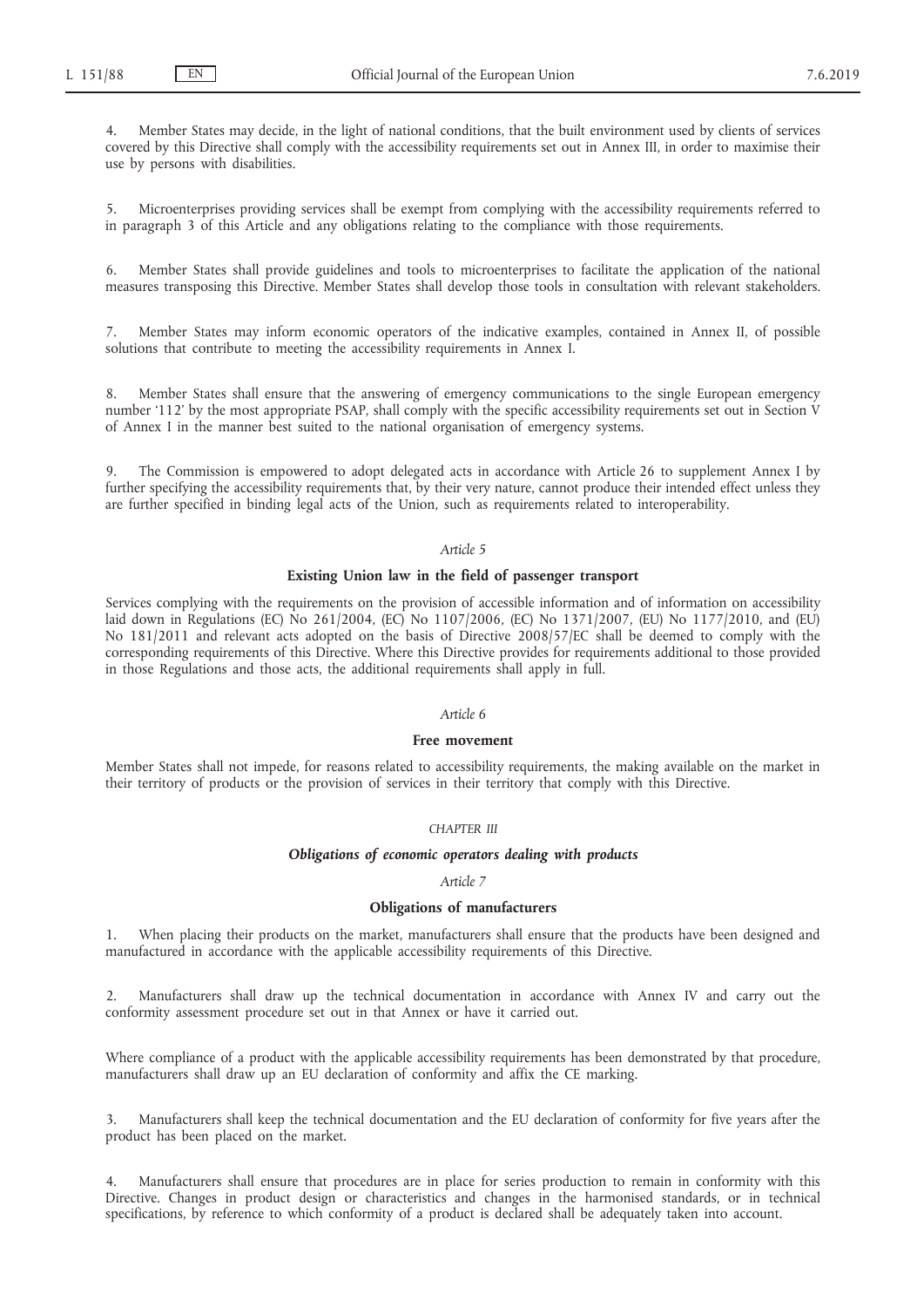5. Manufacturers shall ensure that their products bear a type, batch or serial number or other element allowing their identification, or, where the size or nature of the product does not allow it, that the required information is provided on the packaging or in a document accompanying the product.

6. Manufacturers shall indicate their name, registered trade name or registered trade mark and the address at which they can be contacted on the product or, where that is not possible, on its packaging or in a document accompanying the product. The address must indicate a single point at which the manufacturer can be contacted. The contact details shall be in a language easily understood by end-users and market surveillance authorities.

7. Manufacturers shall ensure that the product is accompanied by instructions and safety information in a language which can be easily understood by consumers and other end-users, as determined by the Member State concerned. Such instructions and information, as well as any labelling, shall be clear, understandable and intelligible.

8. Manufacturers who consider or have reason to believe that a product which they have placed on the market is not in conformity with this Directive shall immediately take the corrective measures necessary to bring that product into conformity, or, if appropriate, to withdraw it. Furthermore, where the product does not comply with the accessibility requirements of this Directive, manufacturers shall immediately inform the competent national authorities of the Member States in which they made the product available to that effect, giving details, in particular, of the non-compliance and of any corrective measures taken. In such cases, manufacturers shall keep a register of products which do not comply with applicable accessibility requirements and of the related complaints.

9. Manufacturers shall, further to a reasoned request from a competent national authority, provide it with all the information and documentation necessary to demonstrate the conformity of the product, in a language which can be easily understood by that authority. They shall cooperate with that authority, at its request, on any action taken to eliminate the non-compliance with the applicable accessibility requirements of products which they have placed on the market, in particular bringing the products into compliance with the applicable accessibility requirements.

## *Article 8*

#### **Authorised representatives**

1. A manufacturer may, by a written mandate, appoint an authorised representative.

The obligations laid down in Article 7(1) and the drawing up of technical documentation shall not form part of the authorised representative's mandate.

2. An authorised representative shall perform the tasks specified in the mandate received from the manufacturer. The mandate shall allow the authorised representative to do at least the following:

- (a) keep the EU declaration of conformity and the technical documentation at the disposal of market surveillance authorities for five years;
- (b) further to a reasoned request from a competent national authority, provide that authority with all the information and documentation necessary to demonstrate the conformity of a product;
- (c) cooperate with the competent national authorities, at their request, on any action taken to eliminate the noncompliance with the applicable accessibility requirements of products covered by their mandate.

## *Article 9*

### **Obligations of importers**

1. Importers shall place only compliant products on the market.

2. Before placing a product on the market, importers shall ensure that the conformity assessment procedure set out in Annex IV has been carried out by the manufacturer. They shall ensure that the manufacturer has drawn up the technical documentation required by that Annex, that the product bears the CE marking and is accompanied by the required documents and that the manufacturer has complied with the requirements set out in Article  $7(5)$  and  $(6)$ .

Where an importer considers or has reason to believe that a product is not in conformity with the applicable accessibility requirements of this Directive, the importer shall not place the product on the market until it has been brought into conformity. Furthermore, where the product does not comply with the applicable accessibility requirements, the importer shall inform the manufacturer and the market surveillance authorities to that effect.

4. Importers shall indicate their name, registered trade name or registered trade mark and the address at which they can be contacted on the product or, where that is not possible, on its packaging or in a document accompanying the product. The contact details shall be in a language easily understood by end-users and market surveillance authorities.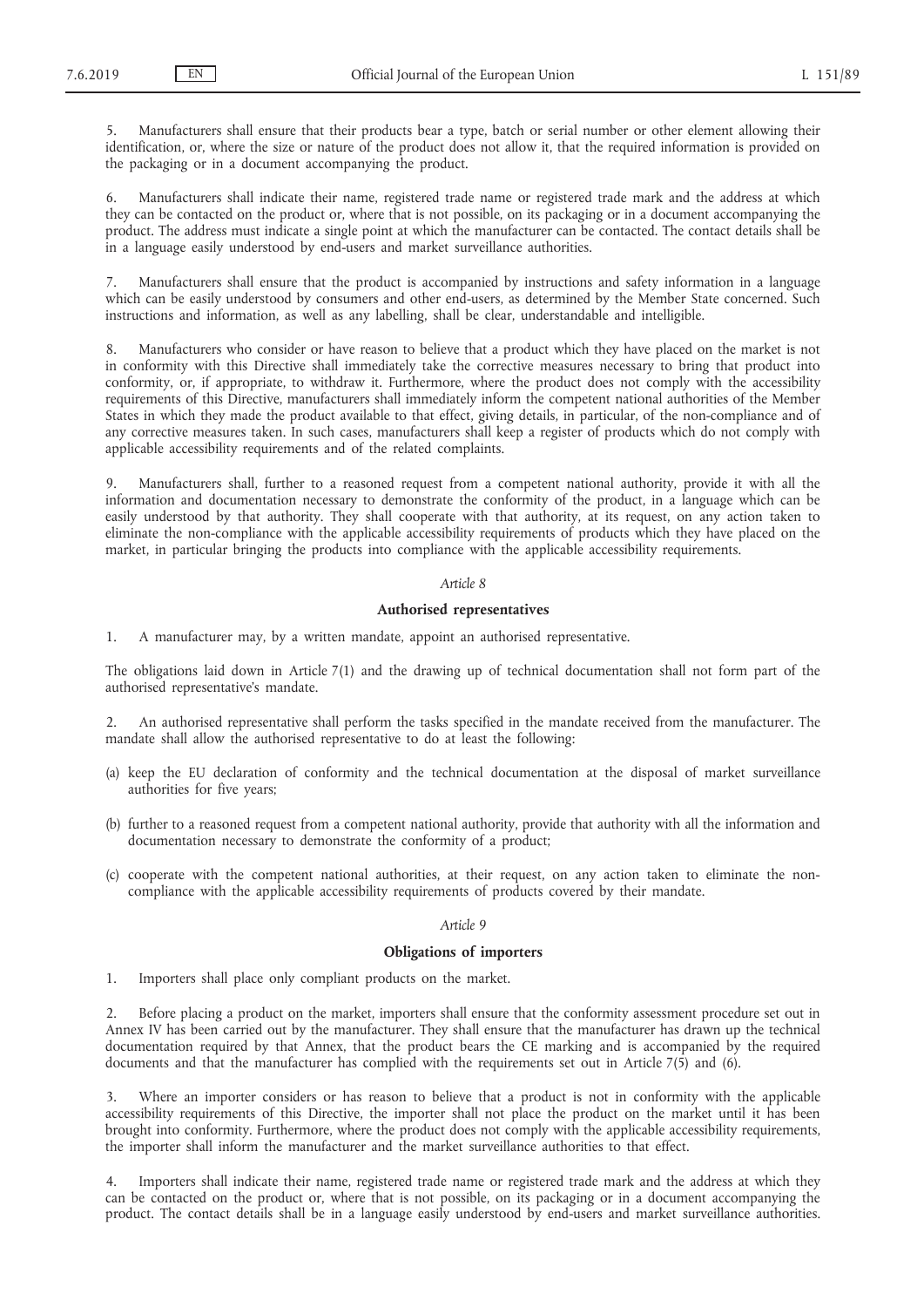5. Importers shall ensure that the product is accompanied by instructions and safety information in a language which can be easily understood by consumers and other end-users, as determined by the Member State concerned.

6. Importers shall ensure that, while a product is under their responsibility, storage or transport conditions do not jeopardise its compliance with the applicable accessibility requirements.

7. Importers shall, for a period of five years keep a copy of the EU declaration of conformity at the disposal of the market surveillance authorities and shall ensure that the technical documentation can be made available to those authorities upon request.

8. Importers who consider or have reason to believe that a product which they have placed on the market is not in conformity with this Directive shall immediately take the corrective measures necessary to bring that product into conformity, or, if appropriate, to withdraw it. Furthermore, where the product does not comply with the applicable accessibility requirements, importers shall immediately inform the competent national authorities of the Member States in which they made the product available to that effect, giving details, in particular, of the non-compliance and of any corrective measures taken. In such cases, importers shall keep a register of products which do not comply with applicable accessibility requirements, and of the related complaints.

9. Importers shall, further to a reasoned request from a competent national authority, provide it with all the information and documentation necessary to demonstrate the conformity of a product in a language which can be easily understood by that authority. They shall cooperate with that authority, at its request, on any action taken to eliminate the non-compliance with the applicable accessibility requirements of products which they have placed on the market.

#### *Article 10*

## **Obligations of distributors**

1. When making a product available on the market distributors shall act with due care in relation to the requirements of this Directive.

2. Before making a product available on the market distributors shall verify that the product bears the CE marking, that it is accompanied by the required documents and by instructions and safety information in a language which can be easily understood by consumers and other end-users in the Member State in which the product is to be made available on the market and that the manufacturer and the importer have complied with the requirements set out in Article 7(5) and (6) and Article 9(4) respectively.

3. Where a distributor considers or has reason to believe that a product is not in conformity with the applicable accessibility requirements of this Directive, the distributor shall not make the product available on the market until it has been brought into conformity. Furthermore, where the product does not comply with the applicable accessibility requirements, the distributor shall inform the manufacturer or the importer and the market surveillance authorities to that effect.

4. Distributors shall ensure that, while a product is under their responsibility, storage or transport conditions do not jeopardise its compliance with the applicable accessibility requirements.

5. Distributors who consider or have reason to believe that a product which they have made available on the market is not in conformity with this Directive shall make sure that the corrective measures necessary to bring that product into conformity, or, if appropriate, to withdraw it, are taken. Furthermore, where the product, does not comply with the applicable accessibility requirements, distributors shall immediately inform the competent national authorities of the Member States in which they made the product available to that effect, giving details, in particular, of the non-compliance and of any corrective measures taken.

6. Distributors shall, further to a reasoned request from a competent national authority, provide it with all the information and documentation necessary to demonstrate the conformity of a product. They shall cooperate with that authority, at its request, on any action taken to eliminate the non-compliance with the applicable accessibility requirements of products which they have made available on the market.

## *Article 11*

## **Cases in which obligations of manufacturers apply to importers and distributors**

An importer or distributor shall be considered a manufacturer for the purposes of this Directive and shall be subject to the obligations of the manufacturer under Article 7, where it places a product on the market under its name or trademark or modifies a product already placed on the market in such a way that compliance with the requirements of this Directive may be affected.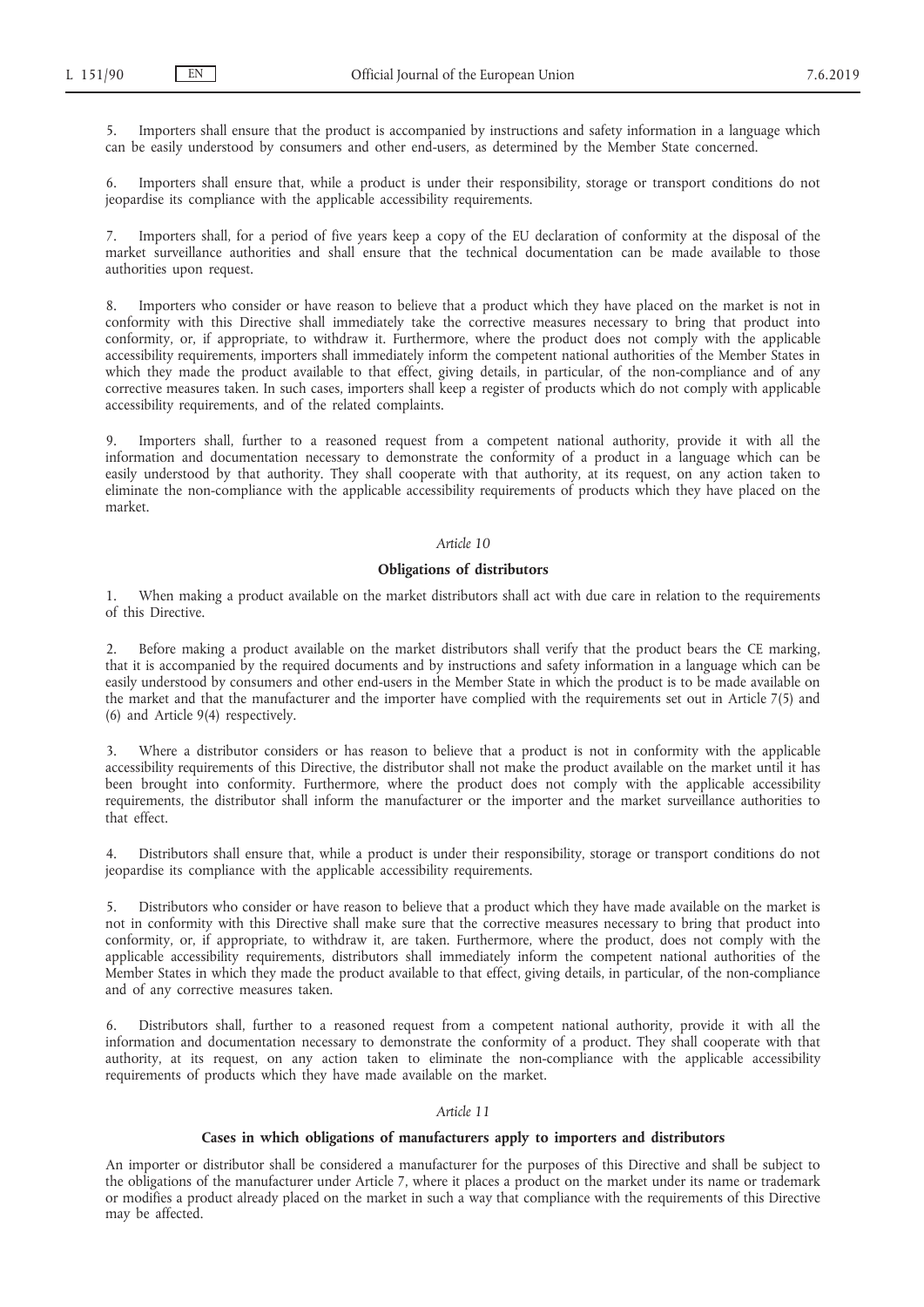#### *Article 12*

### **Identification of economic operators dealing with products**

1. Economic operators referred to in Articles 7 to 10 shall, upon request, identify to the market surveillance authorities, the following:

(a) any other economic operator who has supplied them with a product;

(b) any other economic operator to whom they have supplied a product.

2. Economic operators referred to in Articles 7 to 10 shall be able to present the information referred to in paragraph 1 of this Article for a period of five years after they have been supplied with the product and for a period of five years after they have supplied the product.

3. The Commission is empowered to adopt delegated acts in accordance with Article 26 to amend this Directive in order to change the period referred to in paragraph 2 of this Article for specific products. That amended period shall be longer than five years, and shall be in proportion to the economically useful life of the product concerned.

#### *CHAPTER IV*

#### *Obligations of service providers*

*Article 13*

#### **Obligations of service providers**

1. Service providers shall ensure that they design and provide services in accordance with the accessibility requirements of this Directive.

2. Service providers shall prepare the necessary information in accordance with Annex V and shall explain how the services meet the applicable accessibility requirements. The information shall be made available to the public in written and oral format, including in a manner which is accessible to persons with disabilities. Service providers shall keep that information for as long as the service is in operation.

3. Without prejudice to Article 32, service providers shall ensure that procedures are in place so that the provision of services remains in conformity with the applicable accessibility requirements. Changes in the characteristics of the provision of the service, changes in applicable accessibility requirements and changes in the harmonised standards or in technical specifications by reference to which a service is declared to meet the accessibility requirements shall be adequately taken into account by the service providers.

In the case of non-conformity, service providers shall take the corrective measures necessary to bring the service into conformity with the applicable accessibility requirements. Furthermore, where the service is not compliant with applicable accessibility requirements, service providers shall immediately inform the competent national authorities of the Member States in which the service is provided, to that effect, giving details, in particular, of the non-compliance and of any corrective measures taken.

5. Service providers shall, further to a reasoned request from a competent authority, provide it with all information necessary to demonstrate the conformity of the service with the applicable accessibility requirements. They shall cooperate with that authority, at the request of that authority, on any action taken to bring the service into compliance with those requirements.

## *CHAPTER V*

#### *Fundamental alteration of products or services and disproportionate burden to economic operators*

*Article 14*

#### **Fundamental alteration and disproportionate burden**

- 1. The accessibility requirements referred to in Article 4 shall apply only to the extent that compliance:
- (a) does not require a significant change in a product or service that results in the fundamental alteration of its basic nature; and
- (b) does not result in the imposition of a disproportionate burden on the economic operators concerned.

2. Economic operators shall carry out an assessment of whether compliance with the accessibility requirements referred to in Article 4 would introduce a fundamental alteration or, based on the relevant criteria set out in Annex VI, impose a disproportionate burden, as provided for in paragraph 1 of this Article.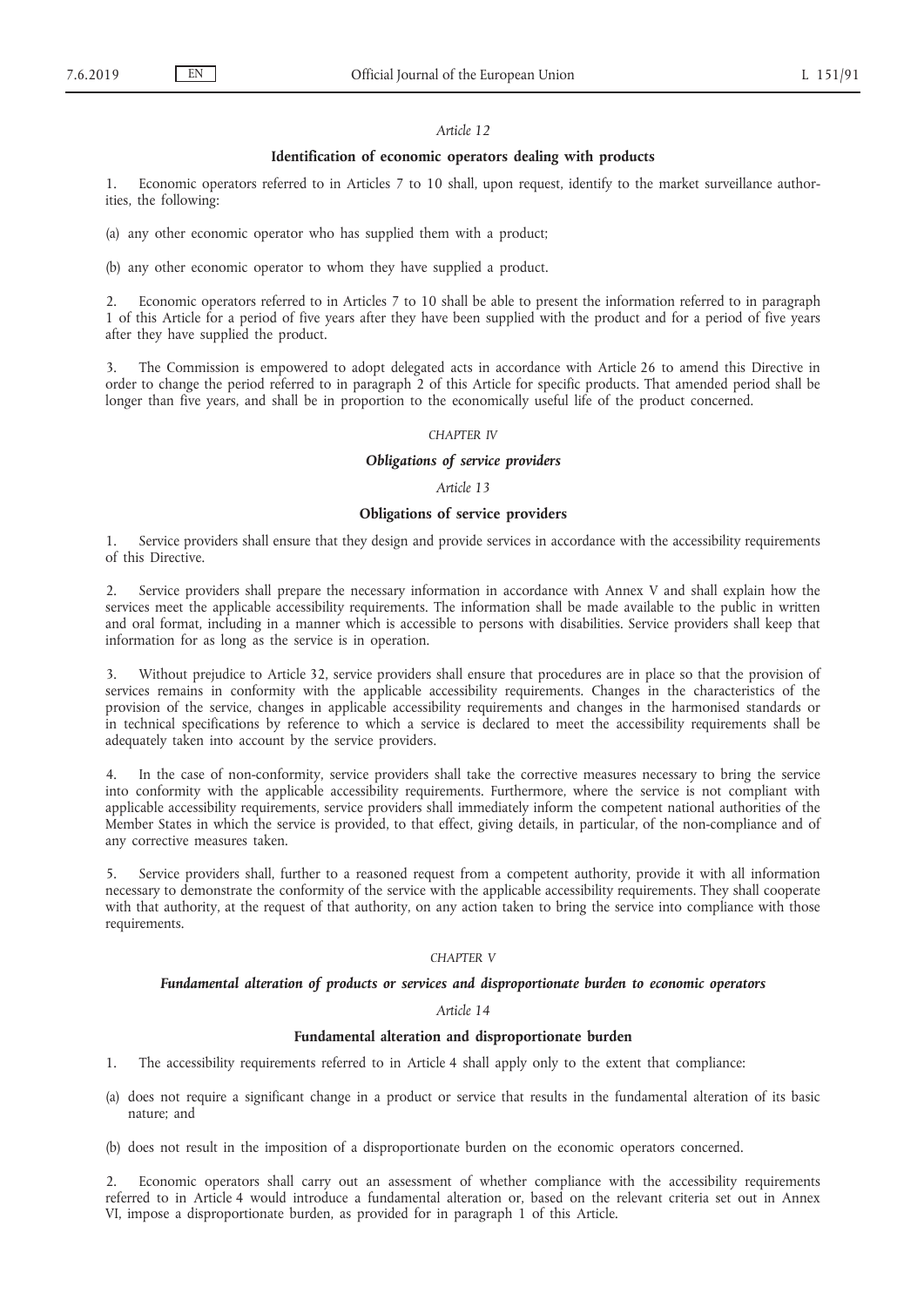Economic operators shall document the assessment referred to in paragraph 2. Economic operators shall keep all relevant results for a period of five years to be calculated from the last making available of a product on the market or after a service was last provided, as applicable. Upon a request from the market surveillance authorities or from the authorities responsible for checking compliance of services, as applicable, the economic operators shall provide the authorities with a copy of the assessment referred to in paragraph 2.

4. By way of derogation from paragraph 3, microenterprises dealing with products shall be exempted from the requirement to document their assessment. However, if a market surveillance authority so requests, microenterprises dealing with products and which have chosen to rely on paragraph 1 shall provide the authority with the facts relevant to the assessment referred to in paragraph 2.

Service providers relying on point (b) of paragraph 1 shall, with regard to each category or type of service, renew their assessment of whether the burden is disproportionate:

(a) when the service offered is altered; or

(b) when requested to do so by the authorities responsible for checking compliance of services; and

(c) in any event, at least every five years.

6. Where economic operators receive funding from other sources than the economic operator's own resources, whether public or private, that is provided for the purpose of improving accessibility, they shall not be entitled to rely on point (b) of paragraph 1.

7. The Commission is empowered to adopt delegated acts in accordance with Article 26 to supplement Annex VI by further specifying the relevant criteria that are to be taken into account by the economic operator for the assessment referred to in paragraph 2 of this Article. When further specifying those criteria, the Commission shall take into account not only the potential benefits for persons with disabilities, but also those for persons with functional limitations.

When necessary, the Commission shall adopt the first such delegated act by 28 June 2020. Such act shall start to apply, at the earliest, in 28 June 2025.

Where economic operators rely on paragraph 1 for a specific product or service they shall send information to that effect to the relevant market surveillance authorities, or authorities responsible for checking the compliance of services, of the Member State where the specific product is placed on the market or the specific service is provided.

The first subparagraph shall not apply to microenterprises.

#### *CHAPTER VI*

### *Harmonised standards and technical specifications of products and services*

## *Article 15*

## **Presumption of conformity**

1. Products and services which are in conformity with harmonised standards or parts thereof the references of which have been published in the *Official Journal of the European Union*, shall be presumed to be in conformity with the accessibility requirements of this Directive in so far as those standards or parts thereof cover those requirements.

2. The Commission shall, in accordance with Article 10 of Regulation (EU) No 1025/2012, request one or more European standardisation organisations to draft harmonised standards for the product accessibility requirements set out in Annex I. The Commission shall submit the first such draft request to the relevant committee by 28 June 2021.

3. The Commission may adopt implementing acts establishing technical specifications that meet the accessibility requirements of this Directive where the following conditions have been fulfilled:

(a) no reference to harmonised standards is published in the *Official Journal of the European Union* in accordance with Regulation (EU) No 1025/2012; and

(b) either:

(i) the Commission has requested one or more European standardisation organisations to draft a harmonised standard and there are undue delays in the standardisation procedure or the request has not been accepted by any European standardisation organisations; or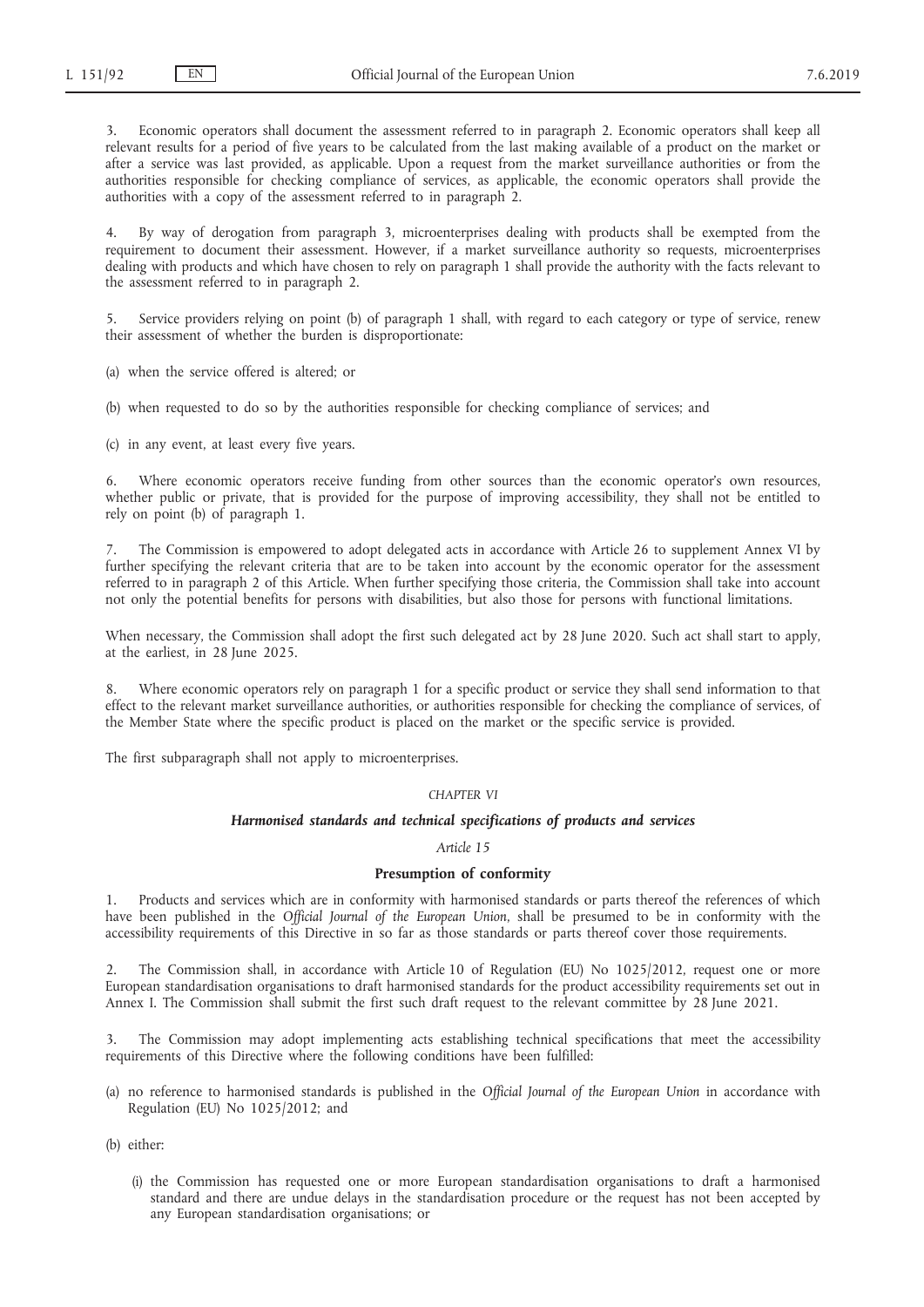(ii) the Commission can demonstrate that a technical specification respects the requirements laid down in Annex II of Regulation (EU) No 1025/2012, except for the requirement that the technical specifications should have been developed by a non-profit making organisation.

Those implementing acts shall be adopted in accordance with the examination procedure referred to in Article 27(2).

4. Products and services which are in conformity with the technical specifications or parts thereof shall be presumed to be in conformity with the accessibility requirements of this Directive in so far as those technical specifications or parts thereof cover those requirements.

## *CHAPTER VII*

## *Conformity of products and CE marking*

#### *Article 16*

## **EU declaration of conformity of products**

1. The EU declaration of conformity shall state that the fulfilment of the applicable accessibility requirements has been demonstrated. Where as an exception, Article 14 has been used, the EU declaration of conformity shall state which accessibility requirements are subject to that exception.

2. The EU declaration of conformity shall have the model structure set out in Annex III to Decision No 768/2008/EC. It shall contain the elements specified in Annex IV to this Directive and shall be continuously updated. The requirements concerning the technical documentation shall avoid imposing any undue burden for microenterprises and SMEs. It shall be translated into the language or languages required by the Member State in which the product is placed or made available on the market.

3. Where a product is subject to more than one Union act requiring an EU declaration of conformity, a single EU declaration of conformity shall be drawn up in respect of all such Union acts. That declaration shall contain the identification of the acts concerned including the publication references.

4. By drawing up the EU declaration of conformity, the manufacturer shall assume responsibility for the compliance of the product with the requirements of this Directive.

#### *Article 17*

## **General principles of the CE marking of products**

The CE marking shall be subject to the general principles set out in Article 30 of Regulation (EC) No 765/2008.

## *Article 18*

## **Rules and conditions for affixing the CE marking**

1. The CE marking shall be affixed visibly, legibly and indelibly to the product or to its data plate. Where that is not possible, or not warranted, on account of the nature of the product, it shall be affixed to the packaging and to the accompanying documents.

2. The CE marking shall be affixed before the product is placed on the market.

3. Member States shall build upon existing mechanisms to ensure correct application of the regime governing the CE marking and shall take appropriate action in the event of improper use of that marking.

#### *CHAPTER VIII*

#### *Market surveillance of products and Union safeguard procedure*

*Article 19*

#### **Market surveillance of products**

1. Article 15(3), Articles 16 to 19, Article 21, Articles 23 to 28 and Article 29(2) and (3) of Regulation (EC) No 765/2008 shall apply to products.

2. When carrying out market surveillance of products, the relevant market surveillance authorities shall, when the economic operator has relied on Article 14 of this Directive:

(a) check that the assessment referred to in Article 14 has been conducted by the economic operator;

(b) review that assessment and its results, including the correct use of the criteria set out in Annex VI; and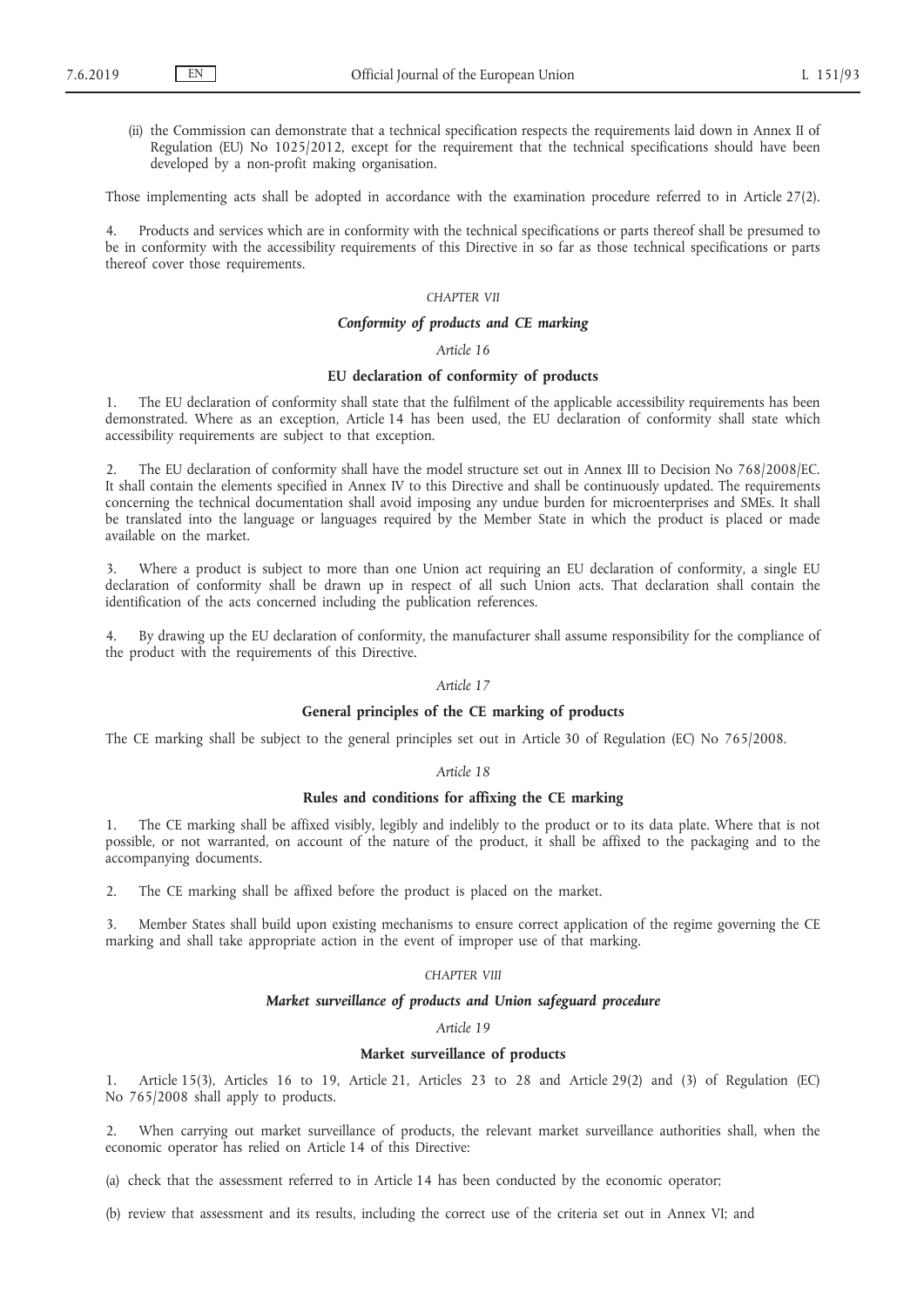(c) check compliance with the applicable accessibility requirements.

3. Member States shall ensure that information held by market surveillance authorities concerning the compliance of economic operators with the applicable accessibility requirements of this Directive and the assessment provided for in Article 14, is made available to consumers upon request and in an accessible format, except where that information cannot be provided for reasons of confidentiality as provided for in Article 19(5) of Regulation (EC) No 765/2008.

## *Article 20*

#### **Procedure at national level for dealing with products not complying with the applicable accessibility requirements**

1. Where the market surveillance authorities of one Member State have sufficient reason to believe that a product covered by this Directive does not comply with the applicable accessibility requirements, they shall carry out an evaluation in relation to the product concerned covering all requirements laid down in this Directive. The relevant economic operators shall fully cooperate with the market surveillance authorities for that purpose.

Where, in the course of the evaluation referred to in the first subparagraph, the market surveillance authorities find that the product does not comply with the requirements laid down in this Directive, they shall without delay require the relevant economic operator to take all appropriate corrective action to bring the product into compliance with those requirements within a reasonable period, commensurate with the nature of the non-compliance, as they may prescribe.

Market surveillance authorities shall require the relevant economic operator to withdraw the product from the market, within an additional reasonable period, only if the relevant economic operator has failed to take adequate corrective action within the period referred to in the second subparagraph.

Article 21 of Regulation (EC) No 765/2008 shall apply to the measures referred to in the second and third subparagraphs of this paragraph.

2. Where the market surveillance authorities consider that non-compliance is not restricted to their national territory, they shall inform the Commission and the other Member States of the results of the evaluation and of the actions which they have required the economic operator to take.

3. The economic operator shall ensure that all appropriate corrective action is taken in respect of all the products concerned that it has made available on the market throughout the Union.

4. Where the relevant economic operator does not take adequate corrective action within the period referred to in the third subparagraph of paragraph 1, the market surveillance authorities shall take all appropriate provisional measures to prohibit or restrict the product's being made available on their national markets or to withdraw the product from that market.

The market surveillance authorities shall inform the Commission and the other Member States, without delay, of those measures.

5. The information referred to in the second subparagraph of paragraph 4 shall include all available details, in particular the data necessary for the identification of the non-compliant product, the origin of the product, the nature of the non-compliance alleged and the accessibility requirements with which the product does not comply, the nature and duration of the national measures taken and the arguments put forward by the relevant economic operator. In particular, the market surveillance authorities shall indicate whether the non-compliance is due to either:

- (a) the failure of the product to meet the applicable accessibility requirements; or
- (b) the shortcomings in the harmonised standards or in the technical specifications referred to in Article 15 conferring a presumption of conformity.

6. Member States other than the Member State initiating the procedure under this Article shall without delay inform the Commission and the other Member States of any measures adopted and of any additional information at their disposal relating to the non-compliance of the product concerned, and, in the event of disagreement with the notified national measure, of their objections.

7. Where, within three months of receipt of the information referred to in the second subparagraph of paragraph 4, no objection has been raised by either a Member State or the Commission in respect of a provisional measure taken by a Member State, that measure shall be deemed justified.

8. Member States shall ensure that appropriate restrictive measures, such as withdrawal of the product from their market, are taken in respect of the product concerned without delay.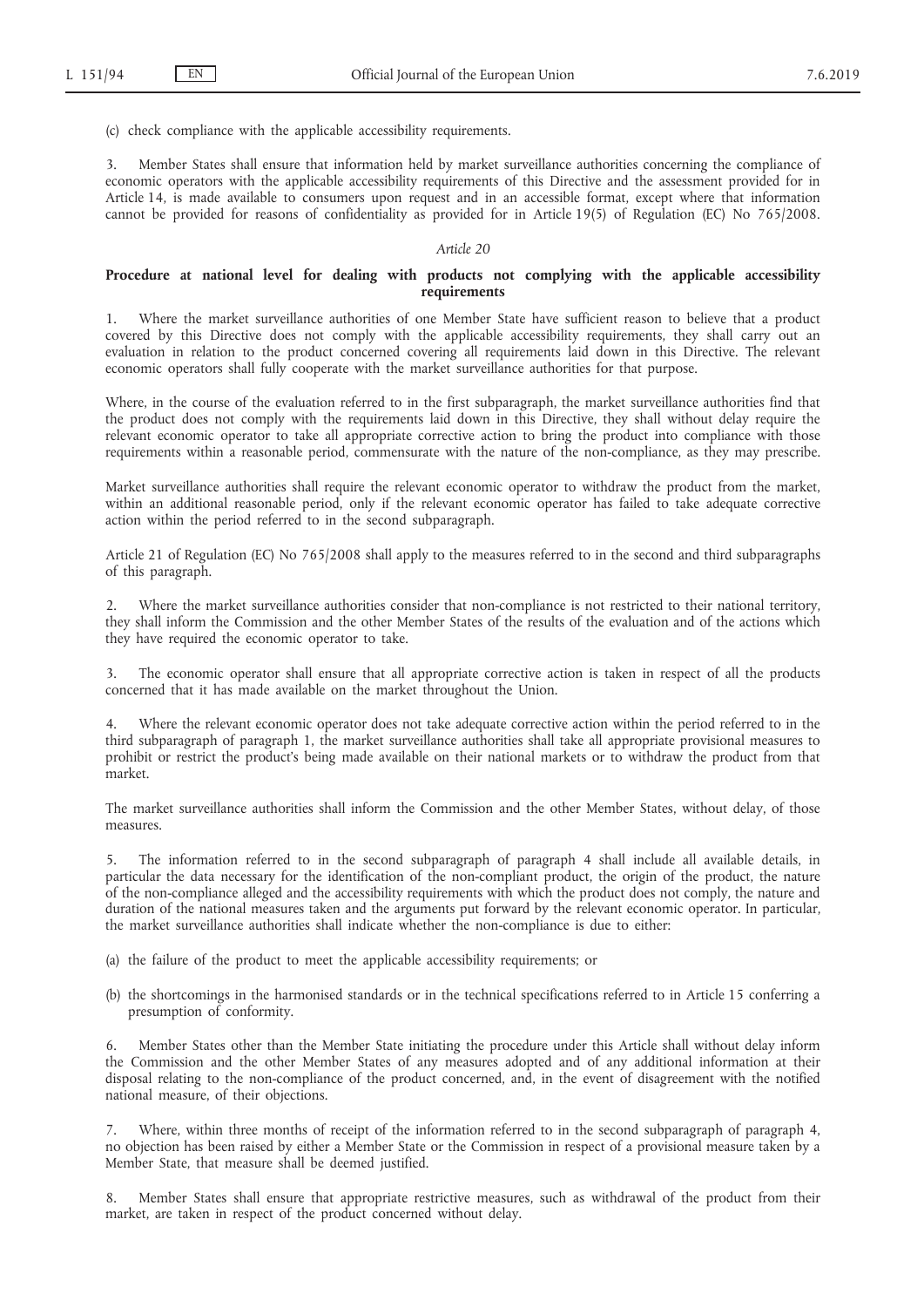#### *Article 21*

#### **Union safeguard procedure**

1. Where, on completion of the procedure set out in Article 20(3) and (4), objections are raised against a measure taken by a Member State, or where the Commission has reasonable evidence to suggest that a national measure is contrary to Union law, the Commission shall without delay enter into consultation with the Member States and the relevant economic operator or operators and shall evaluate the national measure. On the basis of the results of that evaluation, the Commission shall decide whether the national measure is justified or not.

The Commission shall address its decision to all Member States and shall immediately communicate it to them and the relevant economic operator or operators.

2. Where the national measure referred to in paragraph 1 is considered justified, all Member States shall take the measures necessary to ensure that the non-compliant product is withdrawn from their market, and shall inform the Commission accordingly. Where the national measure is considered unjustified, the Member State concerned shall withdraw the measure.

3. Where the national measure referred to in paragraph 1 of this Article is considered justified and the non-compliance of the product is attributed to shortcomings in the harmonised standards referred to in point (b) of Article 20(5), the Commission shall apply the procedure provided for in Article 11 of Regulation (EU) No 1025/2012.

Where the national measure referred to in paragraph 1 of this Article is considered justified and the non-compliance of the product is attributed to shortcomings in the technical specifications referred to in point (b) of Article 20(5), the Commission shall, without delay, adopt implementing acts amending or repealing the technical specification concerned. Those implementing acts shall be adopted in accordance with the examination procedure referred to in Article 27(2).

#### *Article 22*

## **Formal non-compliance**

1. Without prejudice to Article 20, where a Member State makes one of the following findings, it shall require the relevant economic operator to put an end to the non-compliance concerned:

- (a) the CE marking has been affixed in violation of Article 30 of Regulation (EC) No 765/2008 or of Article 18 of this Directive;
- (b) the CE marking has not been affixed;
- (c) the EU declaration of conformity has not been drawn up;
- (d) the EU declaration of conformity has not been drawn up correctly;
- (e) technical documentation is either not available or not complete;
- (f) the information referred to in Article  $7(6)$  or Article  $9(4)$  is absent, false or incomplete;
- (g) any other administrative requirement provided for in Article 7 or Article 9 is not fulfilled.

2. Where the non-compliance referred to in paragraph 1 persists, the Member State concerned shall take all appropriate measures to restrict or prohibit the product being made available on the market or to ensure that it is withdrawn from the market.

## *CHAPTER IX*

## *Compliance of services*

#### *Article 23*

#### **Compliance of services**

- 1. Member States shall establish, implement and periodically update adequate procedures in order to:
- (a) check the compliance of services with the requirements of this Directive, including the assessment referred to in Article 14 for which Article 19(2) shall apply mutatis mutandis;
- (b) follow up complaints or reports on issues relating to non-compliance of services with the accessibility requirements of this Directive;
- (c) verify that the economic operator has taken the necessary corrective action.

2. Member States shall designate the authorities responsible for the implementation of the procedures referred to in paragraph 1 with respect to the compliance of services.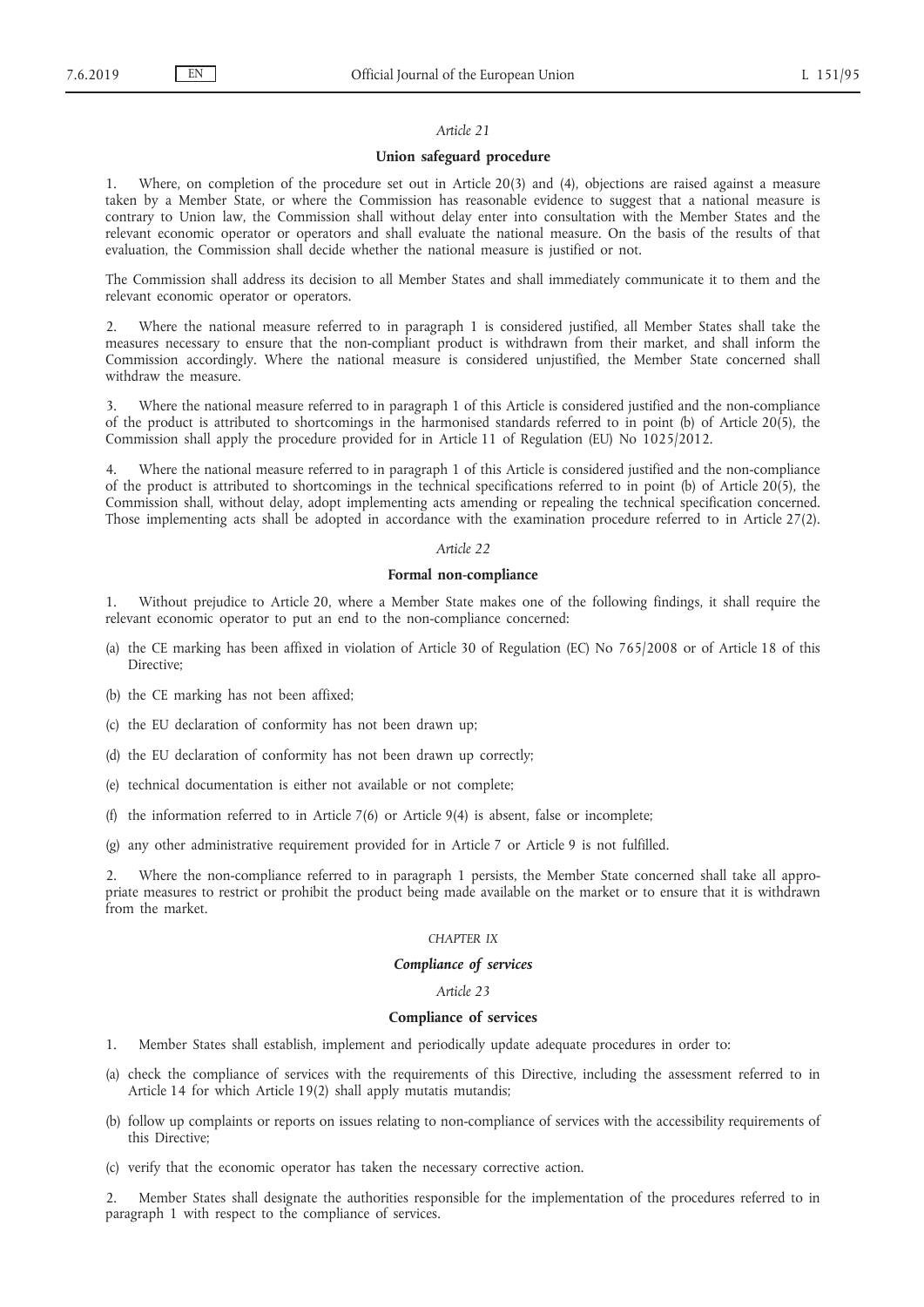Member States shall ensure that the public is informed of the existence, responsibilities, identity, work and decisions of the authorities referred to in the first subparagraph. Those authorities shall make that information available in accessible formats upon request.

## *CHAPTER X*

#### *Accessibility requirements in other Union acts*

### *Article 24*

## **Accessibility under other Union acts**

1. As regards the products and services referred to in Article 2 of this Directive, the accessibility requirements set out in Annex I thereto shall constitute mandatory accessibility requirements within the meaning of Article 42(1) of Directive 2014/24/EU and of Article 60(1) of Directive 2014/25/EU.

Any product or service, the features, elements or functions of which comply with the accessibility requirements set out in Annex I to this Directive in accordance with Section VI thereof shall be presumed to fulfil the relevant obligations set out in Union acts other than this Directive, as regards accessibility, for those features, elements or functions, unless otherwise provided in those other acts.

#### *Article 25*

#### **Harmonised standards and technical specifications for other Union acts**

Conformity with harmonised standards and technical specifications or parts thereof which are adopted in accordance with Article 15, shall create a presumption of compliance with Article 24 in so far as those standards and technical specifications or parts thereof meet the accessibility requirements of this Directive.

## *CHAPTER XI*

## *Delegated acts, implementing powers and final provisions*

## *Article 26*

## **Exercise of the delegation**

1. The power to adopt delegated acts is conferred on the Commission subject to the conditions laid down in this Article.

2. The power to adopt delegated acts referred to in Article 4(9) shall be conferred on the Commission for an indeterminate period of time from 27 June 2019.

The power to adopt delegated acts referred to in Article 12(3) and Article 14(7) shall be conferred on the Commission for a period of five years from 27 June 2019. The Commission shall draw up a report in respect of the delegation of power not later than nine months before the end of the five year period. The delegation of power shall be tacitly extended for periods of an identical duration, unless the European Parliament or the Council opposes such extension not later than three months before the end of each period.

3. The delegation of power referred to in Article 4(9), Article 12(3) and Article 14(7) may be revoked at any time by the European Parliament or by the Council. A decision to revoke shall put an end to the delegation of the power specified in that decision. It shall take effect on the day following the publication of the decision in the *Official Journal of the European Union* or at a later date specified therein. It shall not affect the validity of any delegated acts already in force.

4. Before adopting a delegated act, the Commission shall consult experts designated by each Member State in accordance with the principles laid down in the Interinstitutional Agreement of 13 April 2016 on Better Law-Making.

5. As soon as it adopts a delegated act, the Commission shall notify it simultaneously to the European Parliament and to the Council.

6. A delegated act adopted pursuant to Article 4(9), Article 12(3) and Article 14(7) shall enter into force only if no objection has been expressed either by the European Parliament or by the Council within a period of two months of notification of that act to the European Parliament and the Council or if, before the expiry of that period, the European Parliament and the Council have both informed the Commission that they will not object. That period shall be extended by two months at the initiative of the European Parliament or of the Council.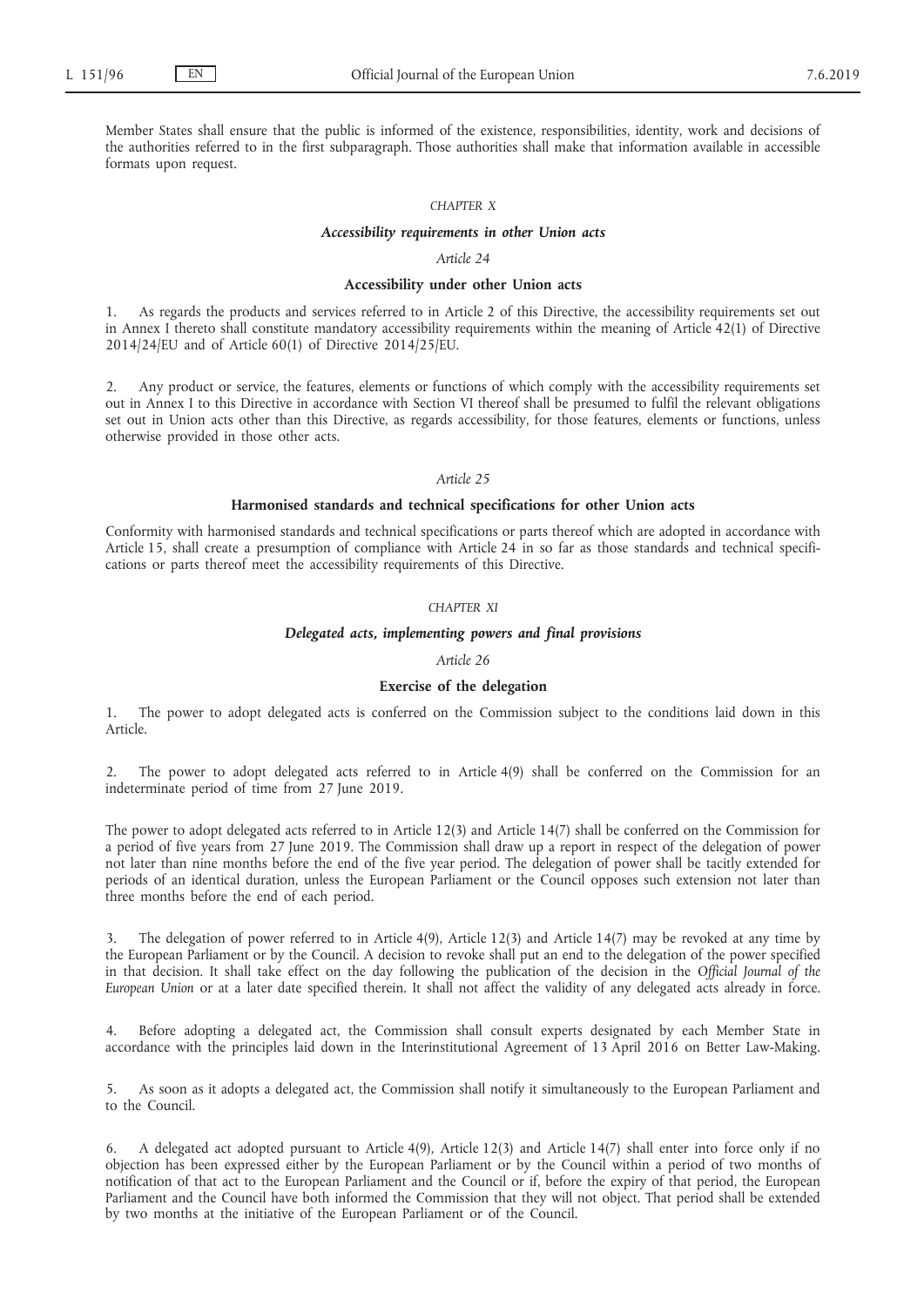#### *Article 27*

### **Committee procedure**

1. The Commission shall be assisted by a committee. That committee shall be a committee within the meaning of Regulation (EU) No 182/2011.

2. Where reference is made to this paragraph, Article 5 of Regulation (EU) No 182/2011 shall apply.

#### *Article 28*

#### **Working Group**

The Commission shall establish a working group consisting of representatives of market surveillance authorities, authorities responsible for compliance of services and relevant stakeholders, including representatives of persons with disabilities organisations.

The working group shall:

- (a) facilitate the exchange of information and best practices among the authorities and relevant stakeholders;
- (b) foster cooperation between authorities and relevant stakeholders on matters relating to the implementation of this Directive to improve coherence in the application of the accessibility requirements of this Directive and to monitor closely the implementation of Article 14; and
- (c) provide advice, in particular to the Commission, notably on the implementation of Article 4 and Article 14.

#### *Article 29*

#### **Enforcement**

- 1. Member States shall ensure that adequate and effective means exist to ensure compliance with this Directive.
- 2. The means referred to in paragraph 1 shall include:
- (a) provisions whereby a consumer may take action under national law before the courts or before the competent administrative bodies to ensure that the national provisions transposing this Directive are complied with;
- (b) provisions whereby public bodies or private associations, organisations or other legal entities which have a legitimate interest, in ensuring that this Directive is complied with, may engage under national law before the courts or before the competent administrative bodies either on behalf or in support of the complainant, with his or her approval, in any judicial or administrative procedure provided for the enforcement of obligations under this Directive.

3. This Article shall not apply to procurement procedures which are subject to Directive 2014/24/EU or Directive 2014/25/EU.

#### *Article 30*

### **Penalties**

1. Member States shall lay down the rules on penalties applicable to infringements of national provisions adopted pursuant to this Directive and shall take all measures necessary to ensure that they are implemented.

2. The penalties provided for shall be effective, proportionate and dissuasive. Those penalties shall also be accompanied by effective remedial action in case of non-compliance of the economic operator.

3. Member States shall, without delay, notify the Commission of those rules and of those measures and shall notify it, without delay, of any subsequent amendment affecting them.

4. Penalties shall take into account the extent of the non-compliance, including its seriousness, and the number of units of non-complying products or services concerned, as well as the number of persons affected.

5. This Article shall not apply to procurement procedures which are subject to Directive 2014/24/EU or Directive 2014/25/EU.

### *Article 31*

## **Transposition**

1. Member States shall adopt and publish, by 28 June 2022, the laws, regulations and administrative provisions necessary to comply with this Directive. They shall immediately communicate the text of those measures to the Commission.

2. They shall apply those measures from 28 June 2025.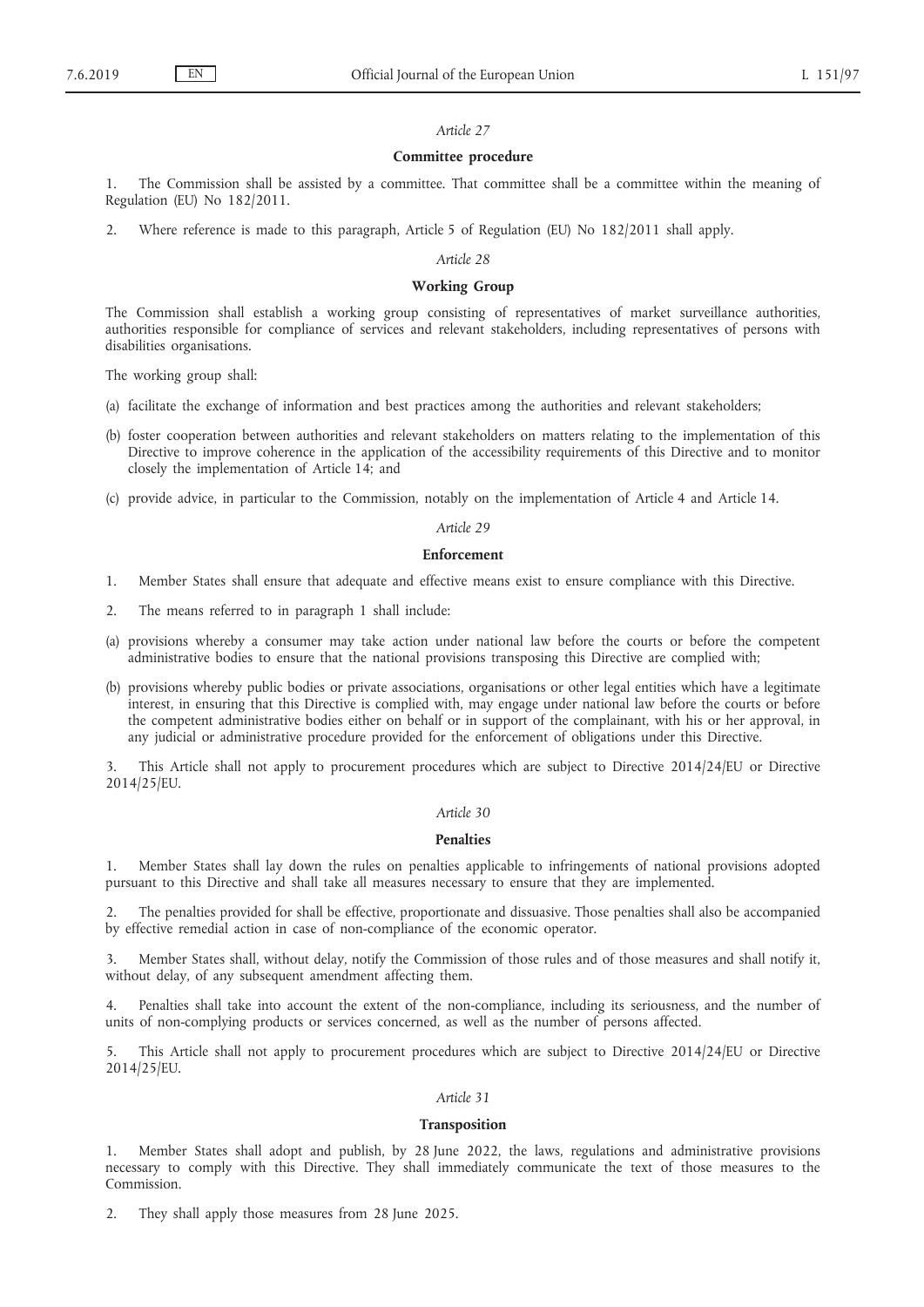3. By way of derogation from paragraph 2 of this Article, Member States may decide to apply the measures regarding the obligations set out in Article 4(8) at the latest from 28 June 2027.

4. When Member States adopt those measures, they shall contain a reference to this Directive or be accompanied by such a reference on the occasion of their official publication. The methods of making such reference shall be laid down by Member States.

5. Member States shall communicate to the Commission the text of the main measures of national law which they adopt in the field covered by this Directive.

6. Member States using the possibility provided for in Article 4(4) shall communicate to the Commission the text of the main measures of national law which they adopt to that end and shall report to the Commission on the progress made in their implementation.

#### *Article 32*

## **Transitional measures**

1. Without prejudice to paragraph 2 of this Article, Member States shall provide for a transitional period ending on 28 June 2030 during which service providers may continue to provide their services using products which were lawfully used by them to provide similar services before that date.

Service contracts agreed before 28 June 2025 may continue without alteration until they expire, but no longer than five years from that date.

2. Member States may provide that self-service terminals lawfully used by service providers for the provision of services before 28 June 2025 may continue to be used in the provision of similar services until the end of their economically useful life, but no longer than 20 years after their entry into use.

#### *Article 33*

#### **Report and review**

1. By 28 June 2030, and every five years thereafter, the Commission shall submit to the European Parliament, to the Council, to the European Economic and Social Committee and to the Committee of the Regions a report on the application of this Directive.

2. The reports shall, inter alia, address in the light of social, economic and technological developments the evolution of the accessibility of products and services, possible technology lock in or barriers to innovation and the impact of this Directive on economic operators and on persons with disabilities. The reports shall also assess whether the application of Article 4(4) has contributed to approximate diverging accessibility requirements of the built environment of passenger transport services, consumer banking services and customer service centres of shops of electronic communications service providers, where possible, with a view to allowing their progressive alignment to the accessibility requirements set out in Annex III.

The reports shall also assess if the application of this Directive, in particular its voluntary provisions, has contributed to approximate accessibility requirements of the built environment constituting works falling within the scope of Directive 2014/23/EU of the European Parliament and of the Council (35), Directive 2014/24/EU and Directive 2014/25/EU.

The reports shall also address the effects to the functioning of the internal market of the application of Article 14 of this Directive, including, where available, on the basis of information received in accordance with Article 14(8), as well as the exemptions for microenterprises. The reports shall conclude whether this Directive has achieved its objectives and whether it would be appropriate to include new products and services, or to exclude certain products or services from the scope of this Directive and they shall identify, where possible, areas for burden reduction with a view to a possible revision of this Directive.

The Commission shall, if necessary, propose appropriate measures which could include legislative measures.

 $(35)$  Directive 2014/23/EU of the European Parliament and of the Council of 26 February 2014 on the award of concession contracts (OJ L 94, 28.3.2014, p. 1).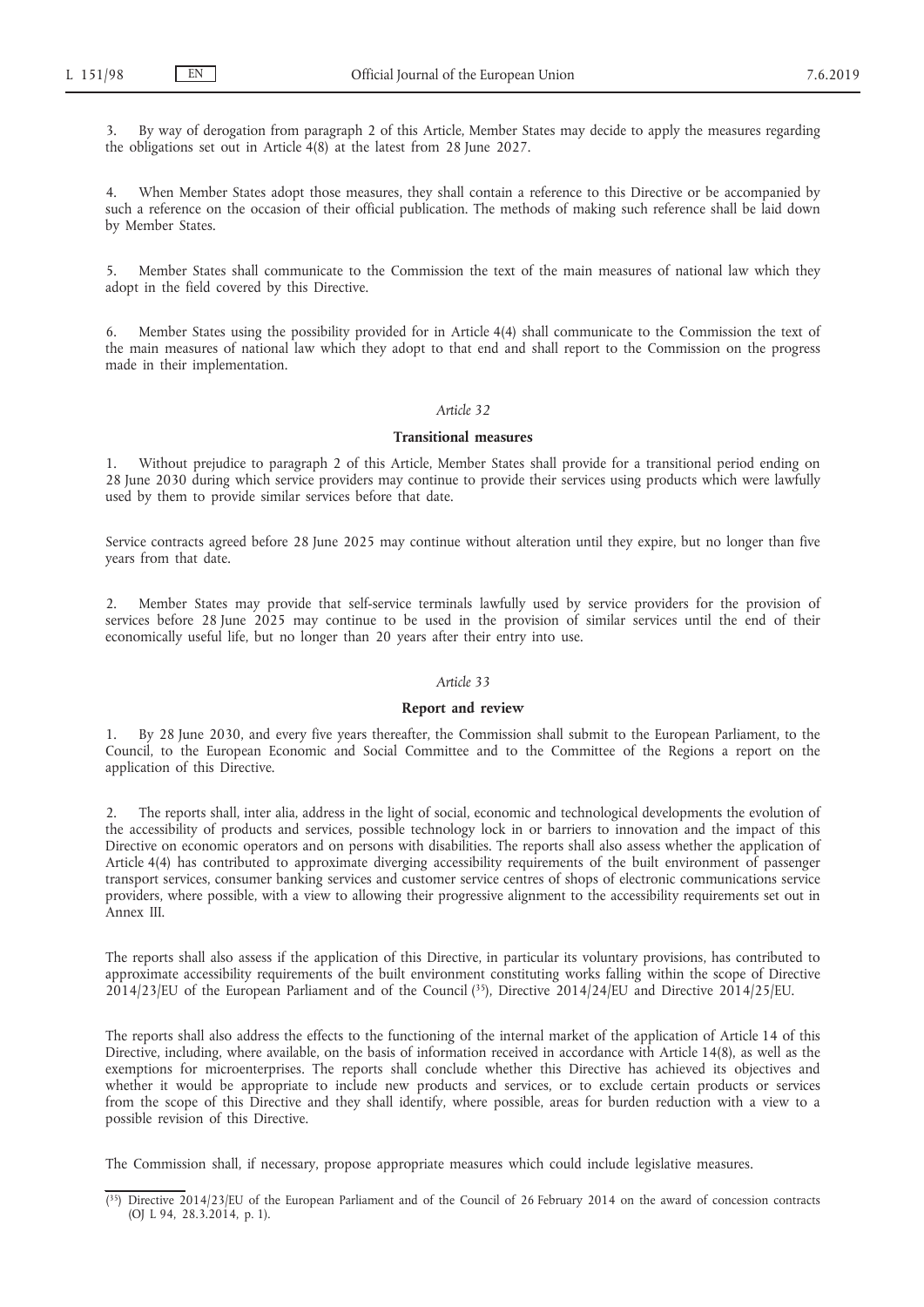3. Member States shall communicate to the Commission in due time all the information necessary for the Commission to draw up such reports.

4. The Commission's reports shall take into account the views of the economic stakeholders and relevant nongovernmental organisations, including organisations of persons with disabilities.

*Article 34*

This Directive shall enter into force on the twentieth day following that of its publication in the *Official Journal of the European Union*.

*Article 35*

This Directive is addressed to the Member States.

Done at Strasbourg, 17 April 2019.

*For the European Parliament The President* A. TAJANI

*For the Council The President* G. CIAMBA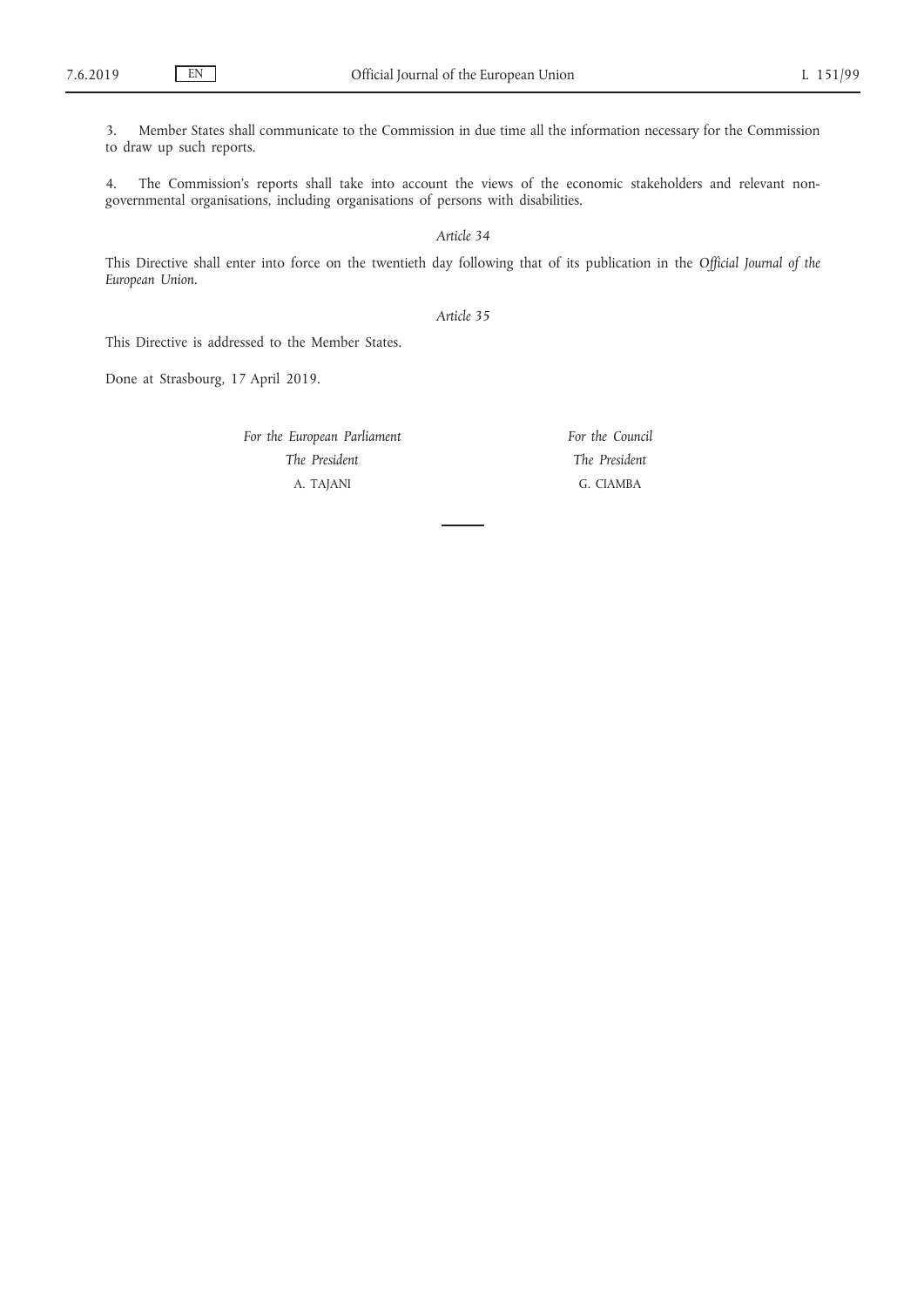#### *ANNEX I*

## **ACCESSIBILITY REQUIREMENTS FOR PRODUCTS AND SERVICES**

## Section I

### General accessibility requirements related to all products covered by this directive in accordance with Article 2(1)

Products must be designed and produced in such a way as to maximise their foreseeable use by persons with disabilities and shall be accompanied where possible in or on the product by accessible information on their functioning and on their accessibility features.

- 1. Requirements on the provision of information:
	- (a) the information on the use of the product provided on the product itself (labelling, instructions and warning) shall be:
		- (i) made available via more than one sensory channel;
		- (ii) presented in an understandable way;
		- (iii) presented to users in ways they can perceive;
		- (iv) presented in fonts of adequate size and suitable shape, taking into account foreseeable conditions of use, and using sufficient contrast, as well as adjustable spacing between letters, lines and paragraphs;
	- (b) the instructions for use of a product, where not provided on the product itself but made available through the use of the product or through other means such as a website, including the accessibility functions of the product, how to activate them and their interoperability with assistive solutions shall be publicly available when the product is placed on the market and shall:
		- (i) be made available via more than one sensory channel;
		- (ii) be presented in an understandable way;
		- (iii) be presented to users in ways they can perceive;
		- (iv) be presented in fonts of adequate size and suitable shape, taking into account foreseeable conditions of use and using sufficient contrast, as well as adjustable spacing between letters, lines and paragraphs;
		- (v) with regard to content, be made available in text formats that can be used for generating alternative assistive formats to be presented in different ways and via more than one sensory channel;
		- (vi) be accompanied by an alternative presentation of any non-textual content;
		- (vii) include a description of the user interface of the product (handling, control and feedback, input and output) which is provided in accordance with point 2; the description shall indicate for each of the points in point 2 whether the product provides those features;
		- (viii) include a description of the functionality of the product which is provided by functions aiming to address the needs of persons with disabilities in accordance with point 2; the description shall indicate for each of the points in point 2 whether the product provides those features;
		- (ix) include a description of the software and hardware interfacing of the product with assistive devices; the description shall include a list of those assistive devices which have been tested together with the product.
- 2. User interface and functionality design:

The product, including its user interface, shall contain features, elements and functions, that allow persons with disabilities to access, perceive, operate, understand and control the product by ensuring that:

- (a) when the product provides for communication, including interpersonal communication, operation, information, control and orientation, it shall do so via more than one sensory channel; this shall include providing alternatives to vision, auditory, speech and tactile elements;
- (b) when the product uses speech it shall provide alternatives to speech and vocal input for communication, operation control and orientation;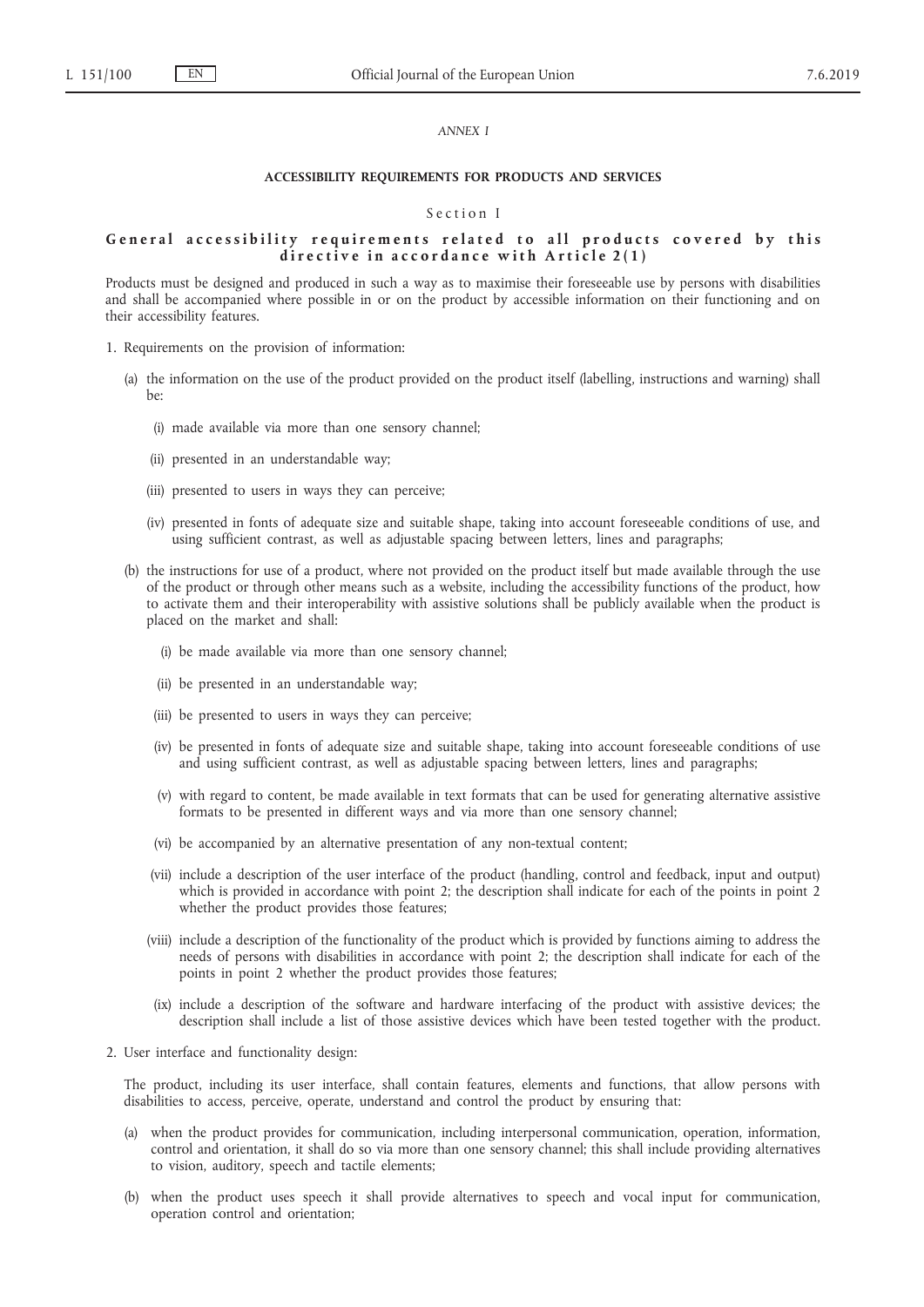- (c) when the product uses visual elements it shall provide for flexible magnification, brightness and contrast for communication, information and operation, as well as ensure interoperability with programmes and assistive devices to navigate the interface;
- (d) when the product uses colour to convey information, indicate an action, require a response or identify elements, it shall provide an alternative to colour;
- (e) when the product uses audible signals to convey information, indicate an action, require a response or identify elements, it shall provide an alternative to audible signals;
- when the product uses visual elements it shall provide for flexible ways of improving vision clarity;
- (g) when the product uses audio it shall provide for user control of volume and speed, and enhanced audio features including the reduction of interfering audio signals from surrounding products and audio clarity;
- (h) when the product requires manual operation and control, it shall provide for sequential control and alternatives to fine motor control, avoiding the need for simultaneous controls for manipulation, and shall use tactile discernible parts;
- (i) the product shall avoid modes of operation requiring extensive reach and great strength;
- (j) the product shall avoid triggering photosensitive seizures;
- (k) the product shall protect the user's privacy when he or she uses the accessibility features;
- (l) the product shall provide an alternative to biometrics identification and control;
- (m) the product shall ensure the consistency of the functionality and shall provide enough, and flexible amounts of, time for interaction;
- (n) the product shall provide software and hardware for interfacing with the assistive technologies;
- (o) the product shall comply with the following sector-specific requirements:
	- (i) self-service terminals:
		- shall provide for text-to-speech technology;
		- shall allow for the use of personal headsets;
		- where a timed response is required, shall alert the user via more than one sensory channel;
		- shall give the possibility to extend the time given;
		- shall have an adequate contrast and tactilely discernible keys and controls when keys and controls are available;
		- shall not require an accessibility feature to be activated in order to enable a user who needs the feature to turn it on;
		- when the product uses audio or audible signals, it shall be compatible with assistive devices and technologies available at Union level, including hearing technologies such as hearing aids, telecoils, cochlear implants and assistive listening devices;
	- (ii) e-readers shall provide for text-to-speech technology;
	- (iii) consumer terminal equipment with interactive computing capability, used for the provision of electronic communications services:
		- shall, when such products have text capability in addition to voice, provide for the handling of real time text and support high fidelity audio;
		- shall, when they have video capabilities in addition to or in combination with text and voice, provide for the handling of total conversation including synchronised voice, real time text, and video with a resolution enabling sign language communication;
		- shall ensure effective wireless coupling to hearing technologies;
		- shall avoid interferences with assistive devices;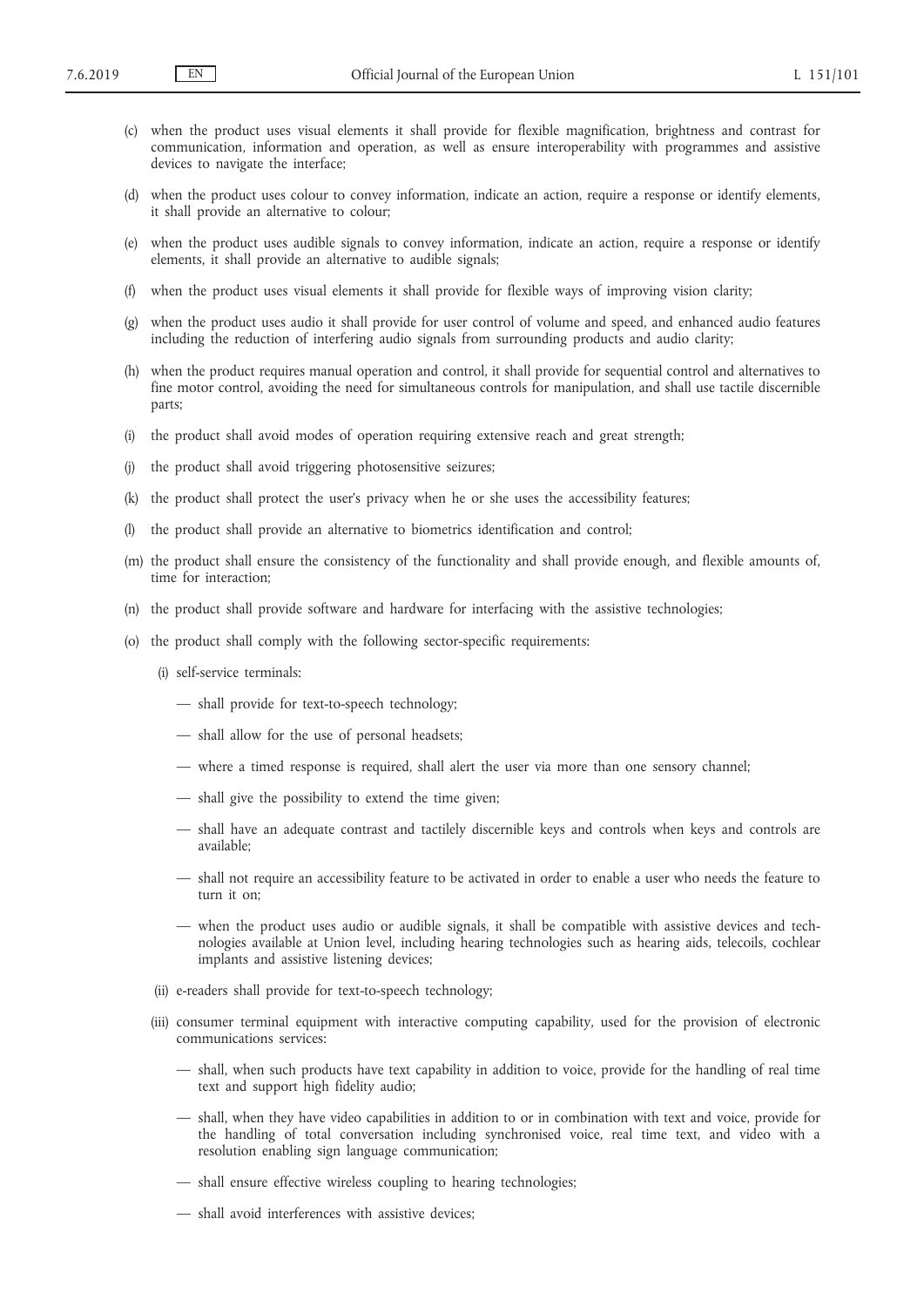- (iv) consumer terminal equipment with interactive computing capability, used for accessing audio visual media services shall make available to persons with disabilities the accessibility components provided by the audiovisual media service provider, for user access, selection, control, and personalisation and for transmission to assistive devices.
- 3. Support services:

Where available, support services (help desks, call centres, technical support, relay services and training services) shall provide information on the accessibility of the product and its compatibility with assistive technologies, in accessible modes of communication.

## Section II

## Accessibility requirements related to products in Article 2(1), except for the self-service terminals referred to in Article 2(1)(b)

In addition to the requirements of Section I, the packaging and instructions of products covered by this Section shall be made accessible, in order to maximise their foreseeable use by persons with disabilities. This means that:

- (a) the packaging of the product including the information provided in it (e.g. about opening, closing, use, disposal), including, when provided, information about the accessibility characteristics of the product, shall be made accessible; and, when feasible, that accessible information shall be provided on the package;
- (b) the instructions for the installation and maintenance, storage and disposal of the product not provided on the product itself but made available through other means, such as a website, shall be publicly available when the product is placed on the market and shall comply with the following requirements:
	- (i) be available via more than one sensory channel;
	- (ii) be presented in an understandable way;
	- (iii) be presented to users in ways they can perceive;
	- (iv) be presented in fonts of adequate size and suitable shape, taking into account foreseeable conditions of use, and using sufficient contrast, as well as adjustable spacing between letters, lines and paragraphs;
	- (v) content of instructions shall be made available in text formats that can be used for generating alternative assistive formats to be presented in different ways and via more than one sensory channel; and
	- (vi) instructions containing any non-textual content shall be accompanied by an alternative presentation of that content.

## Section III

## General accessibility requirements related to all services covered by this Directive in accordance with Article 2(2)

The provision of services in order to maximise their foreseeable use by persons with disabilities, shall be achieved by:

- (a) ensuring the accessibility of the products used in the provision of the service, in accordance with Section I of this Annex and, where applicable, Section II thereof;
- (b) providing information about the functioning of the service, and where products are used in the provision of the service, its link to these products as well as information about their accessibility characteristics and interoperability with assistive devices and facilities:
	- (i) making the information available via more than one sensory channel;
	- (ii) presenting the information in an understandable way;
	- (iii) presenting the information to users in ways they can perceive;
	- (iv) making the information content available in text formats that can be used to generate alternative assistive formats to be presented in different ways by the users and via more than one sensory channel;
	- (v) presenting in fonts of adequate size and suitable shape, taking into account foreseeable conditions of use and using sufficient contrast, as well as adjustable spacing between letters, lines and paragraphs;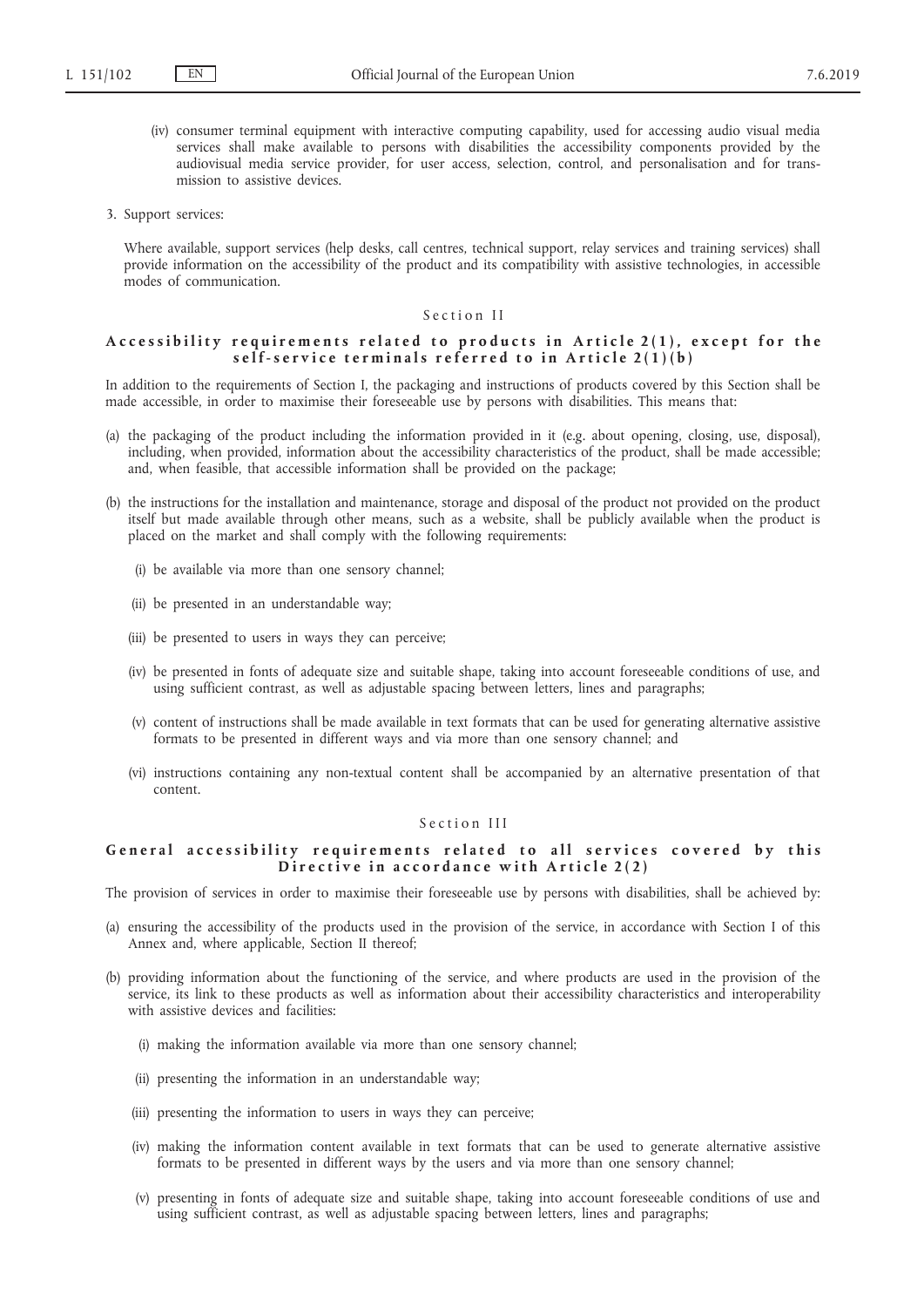- (vi) supplementing any non-textual content with an alternative presentation of that content; and
- (vii) providing electronic information needed in the provision of the service in a consistent and adequate way by making it perceivable, operable, understandable and robust;
- (c) making websites, including the related online applications, and mobile device-based services, including mobile applications, accessible in a consistent and adequate way by making them perceivable, operable, understandable and robust;
- (d) where available, support services (help desks, call centres, technical support, relay services and training services) providing information on the accessibility of the service and its compatibility with assistive technologies, in accessible modes of communication.

## Section IV

#### Additional accessibility requirements related to specific services

The provision of services in order to maximise their foreseeable use by persons with disabilities, shall be achieved by including functions, practices, policies and procedures and alterations in the operation of the service targeted to address the needs of persons with disabilities and ensure interoperability with assistive technologies:

- (a) Electronic communications services, including emergency communications referred to in Article 109(2) of Directive (EU) 2018/1972:
	- (i) providing real time text in addition to voice communication;
	- (ii) providing total conversation where video is provided in addition to voice communication;
	- (iii) ensuring that emergency communications using voice, text (including real time text) is synchronised and where video is provided is also synchronised as total conversation and is transmitted by the electronic communications service providers to the most appropriate PSAP.
- (b) Services providing access to audiovisual media services:
	- (i) providing electronic programme guides (EPGs) which are perceivable, operable, understandable and robust and provide information about the availability of accessibility;
	- (ii) ensuring that the accessibility components (access services) of the audiovisual media services such as subtitles for the deaf and hard of hearing, audio description, spoken subtitles and sign language interpretation are fully transmitted with adequate quality for accurate display, and synchronised with sound and video, while allowing for user control of their display and use.
- (c) Air, bus, rail and waterborne passenger transport services except for urban and suburban transport services and regional transport services:
	- (i) ensuring the provision of information on the accessibility of vehicles, the surrounding infrastructure and the built environment and on assistance for persons with disabilities;
	- (ii) ensuring the provision of information about smart ticketing (electronic reservation, booking of tickets, etc.), realtime travel information (timetables, information about traffic disruptions, connecting services, onwards travel with other transport modes, etc.), and additional service information (e.g. staffing of stations, lifts that are out of order or services that are temporarily unavailable).
- (d) Urban and suburban transport services and regional transport services: ensuring the accessibility of self-service terminals used in the provision of the service in accordance with Section I of this Annex.
- (e) Consumer banking services:
	- (i) providing identification methods, electronic signatures, security, and payment services which are perceivable, operable, understandable and robust;
	- (ii) ensuring that the information is understandable, without exceeding a level of complexity superior to level B2 (upper intermediate) of the Council of Europe's Common European Framework of Reference for Languages.
- (f) E-books:
	- (i) ensuring that, when an e-book contains audio in addition to text, it then provides synchronised text and audio;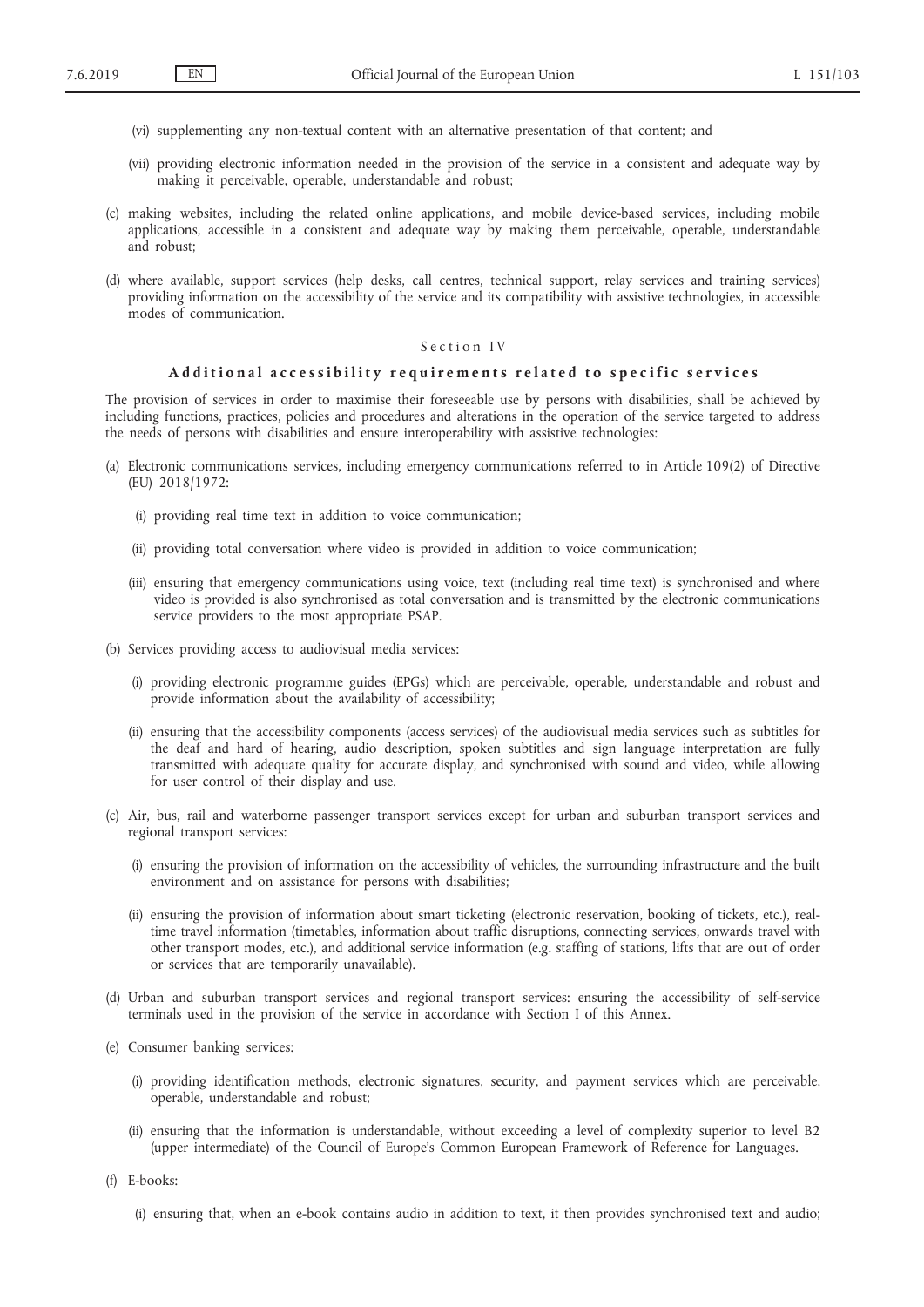- (ii) ensuring that e-book digital files do not prevent assistive technology from operating properly;
- (iii) ensuring access to the content, the navigation of the file content and layout including dynamic layout, the provision of the structure, flexibility and choice in the presentation of the content;
- (iv) allowing alternative renditions of the content and its interoperability with a variety of assistive technologies, in such a way that it is perceivable, understandable, operable and robust;
- (v) making them discoverable by providing information through metadata about their accessibility features;
- (vi) ensuring that digital rights management measures do not block accessibility features.
- (g) E-Commerce services:
	- (i) providing the information concerning accessibility of the products and services being sold when this information is provided by the responsible economic operator;
	- (ii) ensuring the accessibility of the functionality for identification, security and payment when delivered as part of a service instead of a product by making it perceivable, operable, understandable and robust;
	- (iii) providing identification methods, electronic signatures, and payment services which are perceivable, operable, understandable and robust.

## Section V

## Specific accessibility requirements related to the answering of emergency communications to the single European emergency number '112' by the most **a p p r o p r i a t e P S A P**

In order to maximise their foreseeable use by persons with disabilities, the answering of emergency communications to the single European emergency number '112' by the most appropriate PSAP, shall be achieved by including functions, practices, policies and procedures and alterations targeted to address the needs of persons with disabilities.

Emergency communications to the single European emergency number '112' shall be appropriately answered, in the manner best suited to the national organisation of emergency systems, by the most appropriate PSAP using the same communication means as received, namely by using synchronised voice and text (including real time text), or, where video is provided, voice, text (including real time text) and video synchronised as total conversation.

#### Section VI

## Accessibility requirements for features, elements or functions of products and s ervices in accordance with Article 24(2)

The presumption to fulfil the relevant obligations set out in other Union acts concerning features, elements or functions of products and services requires the following:

- 1. Products:
	- (a) the accessibility of the information concerning the functioning and accessibility features related to products complies with the corresponding elements set out in point 1 of Section I of this Annex, namely information on the use of the product provided on the product itself and the instructions for use of a product, not provided in the product itself but made available through the use of the product or other means such as a website;
	- (b) the accessibility of features, elements and functions of the user interface and the functionality design of products complies with the corresponding accessibility requirements of such user interface or functionality design set out in point 2 of Section I of this Annex;
	- (c) the accessibility of the packaging, including the information provided in it and instructions for the installation and maintenance, storage and disposal of the product not provided in the product itself but made available through other means such as a website, except for self-service terminals complies with the corresponding accessibility requirements set out in Section II of this Annex.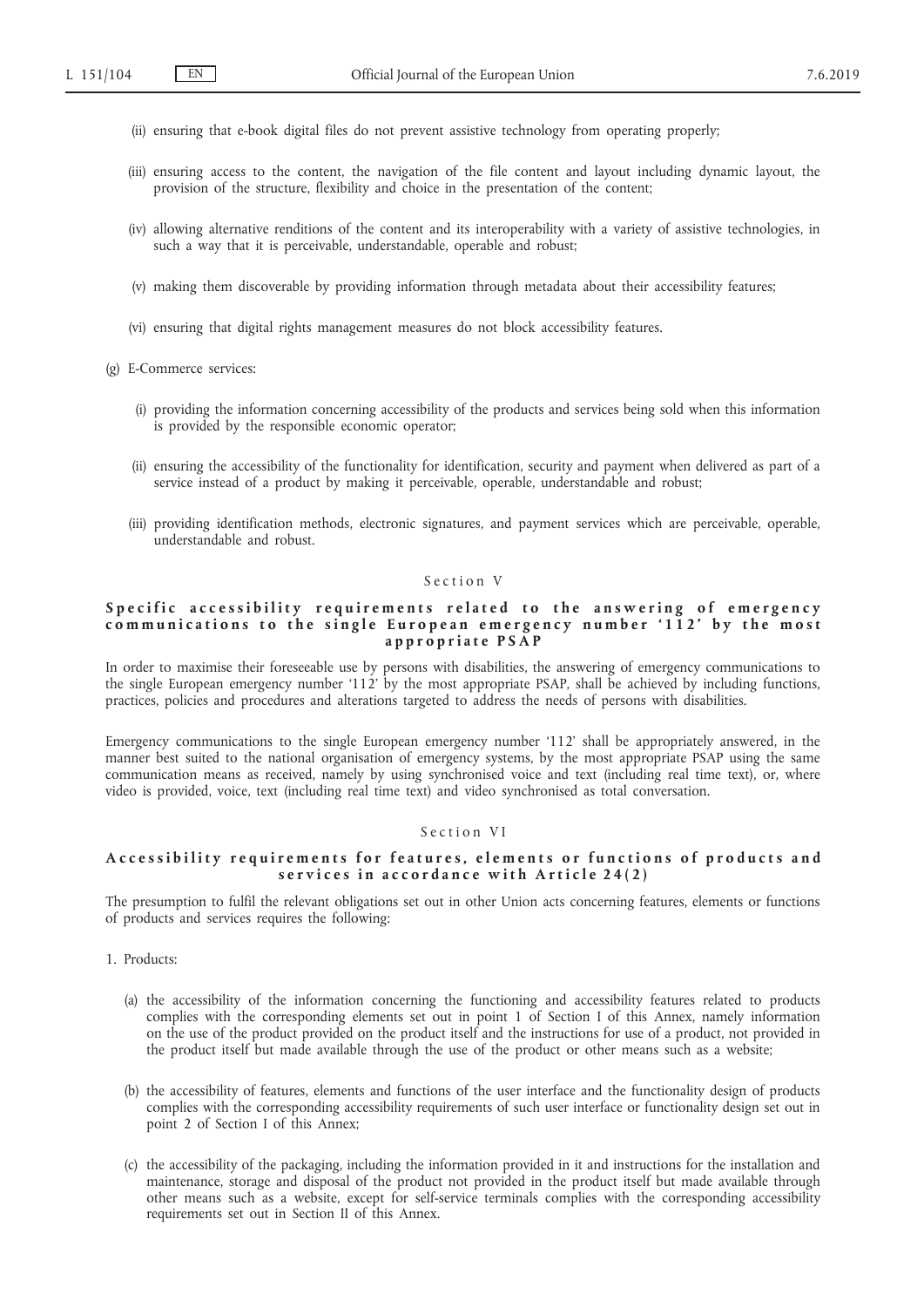#### 2. Services:

the accessibility of the features, elements and functions of services complies with the corresponding accessibility requirements for those features, elements and functions set out in the services-related Sections of this Annex.

#### Section VII

## Functional performance criteria

In order to maximise the foreseeable use by persons with disabilities, when the accessibility requirements, set out in Sections I to VI of this Annex, do not address one or more functions of the design and production of products or the provision of services those functions or means shall be accessible by complying with the related functional performance criteria.

Those functional performance criteria may only be used as an alternative to one or more specific technical requirements, when these are referred to in the accessibility requirements, if and only if the application of the relevant functional performance criteria complies with the accessibility requirements and it determines that the design and production of products and the provision of services results in equivalent or increased accessibility for the foreseable use by persons with disabilities.

(a) Usage without vision

Where the product or service provides visual modes of operation, it shall provide at least one mode of operation that does not require vision.

(b) Usage with limited vision

Where the product or service provides visual modes of operation, it shall provide at least one mode of operation that enables users to operate the product with limited vision.

(c) Usage without perception of colour

Where the product or service provides visual modes of operation, it shall provide at least one mode of operation that does not require user perception of colour.

(d) Usage without hearing

Where the product or service provides auditory modes of operation, it shall provide at least one mode of operation that does not require hearing.

(e) Usage with limited hearing

Where the product or service provides auditory modes of operation, it shall provide at least one mode of operation with enhanced audio features that enables users with limited hearing to operate the product.

(f) Usage without vocal capability

Where the product or service requires vocal input from users, it shall provide at least one mode of operation that does not require vocal input. Vocal input includes any orally-generated sounds like speech, whistles or clicks.

(g) Usage with limited manipulation or strength

Where the product or service requires manual actions, it shall provide at least one mode of operation that enables users to make use of the product through alternative actions not requiring fine motor control and manipulation, hand strength or operation of more than one control at the same time.

(h) Usage with limited reach

The operational elements of products shall be within reach of all users. Where the product or service provides a manual mode of operation, it shall provide at least one mode of operation that is operable with limited reach and limited strength.

(i) Minimising the risk of triggering photosensitive seizures

Where the product provides visual modes of operation, it shall avoid modes of operation that trigger photosensitive seizures.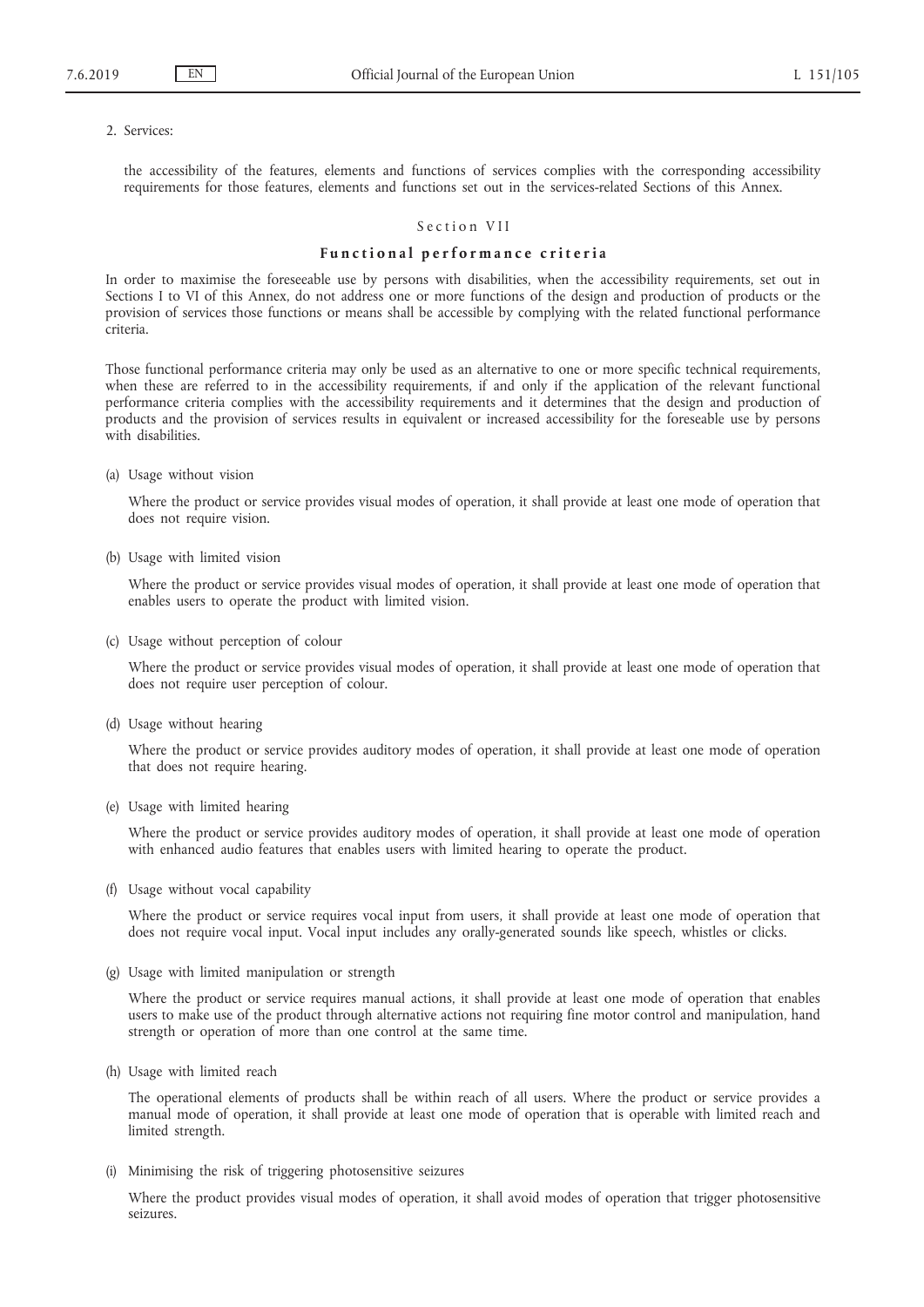## (j) Usage with limited cognition

The product or service shall provide at least one mode of operation incorporating features that make it simpler and easier to use.

(k) Privacy

Where the product or service incorporates features that are provided for accessibility, it shall provide at least one mode of operation that maintains privacy when using those features that are provided for accessibility.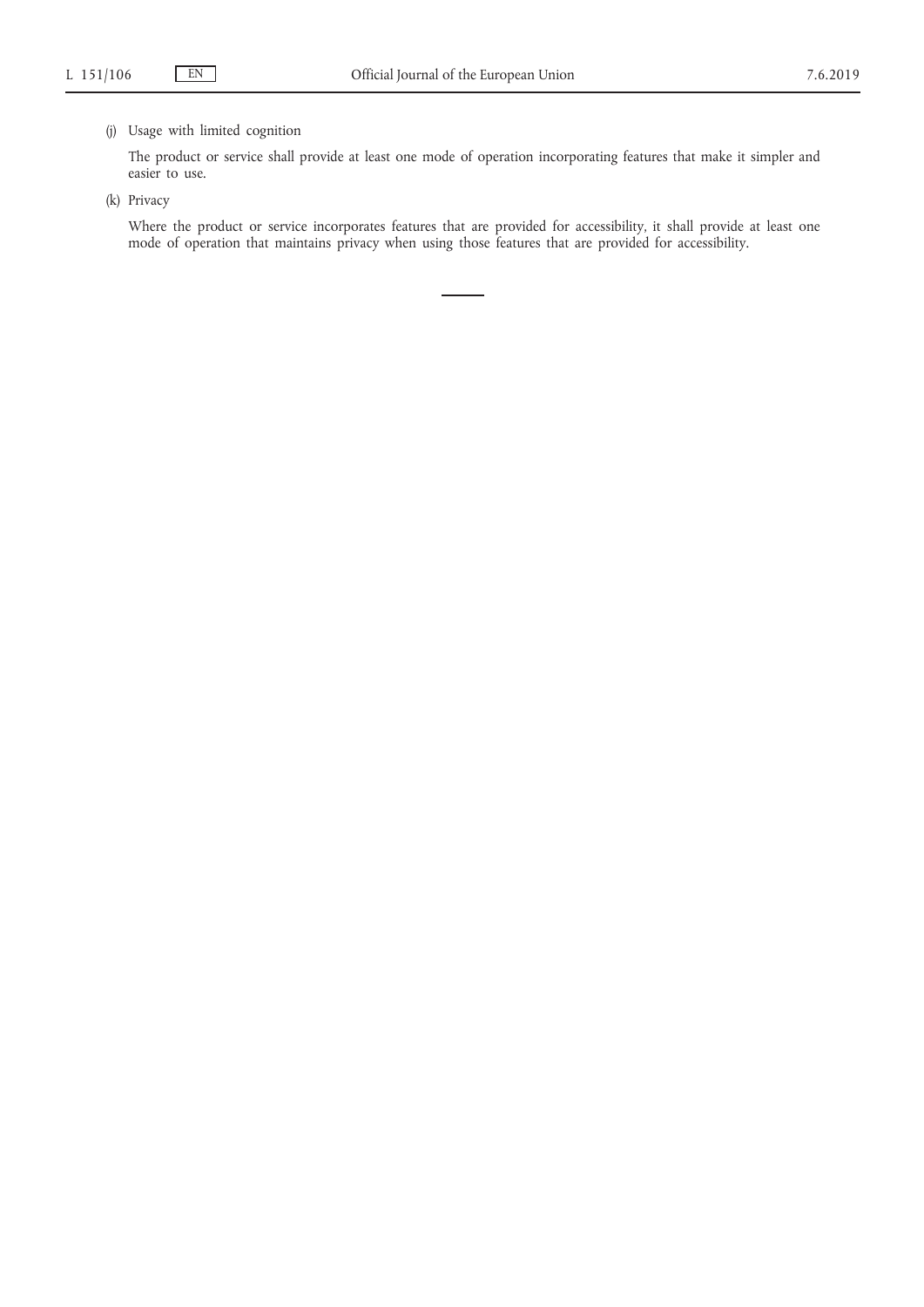## *ANNEX II*

## **INDICATIVE NON-BINDING EXAMPLES OF POSSIBLE SOLUTIONS THAT CONTRIBUTE TO MEETING THE ACCESSIBILITY REQUIREMENTS IN ANNEX I**

## SECTION I:

EXAMPLES RELATED TO GENERAL ACCESSIBILITY REQUIREMENTS FOR ALL PRODUCTS COVERED BY THIS DIRECTIVE IN ACCORDANCE WITH ARTICLE 2(1)

| REQUIREMENTS IN EXAMPLES<br><b>SECTION</b><br>OF<br><b>ANNEX I</b> |  |
|--------------------------------------------------------------------|--|
|--------------------------------------------------------------------|--|

## 1. The provision of information

| (a)    |                                                                                                                                                                                                                          |
|--------|--------------------------------------------------------------------------------------------------------------------------------------------------------------------------------------------------------------------------|
| (i)    | Providing visual and tactile information or visual and auditory information indicating the place<br>where to introduce a card in a self-service terminal so that blind persons and deaf persons can use<br>the terminal. |
| (ii)   | Using the same words in a consistent manner, or in a clear and logical structure, so that persons<br>with intellectual disabilities can better understand it.                                                            |
| (iii)  | Providing tactile relief format or sound in addition to a text warning so that blind persons can<br>perceive it.                                                                                                         |
| (iv)   | Allowing that text can be read by persons who are visually impaired.                                                                                                                                                     |
| (b)    |                                                                                                                                                                                                                          |
| (i)    | Providing electronic files which can be read by a computer using screen readers so that blind<br>persons can use the information.                                                                                        |
| (ii)   | Using the same words in a consistent manner, or in a clear and logical structure, so that persons<br>with intellectual disabilities can better understand them.                                                          |
| (iii)  | Providing subtitles when video instructions are provided.                                                                                                                                                                |
| (iv)   | Allowing that the text can be read by persons who are visually impaired.                                                                                                                                                 |
| (v)    | Printing in Braille, so that a blind person can use them.                                                                                                                                                                |
| (vi)   | Accompanying a diagram with a text description identifying the main elements or describing key<br>actions.                                                                                                               |
| (vii)  | No example provided                                                                                                                                                                                                      |
| (viii) | No example provided                                                                                                                                                                                                      |
| (ix)   | Including a socket and software in automated teller machines which will allow the plugging of a<br>headphone which will receive the text on the screen in the form of sound.                                             |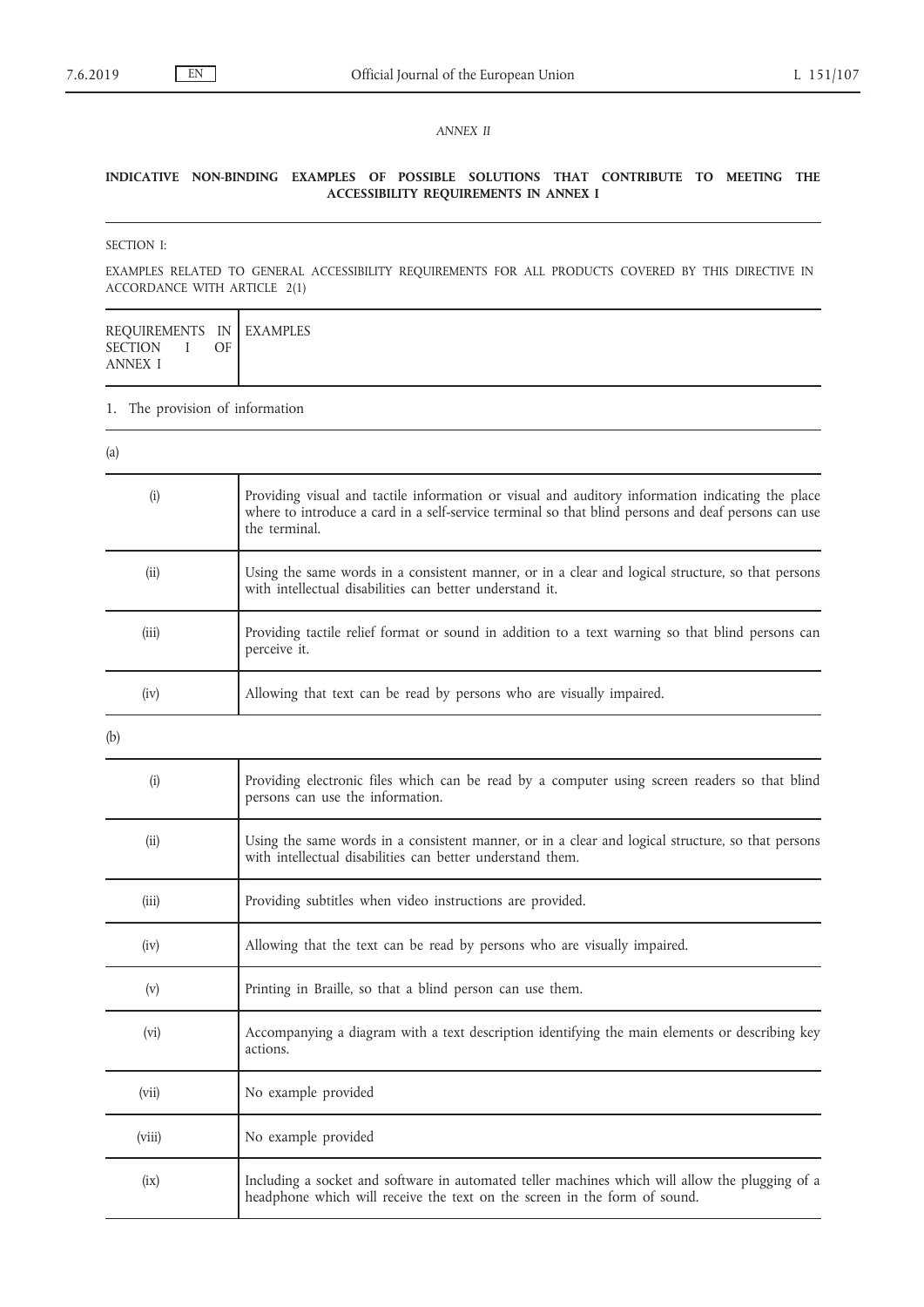| 2.                         | User interface and functionality design                                                                                                                                                                                        |
|----------------------------|--------------------------------------------------------------------------------------------------------------------------------------------------------------------------------------------------------------------------------|
| (a)                        | Providing instructions in the form of voice and text, or by incorporating tactile signs in a keypad,<br>so that persons who are blind or hard of hearing can interact with the product.                                        |
| (b)                        | Offering in a self-service terminal in addition to the spoken instructions, for example, instructions<br>in the form of text or images so that deaf persons can also perform the action required                               |
| (c)                        | Allowing users to enlarge a text, to zoom in on a particular pictogram or to increase the contrast,<br>so that persons who are visually impaired can perceive the information.                                                 |
| (d)                        | In addition of giving a choice to press the green or the red button for selecting an option,<br>providing in written on the buttons what the options are, in order to allow person who are<br>colour blind to make the choice. |
| (e)                        | When a computer gives an error signal, providing a written text or an image indicating the error,<br>so as to allow deaf persons to apprehend that an error is occurring.                                                      |
| (f)                        | Allowing for additional contrast in foreground images so that persons who have low vision can<br>see them.                                                                                                                     |
| (g)                        | Allowing the user of a telephone to select the volume of the sound and reduce the interference<br>with hearing aids so that persons who are hard of hearing can use the telephone.                                             |
| (h)                        | Making touch screen buttons bigger and well separated so that persons with tremor can press<br>them.                                                                                                                           |
| (i)                        | Ensuring that buttons to be pressed do not require much force so that persons who have motor<br>impairments can use them.                                                                                                      |
| (j)                        | Avoiding flickering images so that persons who get seizures are not at risk.                                                                                                                                                   |
| (k)                        | Allowing the use of headphones when spoken information is provided by automated teller<br>machines.                                                                                                                            |
| $\left( \mathbf{l}\right)$ | As an alternative to fingerprint recognition, allowing users who cannot use their hands to select a<br>password for locking and unlocking a phone.                                                                             |
| (m)                        | Ensuring that the software reacts in a predictable way when a particular action is performed and<br>providing enough time to enter a password so that is easy to use for persons with intellectual<br>disabilities.            |
| (n)                        | Offering a connection with a refreshable Braille display so that blind persons can use the<br>computer.                                                                                                                        |
| $\left($ o $\right)$       | Examples of sector-specific requirements                                                                                                                                                                                       |
| (i)                        | No example provided                                                                                                                                                                                                            |
| (ii)                       | No example provided                                                                                                                                                                                                            |
| (iii) First<br>indent      | Providing that a mobile phone should be able to handle real time text conversations so that<br>persons who are hard of hearing can exchange information in an interactive way.                                                 |
| (iii) Fourth<br>indent     | Allowing the simultaneous use of video to display sign language and text to write a message, so<br>that two deaf persons can communicate with each other or with a hearing person.                                             |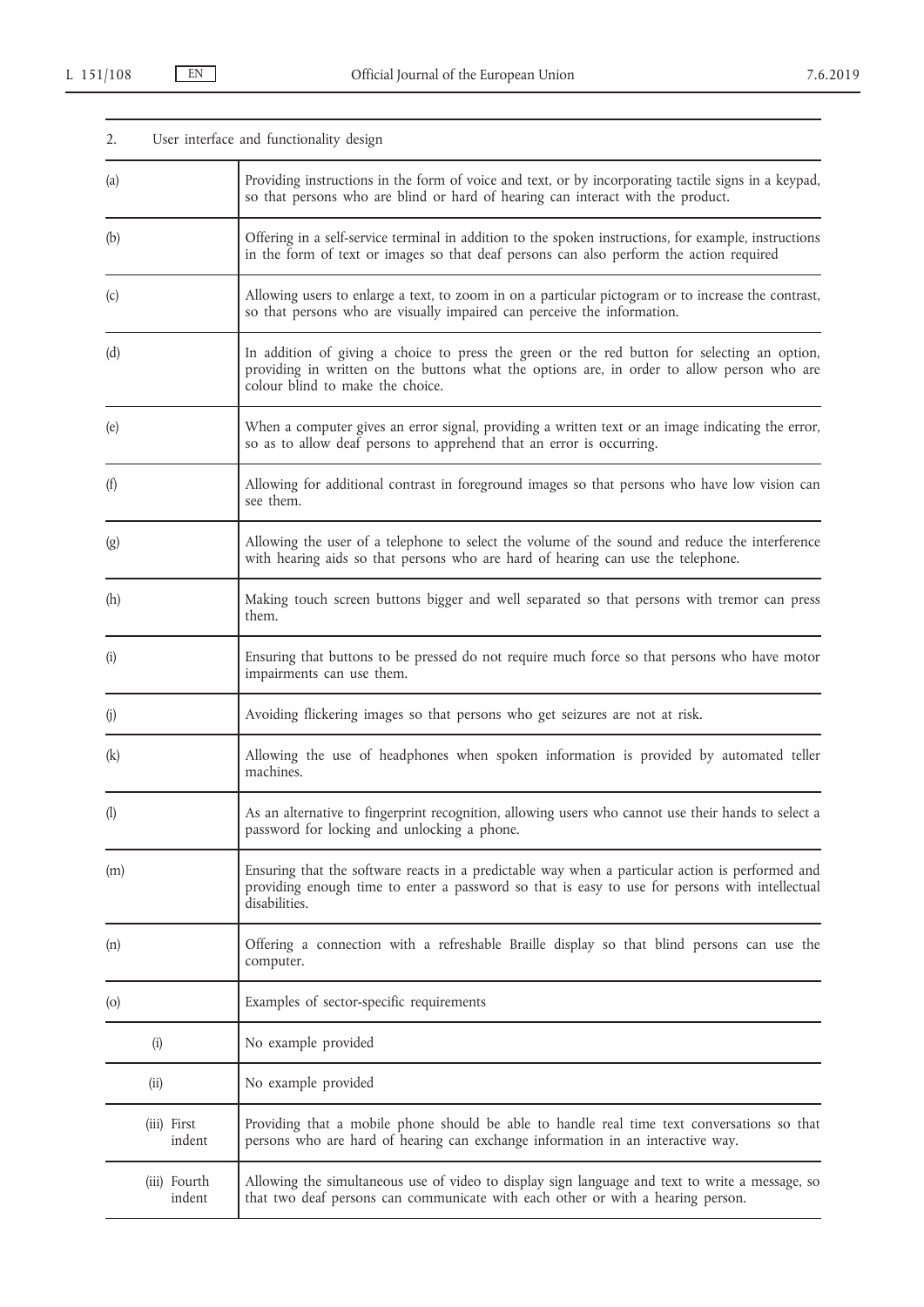| (iv) | Ensuring that subtitles are transmitted through the set top box for their use by deaf persons. |
|------|------------------------------------------------------------------------------------------------|

## 3. Support services: No example provided

## SECTION II:

EXAMPLES RELATED TO ACCESSIBILITY REQUIREMENTS FOR PRODUCTS IN ARTICLE 2(1), EXCEPT FOR THE SELF-SERVICE TERMINALS REFERRED TO IN ARTICLE 2(1)(b)

| REQUIREMENTS IN EXAMPLES                         |    |  |
|--------------------------------------------------|----|--|
| <b>SECTION</b><br>$\mathbf{H}$<br><b>ANNEX I</b> | OF |  |

Packaging and instructions of products

| (a)   | Indicating in the packaging that the phone contains accessibility features for persons with<br>disabilities.                                                  |
|-------|---------------------------------------------------------------------------------------------------------------------------------------------------------------|
| (b)   |                                                                                                                                                               |
| (i)   | Providing electronic files which can be read by a computer using screen readers so that blind<br>persons can use the information.                             |
| (i)   | Using the same words in a consistent manner, or in a clear and logical structure, so that persons<br>with intellectual disabilities can better understand it. |
| (iii) | Providing tactile relief format or sound when a text warning is present so that blind persons<br>receive the warning.                                         |
| (iv)  | Providing that the text can be read by persons who are visually impaired.                                                                                     |
| (v)   | Printing in Braille, so that a blind person can read it.                                                                                                      |
| (vi)  | Supplementing a diagram with a text description identifying the main elements or describing key<br>actions.                                                   |

## SECTION III:

EXAMPLES RELATED TO GENERAL ACCESSIBILITY REQUIREMENTS FOR ALL SERVICES COVERED BY THIS DIRECTIVE IN ACCORDANCE WITH ARTICLE 2(2)

| REQUIREMENTS IN EXAMPLES                  |    |  |
|-------------------------------------------|----|--|
| <b>SECTION</b><br>$\overline{\mathbf{H}}$ | OF |  |
| <b>ANNEX I</b>                            |    |  |

The provision of services

| (a)               | No example provided                                                                                                                                         |
|-------------------|-------------------------------------------------------------------------------------------------------------------------------------------------------------|
| (b)               |                                                                                                                                                             |
| $\left( 1\right)$ | Providing electronic files which can be read by a computer using screen readers so that blind<br>persons can use the information.                           |
| (i)               | Using the same words in a consistent manner or in a clear and logical structure so that persons<br>with intellectual disabilities can better understand it. |
| (iii)             | Including subtitles when a video with instructions is provided.                                                                                             |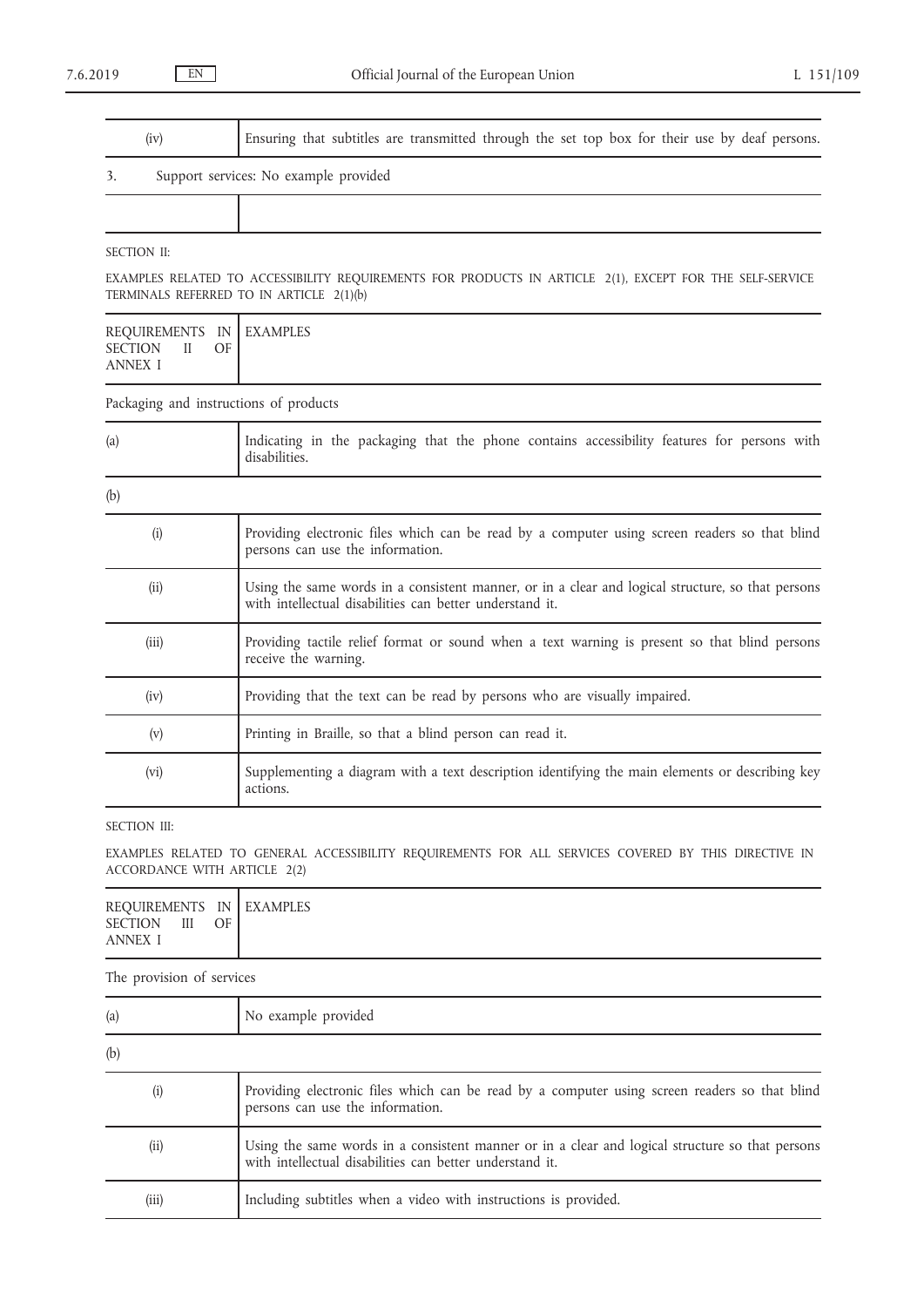| (iv)  | Providing that a blind person can use a file by printing it in Braille.                                                                                                                                                                                                                                                                 |
|-------|-----------------------------------------------------------------------------------------------------------------------------------------------------------------------------------------------------------------------------------------------------------------------------------------------------------------------------------------|
| (v)   | Providing that the text can be read by persons who are visually impaired.                                                                                                                                                                                                                                                               |
| (vi)  | Supplementing a diagram with a text description identifying the main elements or describing key<br>actions.                                                                                                                                                                                                                             |
| (vii) | When a service provider offers a USB-key containing information about the service, providing<br>that information is accessible.                                                                                                                                                                                                         |
| (c)   | Providing text description of pictures, making all functionality available from a keyboard, giving<br>users enough time to read, making content appear and operate in a predictable way, and<br>providing compatibility with assistive technologies, so that persons with diverse disabilities can<br>read and interact with a website. |
| (d)   | No example provided                                                                                                                                                                                                                                                                                                                     |

SECTION IV:

# EXAMPLES RELATED TO ADDITIONAL ACCESSIBILITY REQUIREMENTS FOR SPECIFIC SERVICES

| REQUIREMENTS IN EXAMPLES<br>SECTION IV OF<br>ANNEX I |  |
|------------------------------------------------------|--|
| Specific services                                    |  |

| (a)   |                                                                                                                                                                                                                          |
|-------|--------------------------------------------------------------------------------------------------------------------------------------------------------------------------------------------------------------------------|
| (i)   | Providing that persons who are hard of hearing could write and receive text in an interactive<br>manner and in real time.                                                                                                |
| (ii)  | Providing that deaf persons can use sign language to communicate among themselves.                                                                                                                                       |
| (iii) | Providing that a person who has speech and hearing impairments and chooses to use a<br>combination of text, voice and video, knows that the communication is transmitted through<br>the network to an emergency service. |
| (b)   |                                                                                                                                                                                                                          |
| (i)   | Providing that a blind person can select programmes on the television.                                                                                                                                                   |
| (ii)  | Supporting the possibility to select, personalise and display 'access services' such as subtitles for<br>deaf persons or persons who are hard of hearing, audio description, spoken subtitles and sign                   |

| acar persons or persons who are hard or hearing, additional description, spoken subtities and sign |
|----------------------------------------------------------------------------------------------------|
| language interpretation, by providing means for effective wireless coupling to hearing tech-       |
| nologies or by providing user controls to activate 'access services' for audiovisual media         |
| services at the same level of prominence as the primary media controls.                            |
|                                                                                                    |
|                                                                                                    |

| (c)  |                                                                                                                   |
|------|-------------------------------------------------------------------------------------------------------------------|
| (i)  | No example provided                                                                                               |
| (ii) | No example provided                                                                                               |
| (d)  | No example provided                                                                                               |
| (e)  |                                                                                                                   |
| (i)  | Making the identification dialogues on a screen readable by screen readers so that blind persons<br>can use them. |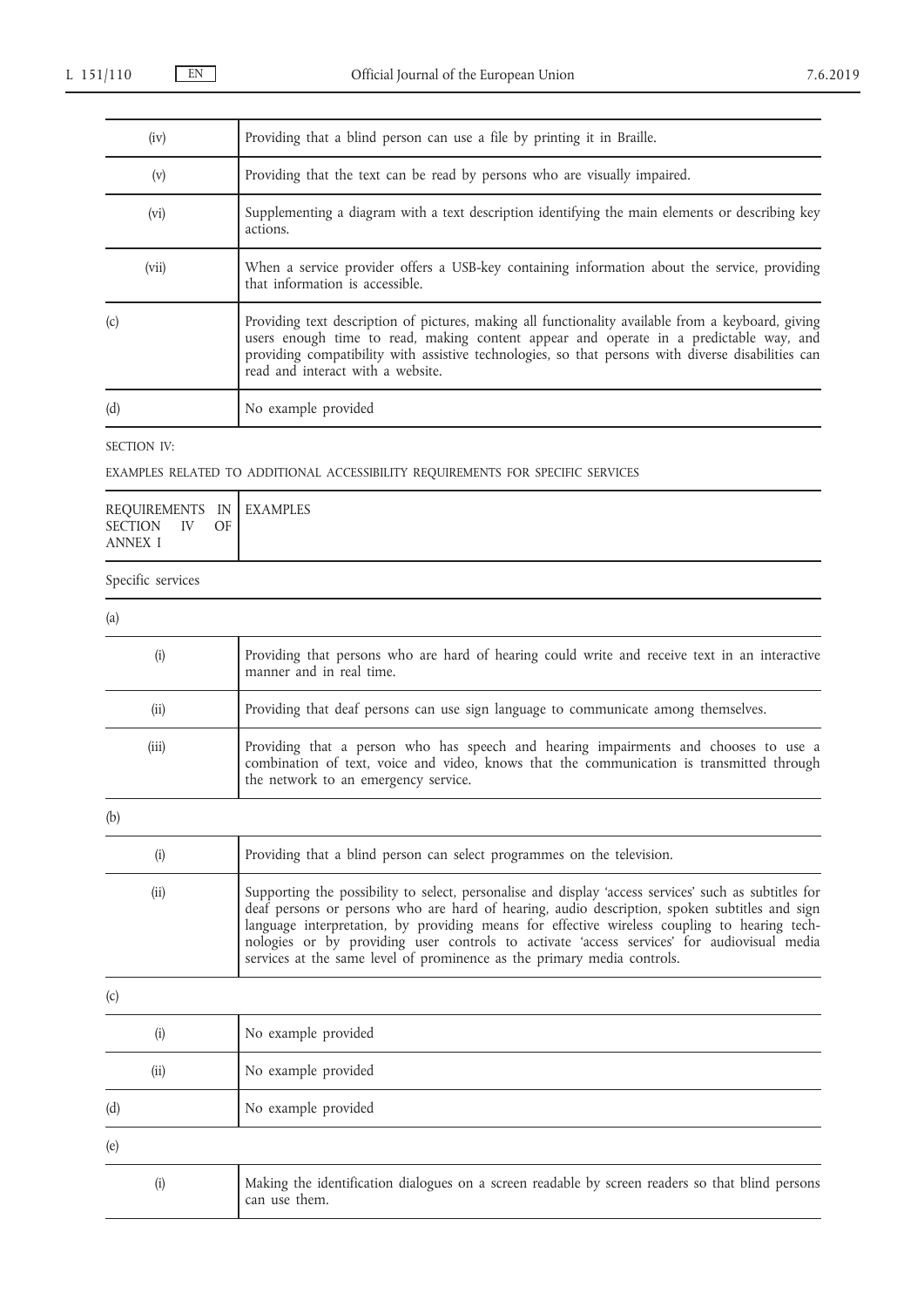| (ii)  | No example provided                                                                                                                                                                                                                                               |
|-------|-------------------------------------------------------------------------------------------------------------------------------------------------------------------------------------------------------------------------------------------------------------------|
| (f)   |                                                                                                                                                                                                                                                                   |
| (i)   | Providing that a person with dyslexia can read and hear the text at the same time.                                                                                                                                                                                |
| (ii)  | Enabling synchronized text and audio output or by enabling a refreshable Braille transcript.                                                                                                                                                                      |
| (iii) | Providing that a blind person can access the index or change chapters.                                                                                                                                                                                            |
| (iv)  | No example provided                                                                                                                                                                                                                                               |
| (v)   | Ensuring that information on their accessibility features is available in the electronic file so that<br>persons with disabilities can be informed.                                                                                                               |
| (vi)  | Ensuring that there is no blocking, for example that technical protection measures, rights<br>management information or interoperability issues do not prevent the text from being read<br>aloud by the assistive devices, so that blind users can read the book. |
| (g)   |                                                                                                                                                                                                                                                                   |
| (i)   | Ensuring that available information on the accessibility features of a product is not deleted.                                                                                                                                                                    |
| (ii)  | Making the payment service user interface available by voice so that blind persons can make<br>online purchases independently.                                                                                                                                    |
| (iii) | Making the identification dialogues on a screen readable by screen readers so that blind persons<br>can use them.                                                                                                                                                 |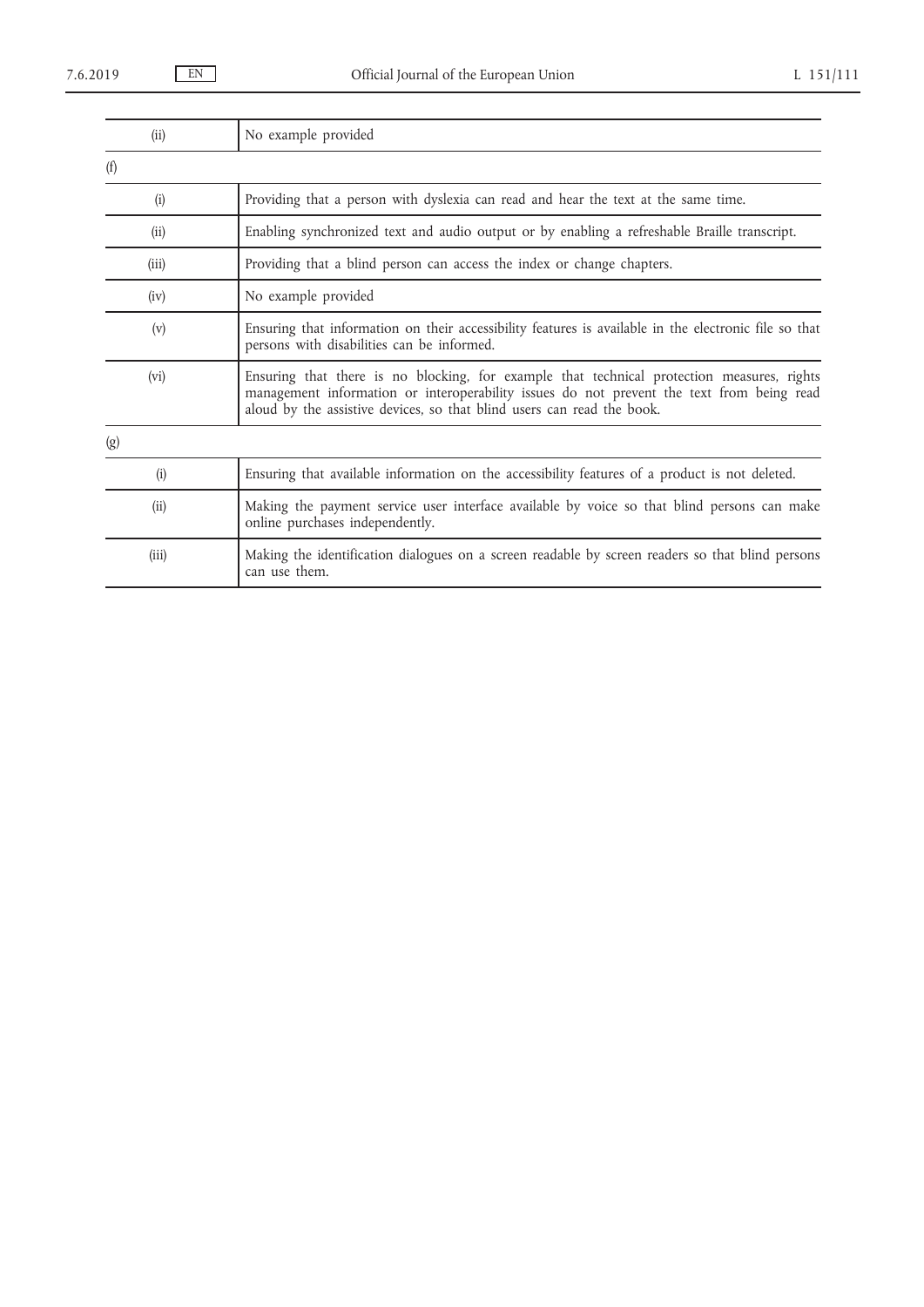#### *ANNEX III*

## **ACCESSIBILITY REQUIREMENTS FOR THE PURPOSE OF ARTICLE 4(4) CONCERNING THE BUILT ENVIRONMENT WHERE THE SERVICES UNDER THE SCOPE OF THIS DIRECTIVE ARE PROVIDED**

In order to maximise the foreseeable use in an independent manner by persons with disabilities of the built environment in which a service is provided and which is under the responsibility of the service provider, as referred to in Article 4(4), the accessibility of areas intended for public access shall include the following aspects:

- (a) use of related outdoor areas and facilities;
- (b) approaches to buildings;
- (c) use of entrances;
- (d) use of paths in horizontal circulation;
- (e) use of paths in vertical circulation;
- (f) use of rooms by the public;
- (g) use of equipment and facilities used in the provision of the service;
- (h) use of toilets and sanitary facilities;
- (i) use of exits, evacuation routes and concepts for emergency planning;
- (j) communication and orientation via more than one sensory channel;
- (k) use of facilities and buildings for their foreseeable purpose;
- (l) protection from hazards in the environment indoors and outdoors.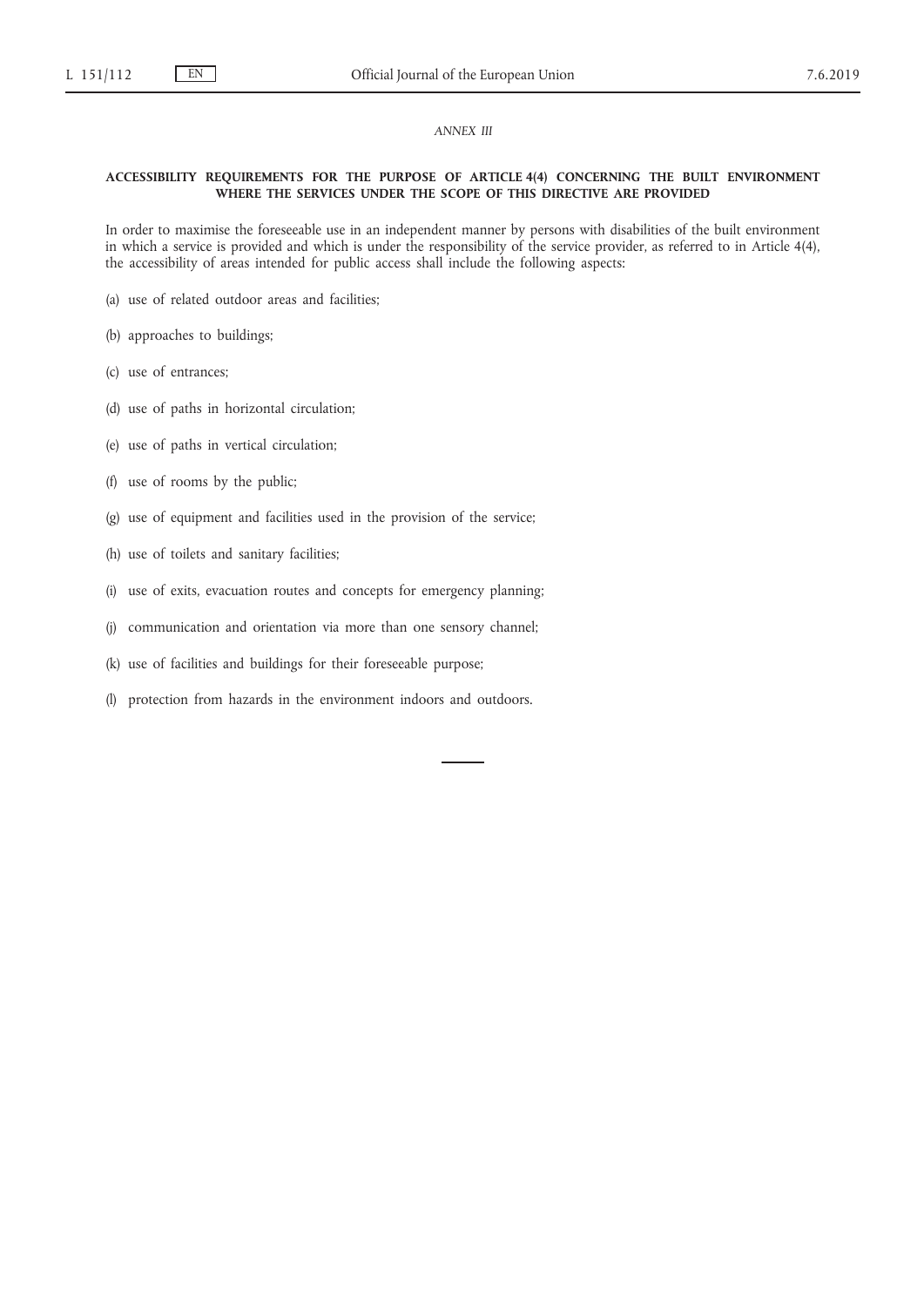### *ANNEX IV*

## **CONFORMITY ASSESSMENT PROCEDURE – PRODUCTS**

1. Internal production control

Internal production control is the conformity assessment procedure whereby the manufacturer fulfils the obligations laid down in points 2, 3 and 4 of this Annex, and ensures and declares on its sole responsibility that the product concerned satisfy the appropriate requirements of this Directive.

2. Technical documentation

The manufacturer shall establish the technical documentation. The technical documentation shall make it possible to assess the conformity of the product to the relevant accessibility requirements referred to in Article 4 and, in case the manufacturer relied on Article 14, to demonstrate that relevant accessibility requirements would introduce a fundamental alteration or impose a disproportionate burden. The technical documentation shall specify only the applicable requirements and cover, as far as relevant for the assessment, the design, manufacture and operation of the product.

The technical documentation shall, wherever applicable, contain at least the following elements:

- (a) a general description of the product;
- (b) a list of the harmonised standards and technical specifications the references of which have been published in the *Official Journal of the European Union*, applied in full or in part, and descriptions of the solutions adopted to meet the relevant accessibility requirements referred to in Article 4 where those harmonised standards or technical specifications have not been applied; in the event of partly applied harmonised standards or technical specifications, the technical documentation shall specify the parts which have been applied.
- 3. Manufacturing

The manufacturer shall take all measures necessary so that the manufacturing process and its monitoring ensure compliance of the products with the technical documentation referred to in point 2 of this Annex and with the accessibility requirements of this Directive.

- 4. CE marking and EU declaration of conformity
	- 4.1. The manufacturer shall affix the CE marking referred to in this Directive to each individual product that satisfies the applicable requirements of this Directive.
	- 4.2. The manufacturer shall draw up a written EU declaration of conformity for a product model. The EU declaration of conformity shall identify the product for which it has been drawn up.

A copy of the EU declaration of conformity shall be made available to the relevant authorities upon request.

5. Authorised representative

The manufacturer's obligations set out in point 4 may be fulfilled by its authorised representative, on its behalf and under its responsibility, provided that they are specified in the mandate.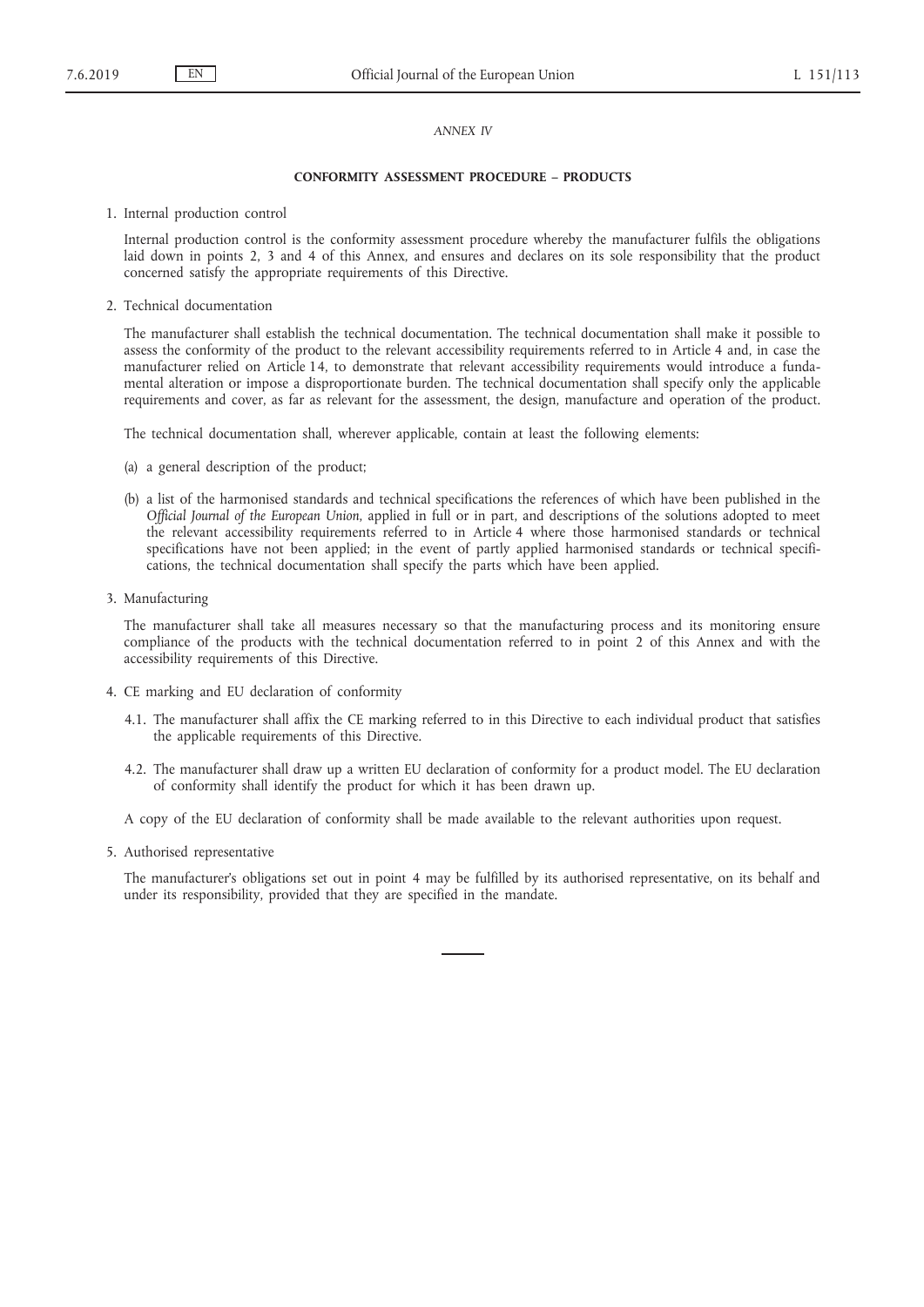#### *ANNEX V*

## **INFORMATION ON SERVICES MEETING ACCESSIBILITY REQUIREMENTS**

- 1. The service provider shall include the information assessing how the service meets the accessibility requirements referred to in Article 4 in the general terms and conditions, or equivalent document. The information shall describe the applicable requirements and cover, as far as relevant for the assessment the design and the operation of the service. In addition to the consumer information requirements of Directive 2011/83/EU, the information shall, where applicable, contain the following elements:
	- (a) a general description of the service in accessible formats;
	- (b) descriptions and explanations necessary for the understanding of the operation of the service;
	- (c) a description of how the relevant accessibility requirements set out in Annex I are met by the service.
- 2. To comply with point 1 of this Annex the service provider may apply in full or in part the harmonised standards and technical specifications, for which references have been published in the *Official Journal of the European Union*.
- 3. The service provider shall provide information demonstrating that the service delivery process and its monitoring ensure compliance of the service with point 1 of this Annex and with the applicable requirements of this Directive.